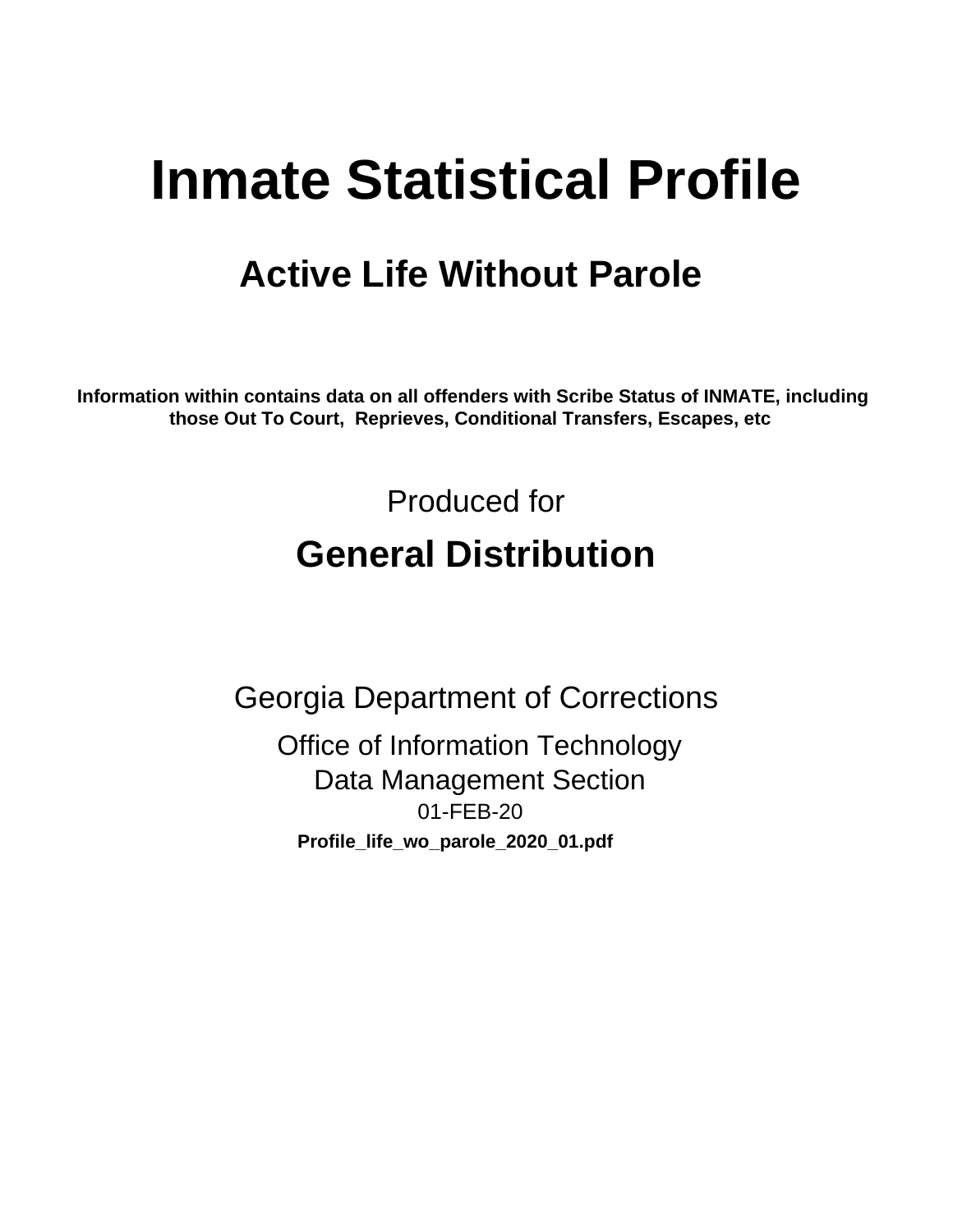## **Inmate Statistical Profile 01-FEB-20**

Contents

**Active Life Without Parole** 

Produced for General Distribution

## **Table of Contents**

|    | <b>Demographic information</b>                                        |
|----|-----------------------------------------------------------------------|
|    | 4 Current age, broken out in ten year age groups                      |
|    | 5 Race group                                                          |
|    | 6 Marital status, self-reported at entry to prison                    |
|    | 7 Number of Inmates with Dependents, self-reported at entry to prison |
|    | 8 Religious affiliation, self-reported at entry to prison             |
|    | 9 Home county - self-reported at entry to prison                      |
|    | 13 Employment status before prison, self-reported at entry to prison  |
|    | 14 Age at admission                                                   |
|    | 16 Height, measured at entry to prison                                |
|    | 17 Weight, measured at entry to prison                                |
|    | 18 Military service                                                   |
|    | <b>Correctional information</b>                                       |
|    | 19 Type of admission to prison                                        |
|    | 20 Current / last supervision level                                   |
|    | 21 Current / last institution type                                    |
|    | 22 Institution type - transitional centers                            |
|    | 23 Institution type - county prisons                                  |
|    | 24 Institution type - state prisons                                   |
|    | 25 Institution type - private prisons                                 |
|    | 26 Institution type - inmate boot camp                                |
|    | 27 Number of disciplinary reports                                     |
|    | 28 Number of transfers                                                |
|    | 29 Number of escapes                                                  |
|    | 30 Time served in current (or last) institution                       |
|    | Educational, psychological and physical information                   |
| 31 | Highest grade level attained                                          |
|    | 32 Culture fair IQ scores                                             |
|    | 33 Wide Range Achievement Test (WRAT) reading score                   |
|    | 34 Wide Range Achievement Test (WRAT) math score                      |
|    | 35 Wide Range Achievement Test (WRAT) spelling score                  |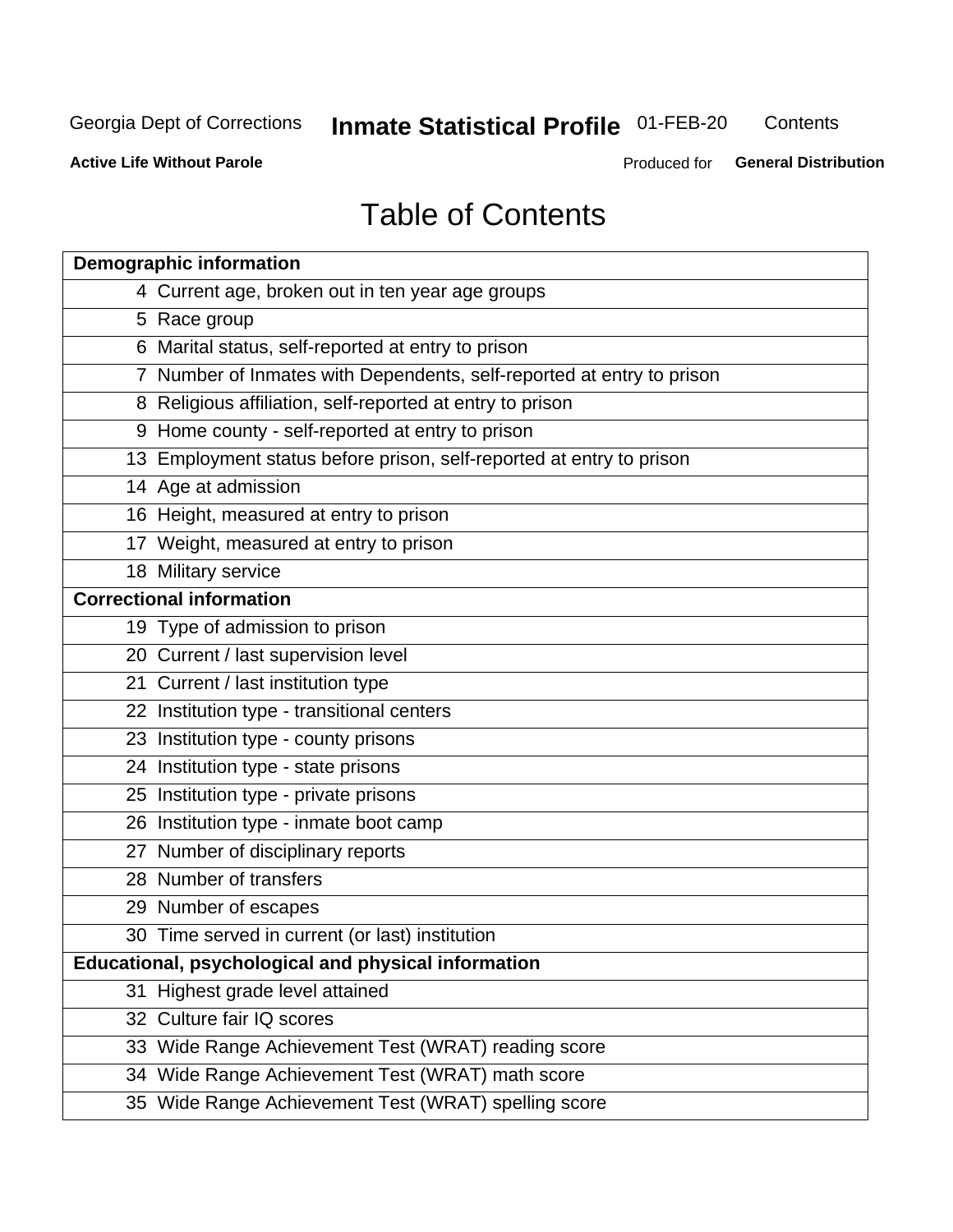## **Inmate Statistical Profile 01-FEB-20**

Contents

**Active Life Without Parole** 

Produced for General Distribution

## **Table of Contents**

| Educational, psychological and physical information              |
|------------------------------------------------------------------|
| 36 Current / last mental health treatment level                  |
| 37 PULHESDWIT medical scale - 'P' overall condition ('P'hysical) |
| 38 PULHESDWIT medical scale - 'U' upper body                     |
| 39 PULHESDWIT medical scale - 'L' lower body                     |
| 40 PULHESDWIT medical scale - 'H' hearing                        |
| 41 PULHESDWIT medical scale - 'E' vision                         |
| 42 PULHESDWIT medical scale -'S' psychiatric                     |
| 43 PULHESDWIT medical scale - 'D' dental                         |
| 44 PULHESDWIT medical scale - 'W' work ability                   |
| 45 PULHESDWIT medical scale - 'I' impairment                     |
| 46 PULHESDWIT medical scale - 'T' transportability               |
| <b>Crimes and criminal history information</b>                   |
| 47 Number of prior Georgia incarcerations                        |
| 48 Prison sentence in years                                      |
| 49 Primary offense, broken out into felonies vs misdemeanors     |
| 50 Primary offense, broken out into six broad crime categories   |
| 51 Primary offense, detailed offense code                        |
| 52 County of conviction of primary offense                       |
| 56 Circuit of conviction of primary offense                      |
| 58 Years served (jail + prison) in this incarceration            |
| <b>Medical information</b>                                       |
| 59 Results of most recent HIV test                               |
| 60 Results of most recent tuberculosis test                      |
| 61 Results of most recent syphilis test                          |
| 62 Results of most recent Hepatitis-C test                       |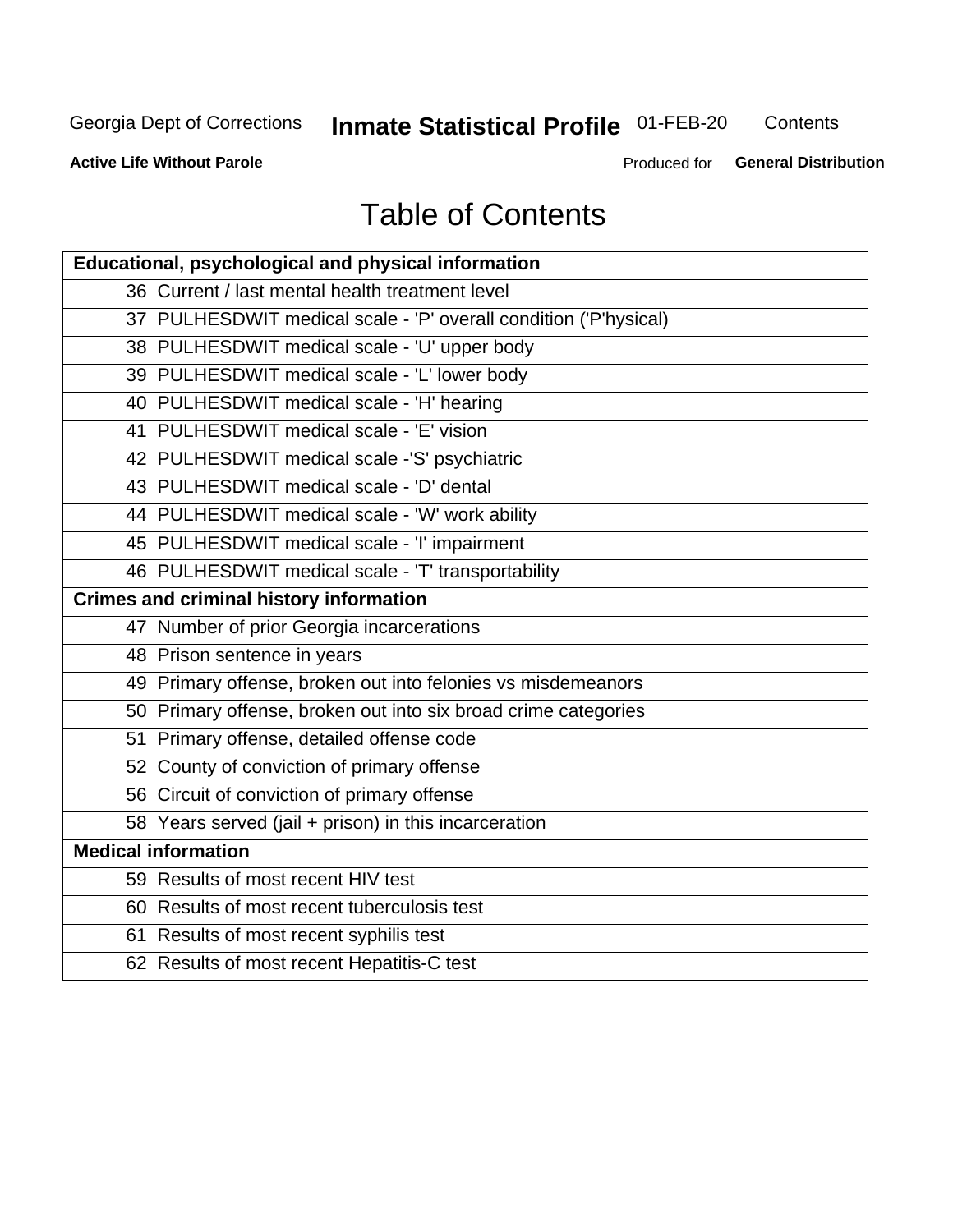### **Active Life Without Parole**

### Produced for General Distribution

### Current age, broken out in ten-year age groups

COL % - percent each COUNT is of its particular column

|                          | <b>Male</b>  |          |         |                 | <b>Female</b> |          |              | <b>Total</b> |
|--------------------------|--------------|----------|---------|-----------------|---------------|----------|--------------|--------------|
| <b>Current Age</b>       | <b>Count</b> | Col %    | Row %   | <b>Count</b>    | Col %         | Row %    | <b>Total</b> | Col %        |
| <b>Teens (1-19)</b>      |              | $0.06\%$ | 100.00% |                 |               |          |              | 0.06%        |
| <b>Twenties (20-29)</b>  | 239          | 15.16%   | 95.98%  | 10 <sup>1</sup> | 17.24%        | $4.02\%$ | 249          | 15.23%       |
| Thirties (30-39)         | 444          | 28.15%   | 95.69%  | 20 <sub>1</sub> | 34.48%        | 4.31%    | 464          | 28.38%       |
| <b>Forties (40-49)</b>   | 402          | 25.49%   | 95.94%  | 17              | 29.31%        | 4.06%    | 419          | 25.63%       |
| <b>Fifties (50-59)</b>   | 316          | 20.04%   | 97.53%  | 8               | 13.79%        | 2.47%    | 324          | 19.82%       |
| <b>Sixties (60-69)</b>   | 143          | $9.07\%$ | 97.95%  | 3               | 5.17%         | 2.05%    | 146          | 8.93%        |
| Seventy + (70 and above) | 32           | 2.03%    | 100.00% |                 |               |          | 32           | 1.96%        |
| <b>Total Reported</b>    | 1,577        | 100%     | 96.45%  | 58              | 100%          | 3.55%    | 1,635        | 100.0%       |

| - - -          |         |               |             |
|----------------|---------|---------------|-------------|
| 60.40<br>_____ | ---<br> | co<br>∼.<br>◡ | COF<br>,ხაე |

| <b>Mean</b><br>(average) | 43.28 | 40.26 | 43.17 |
|--------------------------|-------|-------|-------|
| Median (middle)          |       | 39    |       |
| Mode<br>(most frequent)  | 39    |       | 39    |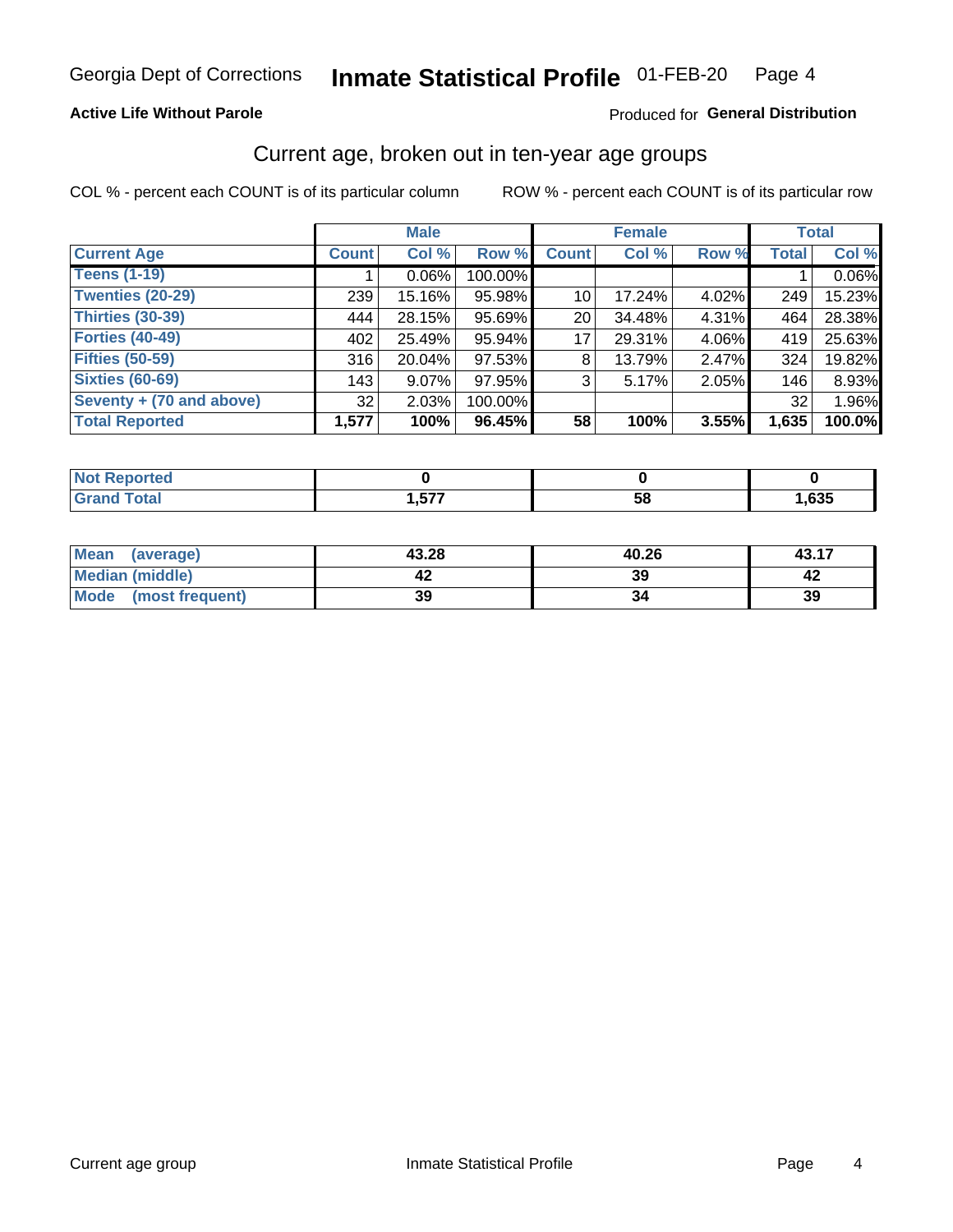#### **Inmate Statistical Profile 01-FEB-20** Page 5

### **Active Life Without Parole**

Produced for General Distribution

### Race group

COL % - percent each COUNT is of its particular column

|                              |                        | <b>Male</b>  |         |                    | <b>Female</b> |        |       | <b>Total</b> |         |
|------------------------------|------------------------|--------------|---------|--------------------|---------------|--------|-------|--------------|---------|
| <b>Race Group</b>            |                        | <b>Count</b> | Col %   | <b>Row % Count</b> |               | Col %  | Row % | <b>Total</b> | Col %   |
| <b>White</b>                 |                        | 332          | 21.05%  | 94.05%             | 21            | 36.21% | 5.95% | 353          | 21.59%  |
| <b>Black</b><br>$\mathbf{2}$ |                        | 1,206        | 76.47%  | 97.18%             | 35            | 60.34% | 2.82% | 1,241        | 75.90%  |
| <b>Asian</b><br>6            |                        | 6            | .38%    | 100.00%            |               |        |       | 6            | $.37\%$ |
| <b>Hispanic</b><br>10        |                        | 32           | 2.03%   | 94.12%             |               | 3.45%  | 5.88% | 34           | 2.08%   |
| $12 \,$                      | <b>Native American</b> |              | $.06\%$ | 100.00%            |               |        |       |              | .06%    |
| <b>Total Reported</b>        |                        | 1,577        | 100%    | 96.45%             | 58            | 100%   | 3.55% | 1,635        | 100%    |

| <b>rted</b>           |     |    |      |
|-----------------------|-----|----|------|
| $f \wedge f \wedge f$ | ヒママ | 58 | ,635 |

| M | - - - |  |
|---|-------|--|
|   |       |  |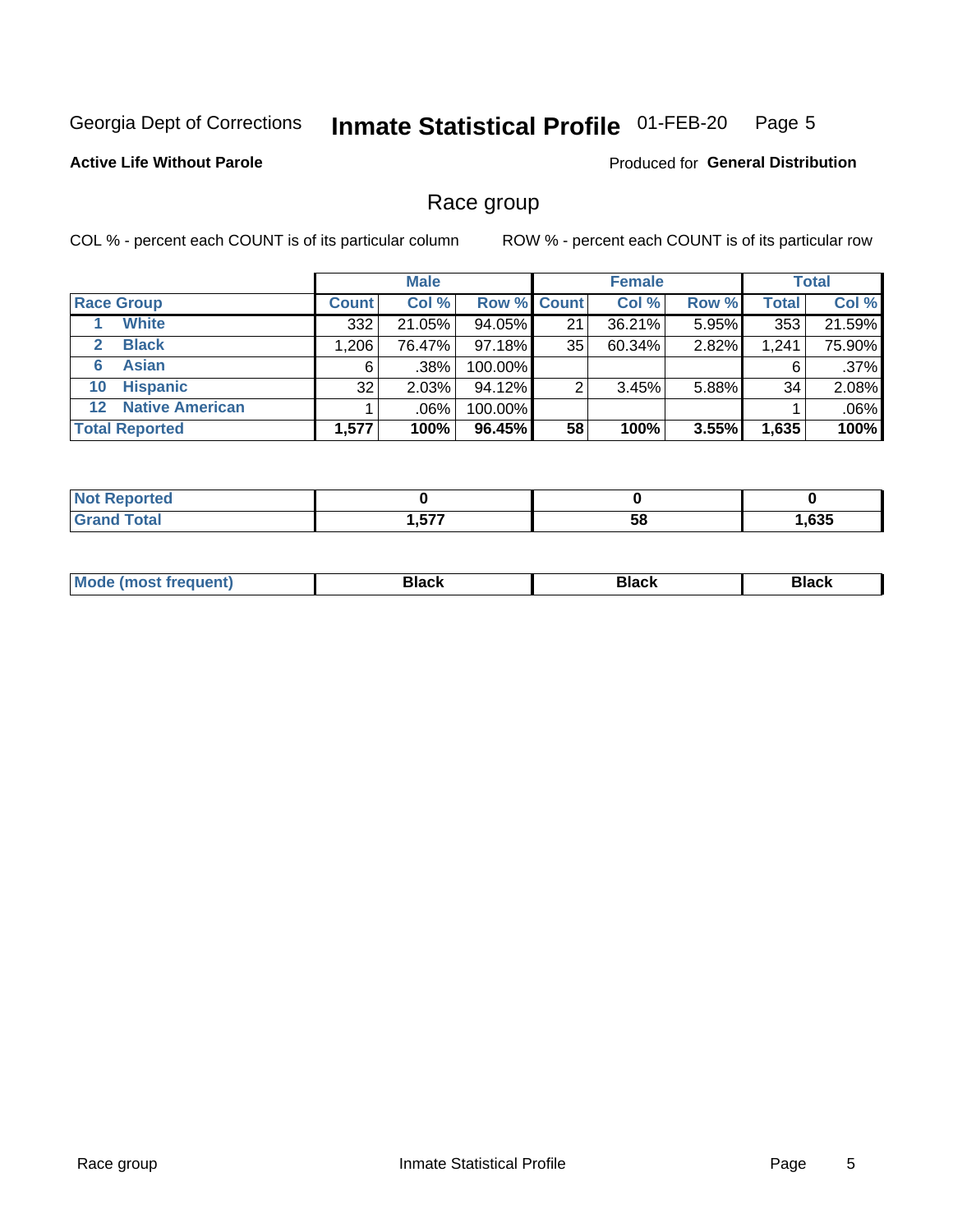#### Inmate Statistical Profile 01-FEB-20 Page 6

**Active Life Without Parole** 

### Produced for General Distribution

## Marital status, self-reported at entry to prison

COL % - percent each COUNT is of its particular column

|                            | <b>Male</b>  |        |        | <b>Female</b> |          |        | <b>Total</b> |        |
|----------------------------|--------------|--------|--------|---------------|----------|--------|--------------|--------|
| <b>Marital Status</b>      | <b>Count</b> | Col %  | Row %  | <b>Count</b>  | Col %    | Row %  | <b>Total</b> | Col %  |
| <b>Unknown</b><br>$\bf{0}$ | 18           | 1.14%  | 94.74% |               | 1.72%    | 5.26%  | 19           | 1.16%  |
| <b>Divorced</b><br>D       | 119          | 7.55%  | 96.75% | 4             | $6.90\%$ | 3.25%  | 123          | 7.52%  |
| <b>Married</b><br>М        | 214          | 13.57% | 95.11% | 11            | 18.97%   | 4.89%  | 225          | 13.76% |
| <b>S</b> Separated         | 47           | 2.98%  | 88.68% | 6             | 10.34%   | 11.32% | 53           | 3.24%  |
| <b>Unmarried</b><br>U      | 1,139        | 72.23% | 97.43% | 30            | 51.72%   | 2.57%  | 1,169        | 71.50% |
| <b>Widow</b><br>W          | 40           | 2.54%  | 86.96% | 6             | 10.34%   | 13.04% | 46           | 2.81%  |
| <b>Total Reported</b>      | 1,577        | 100%   | 96.45% | 58            | 100%     | 3.55%  | 1,635        | 100%   |

| prted<br>NOT |             |    |      |
|--------------|-------------|----|------|
|              | ドママ<br>,,,, | ວດ | ,635 |

|  | M | . | Unmarried | າmarried<br>_____ |
|--|---|---|-----------|-------------------|
|--|---|---|-----------|-------------------|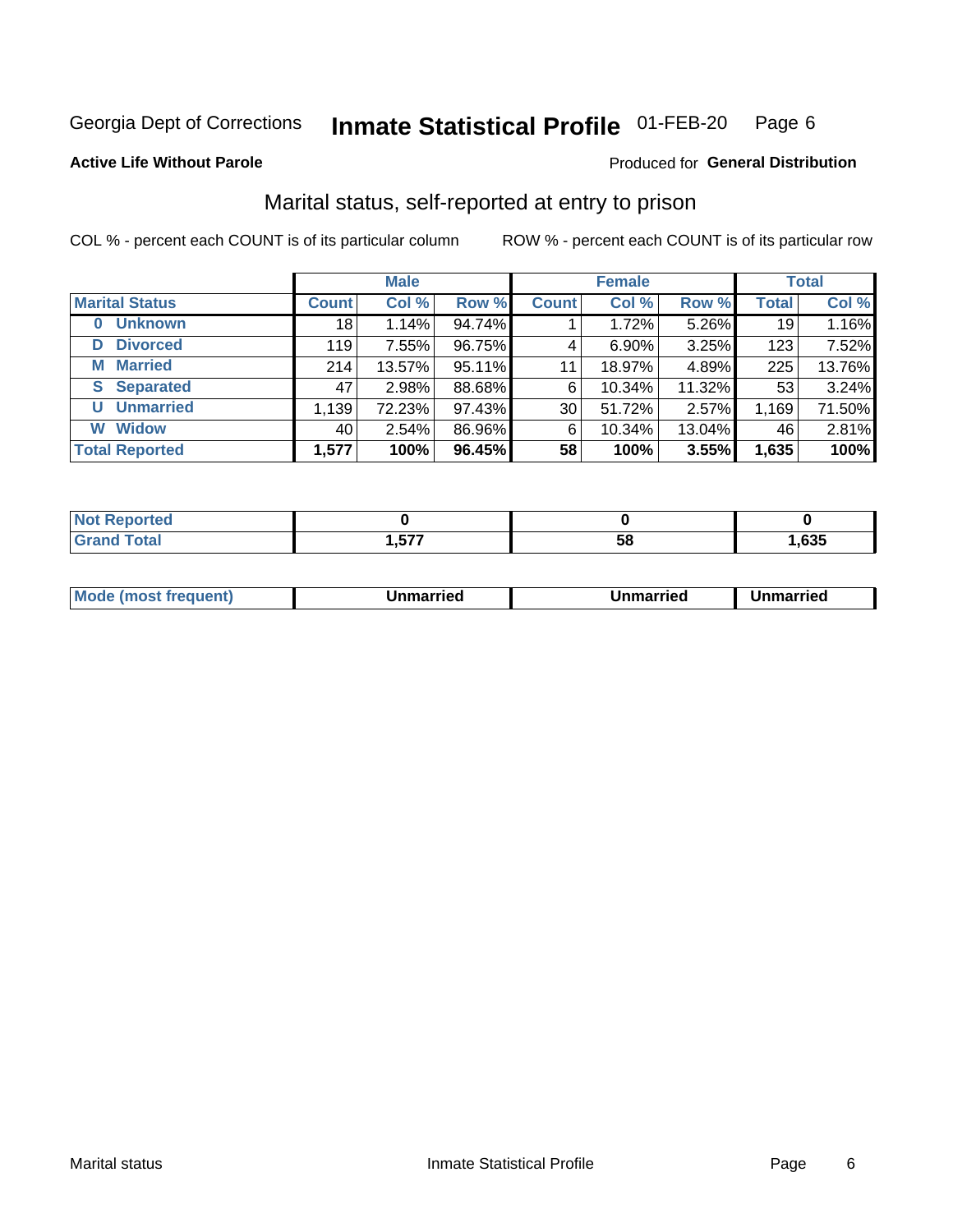#### Inmate Statistical Profile 01-FEB-20 Page 7

### **Active Life Without Parole**

### Produced for General Distribution

### Number of Inmates with Dependents, Self-Reported at Entry to Prison

COL % - percent each COUNT is of its particular column

|                             |                | <b>Male</b> |         |              | <b>Female</b> |          |              | <b>Total</b> |
|-----------------------------|----------------|-------------|---------|--------------|---------------|----------|--------------|--------------|
| <b>Number of dependents</b> | <b>Count</b>   | Col %       | Row %   | <b>Count</b> | Col %         | Row %    | <b>Total</b> | Col %        |
| $\bf{0}$                    | 379            | 31.74%      | 94.99%  | 20           | 38.46%        | 5.01%    | 399          | 32.02%       |
|                             | 283            | 23.70%      | 96.92%  | 9            | 17.31%        | 3.08%    | 292          | 23.43%       |
| $\overline{2}$              | 211            | 17.67%      | 96.79%  |              | 13.46%        | 3.21%    | 218          | 17.50%       |
| 3                           | 137            | 11.47%      | 93.84%  | 9            | 17.31%        | 6.16%    | 146          | 11.72%       |
| 4                           | 88             | 7.37%       | 96.70%  | 3            | 5.77%         | $3.30\%$ | 91           | 7.30%        |
| 5                           | 42             | 3.52%       | 93.33%  | 3            | 5.77%         | 6.67%    | 45           | 3.61%        |
| 6                           | 25             | 2.09%       | 96.15%  |              | 1.92%         | 3.85%    | 26           | 2.09%        |
| 7                           | 13             | 1.09%       | 100.00% |              |               |          | 13           | 1.04%        |
| 8                           | $\overline{7}$ | 0.59%       | 100.00% |              |               |          | 7            | 0.56%        |
| 9                           | 3              | 0.25%       | 100.00% |              |               |          | 3            | 0.24%        |
| Over 10                     | 6              | 0.50%       | 100.00% |              |               |          | 6            | 0.48%        |
| <b>Total Reported</b>       | 1,194          | 100%        | 95.83%  | 52           | 100%          | 4.17%    | 1,246        | 100%         |

|      | 383 |         | 389  |
|------|-----|---------|------|
| ____ | --- | .<br>uu | ,635 |

| <b>Mean</b><br>(average) | 1.60 | - 72<br>I. I J |
|--------------------------|------|----------------|
| Median (middle)          |      |                |
| Mode<br>(most frequent)  |      |                |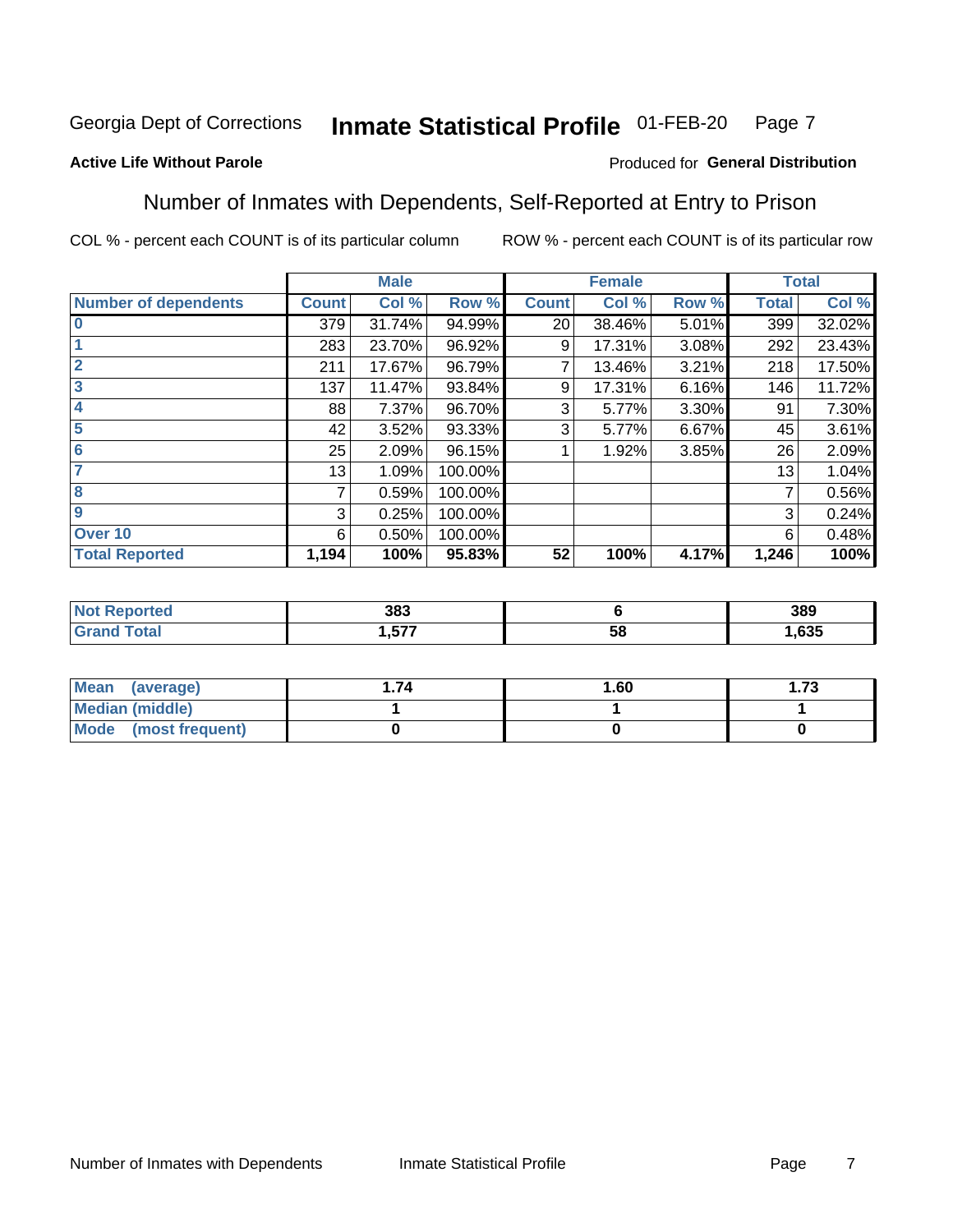#### Inmate Statistical Profile 01-FEB-20 Page 8

#### **Active Life Without Parole**

#### Produced for General Distribution

## Religious affiliation, self-reported at entry to prison

COL % - percent each COUNT is of its particular column

|                         |                              | <b>Male</b>    |        | <b>Female</b> |                |        | <b>Total</b> |                |        |
|-------------------------|------------------------------|----------------|--------|---------------|----------------|--------|--------------|----------------|--------|
|                         | <b>Religious Affiliation</b> | <b>Count</b>   | Col %  | Row %         | <b>Count</b>   | Col %  | Row %        | <b>Total</b>   | Col %  |
| 1                       | <b>Islam</b>                 | 92             | 11.07% | 96.84%        | $\overline{3}$ | 6.98%  | 3.16%        | 95             | 10.87% |
| $\overline{2}$          | <b>Catholic</b>              | 22             | 2.65%  | 88.00%        | 3              | 6.98%  | 12.00%       | 25             | 2.86%  |
| $\overline{\mathbf{3}}$ | <b>Baptist</b>               | 397            | 47.77% | 94.08%        | 25             | 58.14% | 5.92%        | 422            | 48.28% |
| $\overline{\mathbf{4}}$ | <b>Methodist</b>             | 13             | 1.56%  | 92.86%        | 1              | 2.33%  | 7.14%        | 14             | 1.60%  |
| 7                       | <b>Church Of God</b>         | 3              | .36%   | 100.00%       |                |        |              | 3              | .34%   |
| 8                       | <b>Holiness</b>              | 16             | 1.93%  | 88.89%        | $\overline{2}$ | 4.65%  | 11.11%       | 18             | 2.06%  |
| $\overline{9}$          | <b>Jewish</b>                | 3              | .36%   | 100.00%       |                |        |              | 3              | .34%   |
| 10                      | <b>Anglican</b>              | 1              | .12%   | 100.00%       |                |        |              |                | .11%   |
| 11                      | <b>Greek Orthodox</b>        |                |        |               | 1              | 2.33%  | 100.00%      |                | .11%   |
| 12                      | <b>Hindu</b>                 | $\overline{2}$ | .24%   | 100.00%       |                |        |              | $\overline{2}$ | .23%   |
| 13                      | <b>Buddhist</b>              | 3              | .36%   | 100.00%       |                |        |              | 3              | .34%   |
| 16                      | <b>Seventh Day Adventist</b> | 6              | .72%   | 100.00%       |                |        |              | 6              | .69%   |
| 17                      | <b>Jehovah Witness</b>       | 12             | 1.44%  | 92.31%        | 1              | 2.33%  | 7.69%        | 13             | 1.49%  |
| 18                      | <b>Latter Day Saints</b>     | 1              | .12%   | 100.00%       |                |        |              |                | .11%   |
| 20                      | <b>Other Prot</b>            | 72             | 8.66%  | 98.63%        | 1              | 2.33%  | 1.37%        | 73             | 8.35%  |
| $\overline{21}$         | <b>Messianic Judaism</b>     |                |        |               | $\overline{2}$ | 4.65%  | 100.00%      | $\overline{2}$ | .23%   |
| 23                      | <b>Hebrew Israelite</b>      | 1              | .12%   | 100.00%       |                |        |              |                | .11%   |
| 25                      | <b>Native American</b>       | 1              | .12%   | 100.00%       |                |        |              |                | .11%   |
| 28                      | <b>Rastafari</b>             | 1              | .12%   | 100.00%       |                |        |              |                | .11%   |
| 30                      | <b>No Religion</b>           | 28             | 3.37%  | 96.55%        | 1              | 2.33%  | 3.45%        | 29             | 3.32%  |
| 31                      | Christian -                  | 56             | 6.74%  | 94.92%        | 3              | 6.98%  | 5.08%        | 59             | 6.75%  |
|                         | <b>Unspecified</b>           |                |        |               |                |        |              |                |        |
| 96                      | <b>None</b>                  | 101            | 12.15% | 100.00%       |                |        |              | 101            | 11.56% |
|                         | <b>Total Reported</b>        | 831            | 100%   | 95.08%        | 43             | 100%   | 4.92%        | 874            | 100%   |

| re o | 710<br>70 | . .<br>יי | 704    |
|------|-----------|-----------|--------|
| _    | ヒフフ       | . .       | $\sim$ |
|      | --        | ◡         | ნათ    |

| Mode (most frequ<br>aptist<br>Nuent) | ˈaɒtist | ʿaptis |
|--------------------------------------|---------|--------|
|--------------------------------------|---------|--------|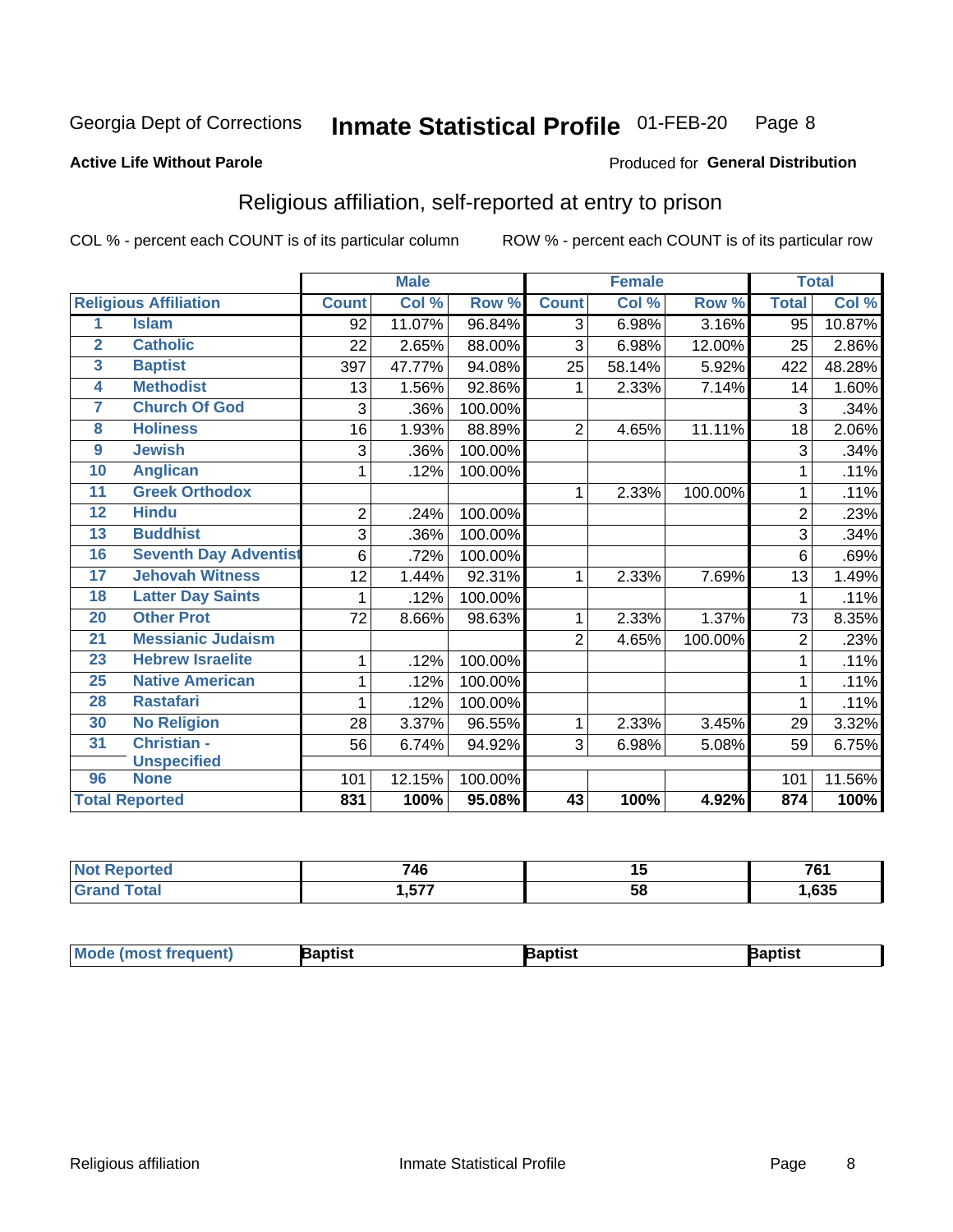#### Inmate Statistical Profile 01-FEB-20 Page 9

### **Active Life Without Parole**

#### Produced for General Distribution

## Home county, self-reported at entry to prison

COL % - percent each COUNT is of its particular column

|     |                             |                | <b>Male</b> |         |                | <b>Female</b> |        | <b>Total</b>            |        |
|-----|-----------------------------|----------------|-------------|---------|----------------|---------------|--------|-------------------------|--------|
|     | <b>Home County</b>          | <b>Count</b>   | Col %       | Row %   | <b>Count</b>   | Col %         | Row %  | <b>Total</b>            | Col %  |
| 000 | <b>Unknown</b>              | 302            | 19.15%      | 94.38%  | 18             | 31.03%        | 5.63%  | 320                     | 19.57% |
| 001 | <b>Appling County</b>       | 5              | .32%        | 100.00% |                |               |        | 5                       | .31%   |
| 002 | <b>Atkinson County</b>      | $\overline{2}$ | .13%        | 100.00% |                |               |        | $\overline{2}$          | .12%   |
| 003 | <b>Bacon County</b>         | $\mathbf 1$    | .06%        | 100.00% |                |               |        | 1                       | .06%   |
| 004 | <b>Baker County</b>         | $\overline{2}$ | .13%        | 100.00% |                |               |        | $\overline{2}$          | .12%   |
| 005 | <b>Baldwin County</b>       | 3              | .19%        | 100.00% |                |               |        | 3                       | .18%   |
| 006 | <b>Banks County</b>         | $\mathbf{1}$   | .06%        | 100.00% |                |               |        | 1                       | .06%   |
| 007 | <b>Barrow County</b>        | 9              | .57%        | 100.00% |                |               |        | 9                       | .55%   |
| 008 | <b>Bartow County</b>        | 10             | .63%        | 100.00% |                |               |        | 10                      | .61%   |
| 009 | <b>Ben Hill County</b>      | $\overline{7}$ | .44%        | 100.00% |                |               |        | 7                       | .43%   |
| 010 | <b>Berrien County</b>       | 4              | .25%        | 100.00% |                |               |        | $\overline{\mathbf{4}}$ | .24%   |
| 011 | <b>Bibb County</b>          | 40             | 2.54%       | 95.24%  | $\overline{2}$ | 3.45%         | 4.76%  | 42                      | 2.57%  |
| 012 | <b>Bleckley County</b>      | 1              | .06%        | 100.00% |                |               |        | 1                       | .06%   |
| 013 | <b>Brantley County</b>      | $\mathbf 1$    | .06%        | 100.00% |                |               |        | 1                       | .06%   |
| 014 | <b>Brooks County</b>        | 3              | .19%        | 100.00% |                |               |        | 3                       | .18%   |
| 015 | <b>Bryan County</b>         | $\mathbf{1}$   | .06%        | 100.00% |                |               |        | 1                       | .06%   |
| 016 | <b>Bulloch County</b>       | 4              | .25%        | 100.00% |                |               |        | $\overline{4}$          | .24%   |
| 017 | <b>Burke County</b>         | 11             | .70%        | 100.00% |                |               |        | 11                      | .67%   |
| 018 | <b>Butts County</b>         | 4              | .25%        | 100.00% |                |               |        | 4                       | .24%   |
| 019 | <b>Calhoun County</b>       | $\mathbf 1$    | .06%        | 100.00% |                |               |        | 1                       | .06%   |
| 020 | <b>Camden County</b>        | 5              | .32%        | 100.00% |                |               |        | 5                       | .31%   |
| 021 | <b>Candler County</b>       | 5              | .32%        | 100.00% |                |               |        | 5                       | .31%   |
| 022 | <b>Carroll County</b>       | 6              | .38%        | 85.71%  | 1              | 1.72%         | 14.29% | 7                       | .43%   |
| 023 | <b>Catoosa County</b>       | 5              | .32%        | 100.00% |                |               |        | 5                       | .31%   |
| 025 | <b>Chatham County</b>       | 56             | 3.55%       | 100.00% |                |               |        | 56                      | 3.43%  |
| 026 | <b>Chattahoochee County</b> | 1              | .06%        | 100.00% |                |               |        | 1                       | .06%   |
| 027 | <b>Chattooga County</b>     | $\mathbf 1$    | .06%        | 100.00% |                |               |        | 1                       | .06%   |
| 028 | <b>Cherokee County</b>      | 8              | .51%        | 100.00% |                |               |        | 8                       | .49%   |
| 029 | <b>Clarke County</b>        | 25             | 1.59%       | 96.15%  | 1              | 1.72%         | 3.85%  | 26                      | 1.59%  |
| 030 | <b>Clay County</b>          | $\overline{2}$ | .13%        | 100.00% |                |               |        | $\overline{2}$          | .12%   |
| 031 | <b>Clayton County</b>       | 61             | 3.87%       | 95.31%  | $\sqrt{3}$     | 5.17%         | 4.69%  | 64                      | 3.91%  |
| 033 | <b>Cobb County</b>          | 53             | 3.36%       | 98.15%  | 1              | 1.72%         | 1.85%  | 54                      | 3.30%  |
| 034 | <b>Coffee County</b>        | 6              | .38%        | 75.00%  | $\overline{2}$ | 3.45%         | 25.00% | 8                       | .49%   |
| 035 | <b>Colquitt County</b>      | $\overline{2}$ | .13%        | 100.00% |                |               |        | $\overline{2}$          | .12%   |
| 036 | <b>Columbia County</b>      | 10             | .63%        | 100.00% |                |               |        | 10                      | .61%   |
| 037 | <b>Cook County</b>          | 4              | .25%        | 100.00% |                |               |        | 4                       | .24%   |
| 038 | <b>Coweta County</b>        | 6              | .38%        | 100.00% |                |               |        | 6                       | .37%   |
| 040 | <b>Crisp County</b>         | 6              | .38%        | 100.00% |                |               |        | 6                       | .37%   |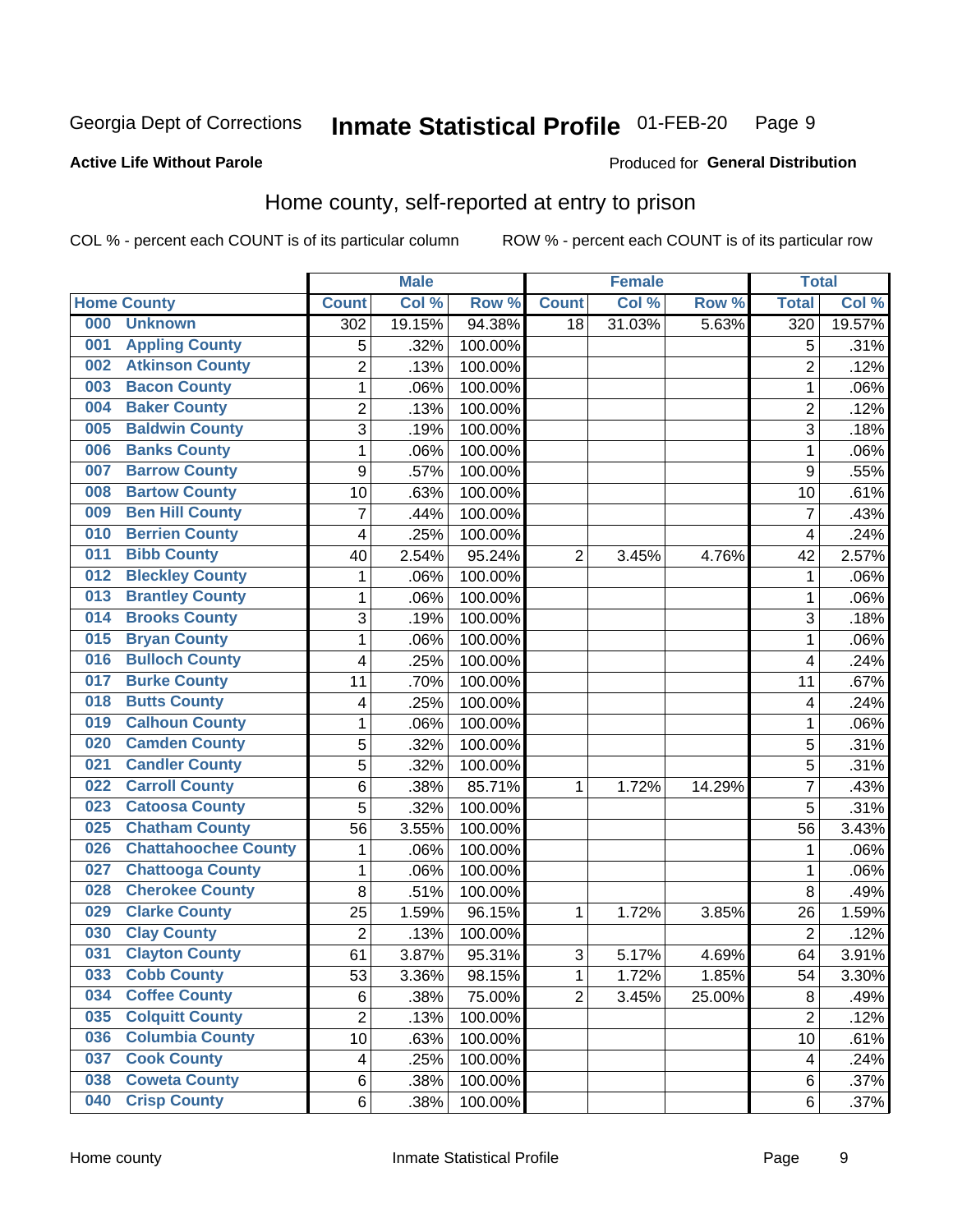#### **Inmate Statistical Profile 01-FEB-20** Page 10

**Active Life Without Parole** 

Produced for General Distribution

## Home county, self-reported at entry to prison

COL % - percent each COUNT is of its particular column

|     |                          |                | <b>Male</b> |         |                | <b>Female</b> |        | <b>Total</b>   |        |
|-----|--------------------------|----------------|-------------|---------|----------------|---------------|--------|----------------|--------|
|     | <b>Home County</b>       | <b>Count</b>   | Col %       | Row %   | <b>Count</b>   | Col %         | Row %  | <b>Total</b>   | Col %  |
| 043 | <b>Decatur County</b>    | 5              | .32%        | 100.00% |                |               |        | $\overline{5}$ | .31%   |
| 044 | <b>Dekalb County</b>     | 117            | 7.42%       | 99.15%  | 1              | 1.72%         | .85%   | 118            | 7.22%  |
| 045 | <b>Dodge County</b>      | 1              | .06%        | 100.00% |                |               |        | 1              | .06%   |
| 046 | <b>Dooly County</b>      | $\mathbf{1}$   | .06%        | 100.00% |                |               |        | 1              | .06%   |
| 047 | <b>Dougherty County</b>  | 24             | 1.52%       | 92.31%  | $\overline{2}$ | 3.45%         | 7.69%  | 26             | 1.59%  |
| 048 | <b>Douglas County</b>    | 17             | 1.08%       | 100.00% |                |               |        | 17             | 1.04%  |
| 049 | <b>Early County</b>      | 3              | .19%        | 100.00% |                |               |        | 3              | .18%   |
| 051 | <b>Effingham County</b>  | 5              | .32%        | 100.00% |                |               |        | 5              | .31%   |
| 052 | <b>Elbert County</b>     | $\overline{c}$ | .13%        | 100.00% |                |               |        | $\overline{2}$ | .12%   |
| 053 | <b>Emanuel County</b>    | 5              | .32%        | 100.00% |                |               |        | 5              | .31%   |
| 056 | <b>Fayette County</b>    | $\overline{7}$ | .44%        | 100.00% |                |               |        | $\overline{7}$ | .43%   |
| 057 | <b>Floyd County</b>      | 21             | 1.33%       | 91.30%  | $\overline{2}$ | 3.45%         | 8.70%  | 23             | 1.41%  |
| 058 | <b>Forsyth County</b>    | 3              | .19%        | 60.00%  | $\overline{2}$ | 3.45%         | 40.00% | 5              | .31%   |
| 059 | <b>Franklin County</b>   | 3              | .19%        | 100.00% |                |               |        | 3              | .18%   |
| 060 | <b>Fulton County</b>     | 181            | 11.48%      | 97.84%  | 4              | 6.90%         | 2.16%  | 185            | 11.31% |
| 061 | <b>Gilmer County</b>     | $\overline{2}$ | .13%        | 100.00% |                |               |        | $\overline{2}$ | .12%   |
| 063 | <b>Glynn County</b>      | 15             | .95%        | 100.00% |                |               |        | 15             | .92%   |
| 064 | <b>Gordon County</b>     | 8              | .51%        | 100.00% |                |               |        | 8              | .49%   |
| 066 | <b>Greene County</b>     | 3              | .19%        | 100.00% |                |               |        | 3              | .18%   |
| 067 | <b>Gwinnett County</b>   | 45             | 2.85%       | 93.75%  | 3              | 5.17%         | 6.25%  | 48             | 2.94%  |
| 068 | <b>Habersham County</b>  | $\overline{2}$ | .13%        | 100.00% |                |               |        | $\overline{2}$ | .12%   |
| 069 | <b>Hall County</b>       | 13             | .82%        | 92.86%  | 1              | 1.72%         | 7.14%  | 14             | .86%   |
| 070 | <b>Hancock County</b>    | $\mathbf 2$    | .13%        | 100.00% |                |               |        | $\overline{2}$ | .12%   |
| 071 | <b>Haralson County</b>   | 3              | .19%        | 100.00% |                |               |        | 3              | .18%   |
| 072 | <b>Harris County</b>     | 3              | .19%        | 100.00% |                |               |        | 3              | .18%   |
| 073 | <b>Hart County</b>       | 3              | .19%        | 100.00% |                |               |        | 3              | .18%   |
| 074 | <b>Heard County</b>      | 1              | .06%        | 100.00% |                |               |        | 1              | .06%   |
| 075 | <b>Henry County</b>      | 14             | .89%        | 93.33%  | 1              | 1.72%         | 6.67%  | 15             | .92%   |
| 076 | <b>Houston County</b>    | 21             | 1.33%       | 95.45%  | 1              | 1.72%         | 4.55%  | 22             | 1.35%  |
| 078 | <b>Jackson County</b>    | 11             | .70%        | 100.00% |                |               |        | 11             | .67%   |
| 079 | <b>Jasper County</b>     | $\mathbf{1}$   | .06%        | 100.00% |                |               |        | 1              | .06%   |
| 080 | <b>Jeff Davis County</b> | 2              | .13%        | 100.00% |                |               |        | $\overline{c}$ | .12%   |
| 081 | <b>Jefferson County</b>  | $\overline{7}$ | .44%        | 87.50%  | 1              | 1.72%         | 12.50% | 8              | .49%   |
| 082 | <b>Jenkins County</b>    | $\overline{2}$ | .13%        | 100.00% |                |               |        | $\overline{2}$ | .12%   |
| 084 | <b>Jones County</b>      | $\mathbf{1}$   | .06%        | 100.00% |                |               |        | 1              | .06%   |
| 087 | <b>Laurens County</b>    | 5              | .32%        | 100.00% |                |               |        | 5              | .31%   |
| 088 | <b>Lee County</b>        | 3              | .19%        | 100.00% |                |               |        | $\overline{3}$ | .18%   |
| 089 | <b>Liberty County</b>    | 12             | .76%        | 92.31%  | 1              | 1.72%         | 7.69%  | 13             | .80%   |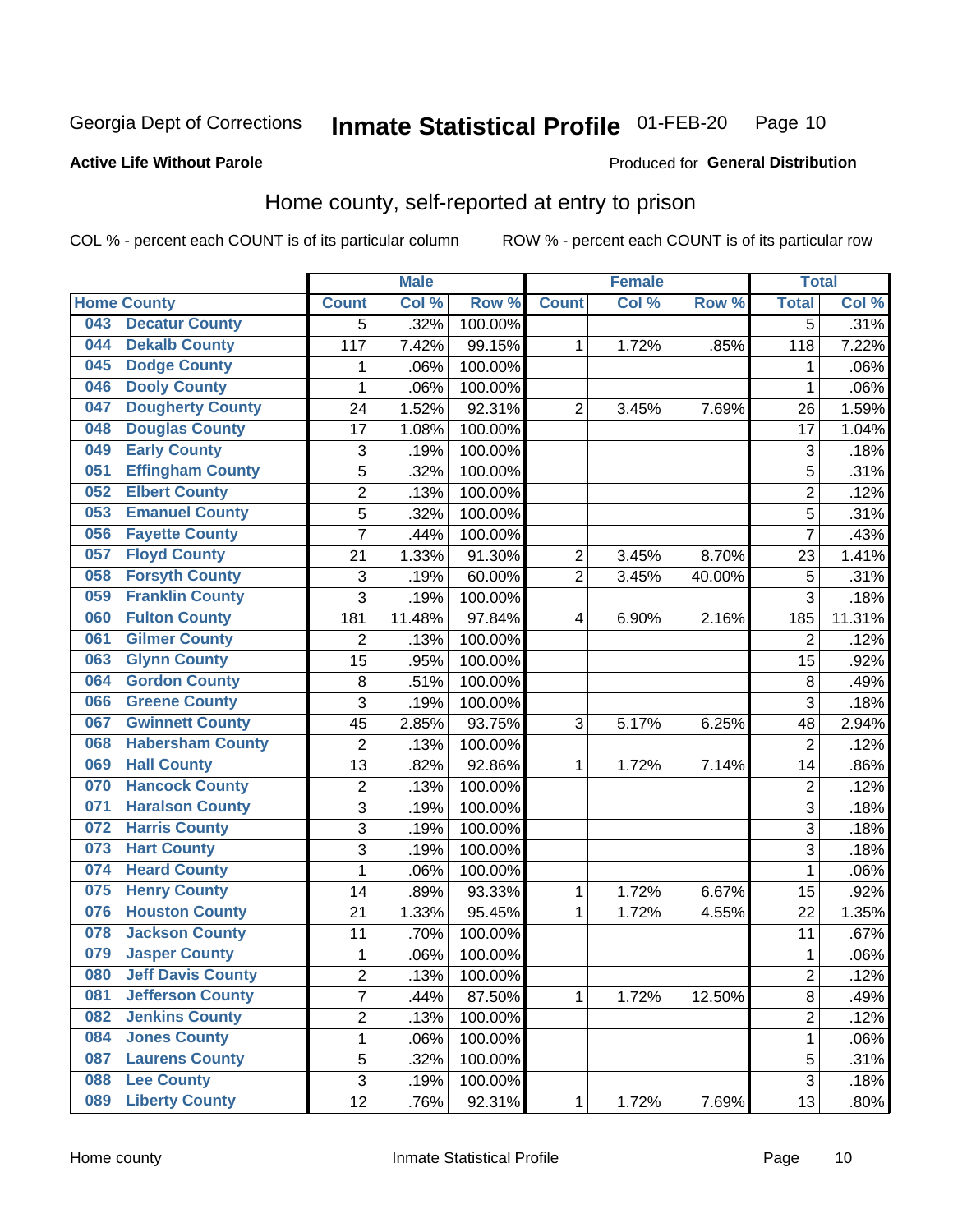#### **Inmate Statistical Profile 01-FEB-20** Page 11

Produced for General Distribution

### **Active Life Without Parole**

### Home county, self-reported at entry to prison

COL % - percent each COUNT is of its particular column

|                  |                          |                | <b>Male</b> |         |                | <b>Female</b> |         | <b>Total</b>            |       |
|------------------|--------------------------|----------------|-------------|---------|----------------|---------------|---------|-------------------------|-------|
|                  | <b>Home County</b>       | <b>Count</b>   | Col %       | Row %   | <b>Count</b>   | Col%          | Row %   | <b>Total</b>            | Col % |
| 090              | <b>Lincoln County</b>    | 1              | .06%        | 100.00% |                |               |         | 1                       | .06%  |
| 091              | <b>Long County</b>       | 1              | .06%        | 100.00% |                |               |         | 1                       | .06%  |
| 092              | <b>Lowndes County</b>    | 10             | .63%        | 100.00% |                |               |         | 10                      | .61%  |
| 093              | <b>Lumpkin County</b>    | 2              | .13%        | 100.00% |                |               |         | $\overline{2}$          | .12%  |
| 094              | <b>Macon County</b>      | $\mathbf{1}$   | .06%        | 100.00% |                |               |         | 1                       | .06%  |
| 095              | <b>Madison County</b>    | $\mathbf 1$    | .06%        | 100.00% |                |               |         | 1                       | .06%  |
| 096              | <b>Marion County</b>     | 1              | .06%        | 100.00% |                |               |         | 1                       | .06%  |
| 097              | <b>Mcduffie County</b>   | 3              | .19%        | 100.00% |                |               |         | 3                       | .18%  |
| 098              | <b>Mcintosh County</b>   | $\mathbf 1$    | .06%        | 100.00% |                |               |         | 1                       | .06%  |
| 099              | <b>Meriwether County</b> | 3              | .19%        | 100.00% |                |               |         | 3                       | .18%  |
| 100              | <b>Miller County</b>     | $\overline{2}$ | .13%        | 100.00% |                |               |         | $\overline{2}$          | .12%  |
| 101              | <b>Mitchell County</b>   | $\overline{c}$ | .13%        | 100.00% |                |               |         | $\overline{2}$          | .12%  |
| 102              | <b>Monroe County</b>     | 6              | .38%        | 100.00% |                |               |         | 6                       | .37%  |
| 103              | <b>Montgomery County</b> | $\overline{c}$ | .13%        | 100.00% |                |               |         | $\overline{2}$          | .12%  |
| 104              | <b>Morgan County</b>     | $\overline{2}$ | .13%        | 100.00% |                |               |         | $\overline{2}$          | .12%  |
| 106              | <b>Muscogee County</b>   | 34             | 2.16%       | 100.00% |                |               |         | 34                      | 2.08% |
| 107              | <b>Newton County</b>     | 8              | .51%        | 80.00%  | $\overline{2}$ | 3.45%         | 20.00%  | 10                      | .61%  |
| 108              | <b>Oconee County</b>     |                |             |         | 1              | 1.72%         | 100.00% | 1                       | .06%  |
| 109              | <b>Oglethorpe County</b> | 4              | .25%        | 100.00% |                |               |         | $\overline{\mathbf{4}}$ | .24%  |
| 110              | <b>Paulding County</b>   | 11             | .70%        | 100.00% |                |               |         | 11                      | .67%  |
| 111              | <b>Peach County</b>      | 1              | .06%        | 100.00% |                |               |         | 1                       | .06%  |
| $\overline{112}$ | <b>Pickens County</b>    | $\mathbf 1$    | .06%        | 100.00% |                |               |         | 1                       | .06%  |
| 113              | <b>Pierce County</b>     | 5              | .32%        | 100.00% |                |               |         | 5                       | .31%  |
| 114              | <b>Pike County</b>       | 3              | .19%        | 100.00% |                |               |         | 3                       | .18%  |
| $\overline{115}$ | <b>Polk County</b>       | 5              | .32%        | 100.00% |                |               |         | 5                       | .31%  |
| 117              | <b>Putnam County</b>     | 5              | .32%        | 100.00% |                |               |         | 5                       | .31%  |
| 119              | <b>Rabun County</b>      | $\overline{c}$ | .13%        | 100.00% |                |               |         | $\overline{2}$          | .12%  |
| 120              | <b>Randolph County</b>   | $\overline{2}$ | .13%        | 100.00% |                |               |         | $\overline{2}$          | .12%  |
| $121$            | <b>Richmond County</b>   | 56             | 3.55%       | 94.92%  | 3              | 5.17%         | 5.08%   | 59                      | 3.61% |
| 122              | <b>Rockdale County</b>   | 8              | .51%        | 100.00% |                |               |         | 8                       | .49%  |
| 124              | <b>Screven County</b>    | 1              | .06%        | 100.00% |                |               |         | 1                       | .06%  |
| 125              | <b>Seminole County</b>   | 2              | .13%        | 100.00% |                |               |         | $\overline{c}$          | .12%  |
| 126              | <b>Spalding County</b>   | 14             | .89%        | 100.00% |                |               |         | 14                      | .86%  |
| 127              | <b>Stephens County</b>   | $\overline{2}$ | .13%        | 66.67%  | 1              | 1.72%         | 33.33%  | $\sqrt{3}$              | .18%  |
| 128              | <b>Stewart County</b>    | $\mathbf 1$    | .06%        | 100.00% |                |               |         | 1                       | .06%  |
| 129              | <b>Sumter County</b>     | 3              | .19%        | 100.00% |                |               |         | 3                       | .18%  |
| 132              | <b>Tattnall County</b>   | $\overline{7}$ | .44%        | 87.50%  | 1              | 1.72%         | 12.50%  | 8                       | .49%  |
| 133              | <b>Taylor County</b>     | $\mathbf{1}$   | .06%        | 100.00% |                |               |         | 1                       | .06%  |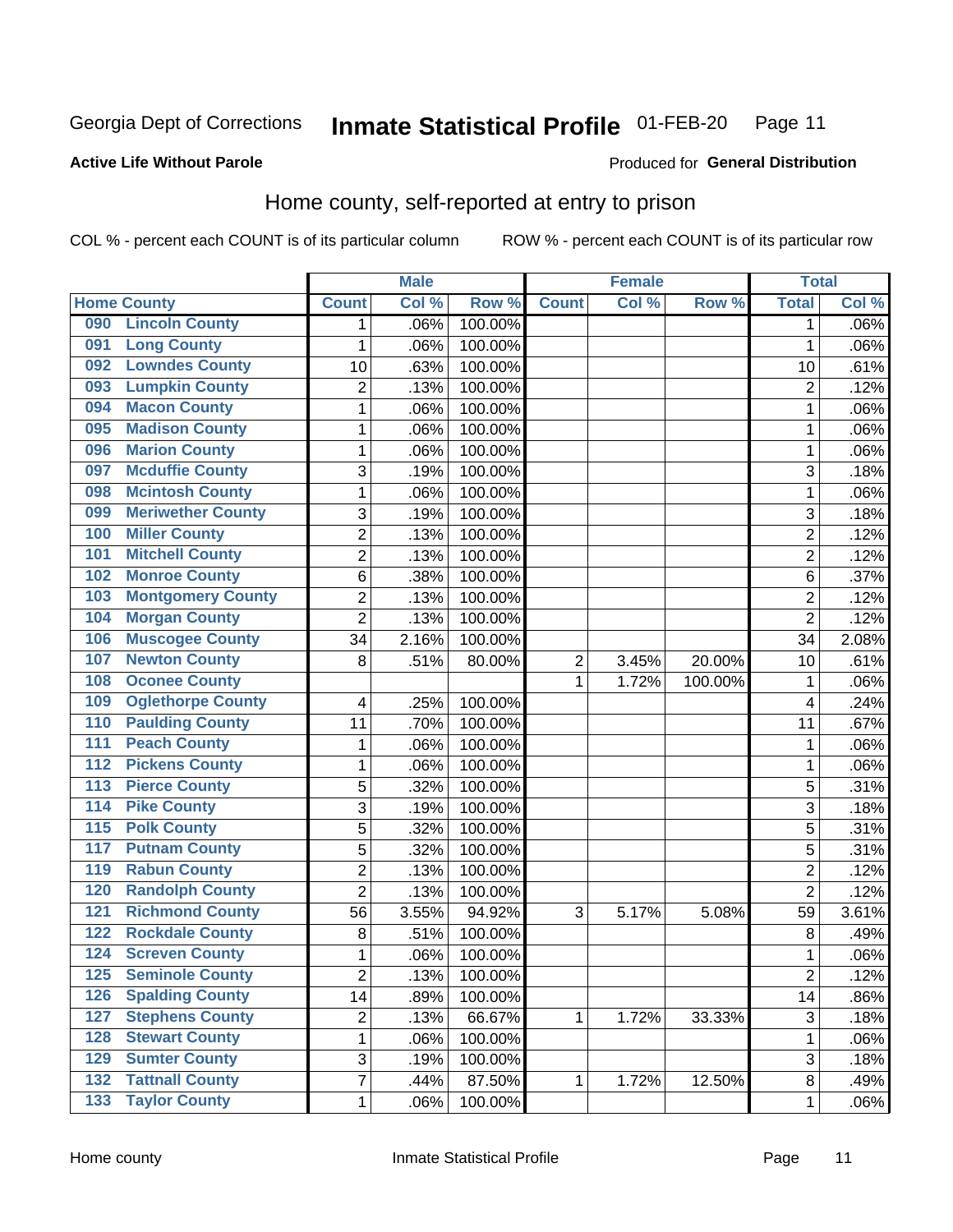#### Inmate Statistical Profile 01-FEB-20 Page 12

### **Active Life Without Parole**

#### Produced for General Distribution

## Home county, self-reported at entry to prison

COL % - percent each COUNT is of its particular column

|                                    |                | <b>Male</b> |         | <b>Female</b> |       |        | <b>Total</b>   |       |
|------------------------------------|----------------|-------------|---------|---------------|-------|--------|----------------|-------|
| <b>Home County</b>                 | <b>Count</b>   | Col %       | Row %   | <b>Count</b>  | Col % | Row %  | <b>Total</b>   | Col % |
| <b>Telfair County</b><br>134       | 2              | .13%        | 100.00% |               |       |        | 2              | .12%  |
| <b>Thomas County</b><br>136        | 5              | .32%        | 100.00% |               |       |        | 5              | .31%  |
| <b>Tift County</b><br>137          | 10             | .63%        | 100.00% |               |       |        | 10             | .61%  |
| <b>Toombs County</b><br>138        | 10             | .63%        | 100.00% |               |       |        | 10             | .61%  |
| <b>Treutlen County</b><br>140      | 4              | .25%        | 100.00% |               |       |        | 4              | .24%  |
| <b>Troup County</b><br>141         | $\overline{7}$ | .44%        | 100.00% |               |       |        | 7              | .43%  |
| <b>Twiggs County</b><br>143        | $\overline{c}$ | .13%        | 100.00% |               |       |        | $\overline{2}$ | .12%  |
| <b>Union County</b><br>144         | 1              | .06%        | 100.00% |               |       |        |                | .06%  |
| <b>Upson County</b><br>145         | 5              | .32%        | 100.00% |               |       |        | 5              | .31%  |
| <b>Walker County</b><br>146        | 3              | .19%        | 75.00%  | 1             | 1.72% | 25.00% | 4              | .24%  |
| <b>Walton County</b><br>147        | 15             | .95%        | 100.00% |               |       |        | 15             | .92%  |
| <b>Ware County</b><br>148          | 11             | .70%        | 100.00% |               |       |        | 11             | .67%  |
| <b>Warren County</b><br>149        | $\overline{2}$ | .13%        | 66.67%  | 1             | 1.72% | 33.33% | 3              | .18%  |
| <b>Washington County</b><br>150    | 7              | .44%        | 100.00% |               |       |        |                | .43%  |
| <b>Wayne County</b><br>151         | 8              | .51%        | 100.00% |               |       |        | 8              | .49%  |
| <b>Wheeler County</b><br>153       | 1              | .06%        | 100.00% |               |       |        | 1              | .06%  |
| <b>White County</b><br>154         | 1              | .06%        | 50.00%  | 1             | 1.72% | 50.00% | $\overline{2}$ | .12%  |
| <b>Whitfield County</b><br>155     | 10             | .63%        | 100.00% |               |       |        | 10             | .61%  |
| <b>Wilcox County</b><br>156        | 1              | .06%        | 100.00% |               |       |        |                | .06%  |
| <b>Wilkes County</b><br>157        | 4              | .25%        | 100.00% |               |       |        | 4              | .24%  |
| <b>Wilkinson County</b><br>158     | $\overline{2}$ | .13%        | 100.00% |               |       |        | $\overline{2}$ | .12%  |
| <b>Worth County</b><br>159         | 1              | .06%        | 100.00% |               |       |        | 1              | .06%  |
| <b>Other Custody/Out Of</b><br>999 | 3              | .19%        | 100.00% |               |       |        | 3              | .18%  |
| <b>State</b>                       |                |             |         |               |       |        |                |       |
| <b>Total Rported</b>               | 1,577          | 100%        | 96.45%  | 58            | 100%  | 3.55%  | 1,635          | 100%  |

| <b>NOT</b><br><b>Reported</b> |             |    |      |
|-------------------------------|-------------|----|------|
| <b>otal</b>                   | 777<br>.,v. | ວດ | ,635 |

| Mode (most frequent) | <b>Fulton County</b> | <b>Fulton County</b> | <b>Fulton County</b> |
|----------------------|----------------------|----------------------|----------------------|
|----------------------|----------------------|----------------------|----------------------|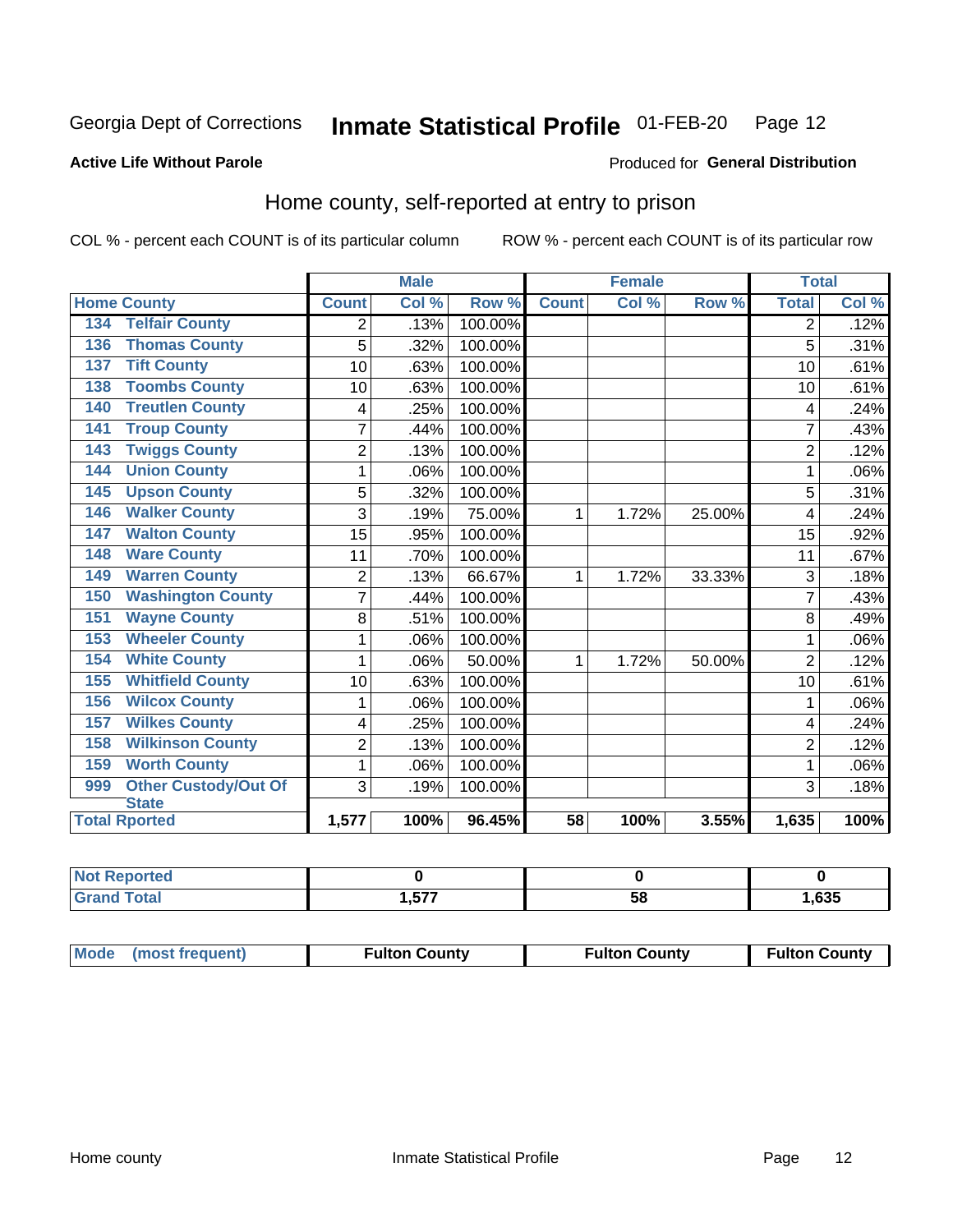#### Inmate Statistical Profile 01-FEB-20 Page 13

#### **Active Life Without Parole**

### Produced for General Distribution

## Employment status before prison, self-reported at entry to prison

COL % - percent each COUNT is of its particular column

|                           |              | <b>Male</b> |         |              | <b>Female</b> |       |       | <b>Total</b> |
|---------------------------|--------------|-------------|---------|--------------|---------------|-------|-------|--------------|
| <b>Employment Status</b>  | <b>Count</b> | Col %       | Row %   | <b>Count</b> | Col %         | Row % | Total | Col %        |
| <b>Full Time</b><br>01    | 521          | 45.42%      | 96.13%  | 21           | 47.73%        | 3.87% | 542   | 45.51%       |
| <b>Part Time</b><br>02    | 75           | 6.54%       | 100.00% |              |               |       | 75    | 6.30%        |
| Unempl $<$ 6M<br>03       | 71           | 6.19%       | 98.61%  |              | 2.27%         | 1.39% | 72    | 6.05%        |
| Unempl > 6M<br>04         | 288          | 25.11%      | 94.74%  | 16           | 36.36%        | 5.26% | 304   | 25.52%       |
| <b>Never Worked</b><br>05 | 103          | 8.98%       | 100.00% |              |               |       | 103   | 8.65%        |
| <b>Student</b><br>06      | 34           | 2.96%       | 100.00% |              |               |       | 34    | 2.85%        |
| <b>Incapable</b><br>07    | 55           | 4.80%       | 90.16%  | 6            | 13.64%        | 9.84% | 61    | 5.12%        |
| <b>Total Reported</b>     | 1,147        | 100%        | 96.31%  | 44           | 100%          | 3.69% | 1,191 | 100%         |

| . הו<br>4JU<br>__ | ız | ---  |
|-------------------|----|------|
| ----<br>.57       | ວເ | .635 |

| Mc | ∴ull | ----<br>ıme<br>w |
|----|------|------------------|
|    |      |                  |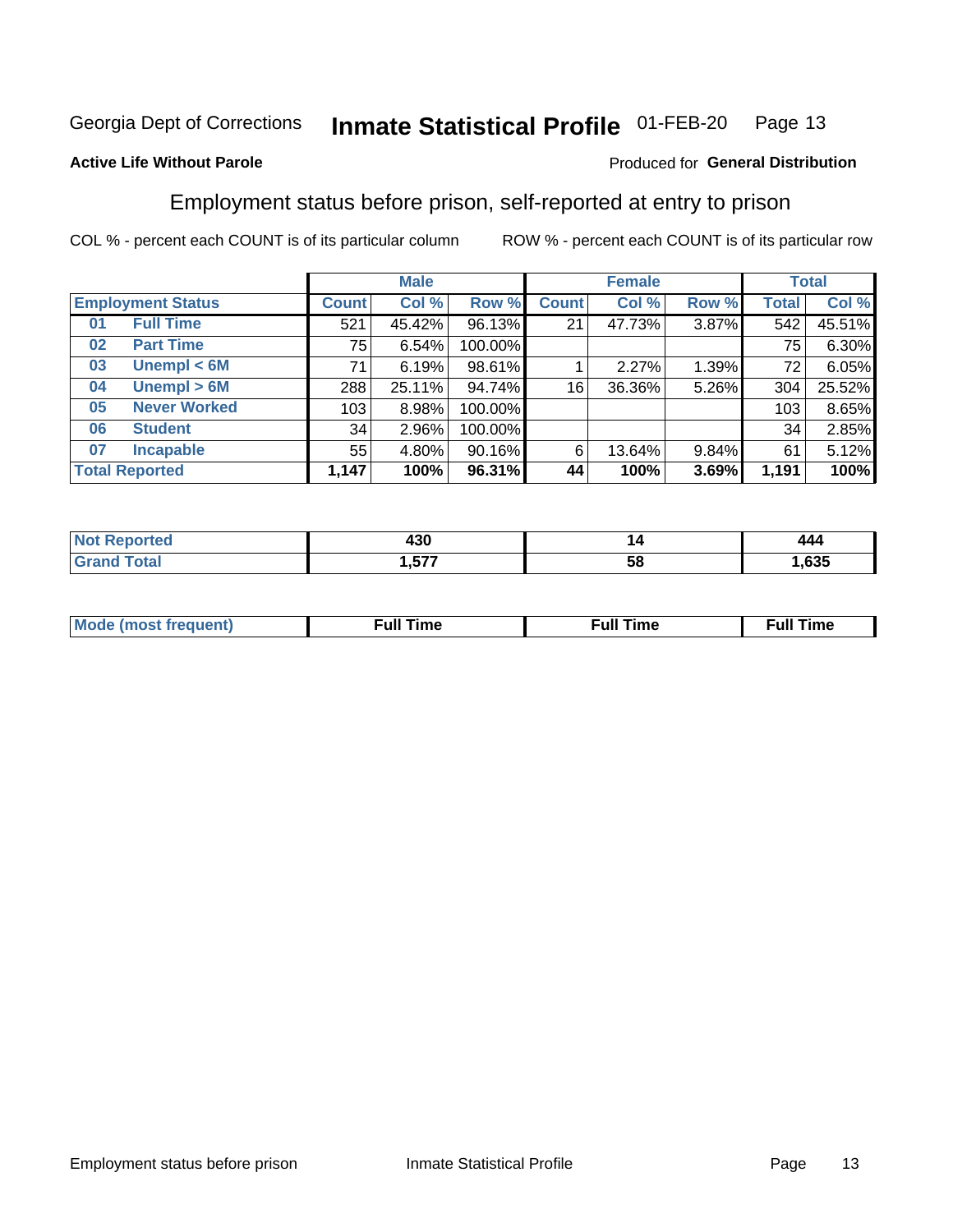### **Active Life Without Parole**

Produced for General Distribution

### Age at admission

COL % - percent each COUNT is of its particular column

|                         |              | <b>Male</b> |         |                | <b>Female</b> |        |              | <b>Total</b> |
|-------------------------|--------------|-------------|---------|----------------|---------------|--------|--------------|--------------|
| <b>Age At Admission</b> | <b>Count</b> | Col %       | Row %   | <b>Count</b>   | Col %         | Row %  | <b>Total</b> | Col %        |
| 15                      | 2            | 0.13%       | 100.00% |                |               |        | 2            | 0.12%        |
| 16                      | 1            | 0.06%       | 100.00% |                |               |        | 1            | 0.06%        |
| $\overline{17}$         | 8            | 0.51%       | 100.00% |                |               |        | 8            | 0.49%        |
| 18                      | 9            | 0.57%       | 100.00% |                |               |        | 9            | 0.55%        |
| 19                      | 21           | 1.33%       | 100.00% |                |               |        | 21           | 1.28%        |
| $\overline{20}$         | 41           | 2.60%       | 97.62%  | 1              | 1.72%         | 2.38%  | 42           | 2.57%        |
| 21                      | 36           | 2.28%       | 94.74%  | $\overline{2}$ | 3.45%         | 5.26%  | 38           | 2.32%        |
| 22                      | 63           | 3.99%       | 96.92%  | $\overline{2}$ | 3.45%         | 3.08%  | 65           | 3.98%        |
| 23                      | 56           | 3.55%       | 98.25%  | 1              | 1.72%         | 1.75%  | 57           | 3.49%        |
| 24                      | 57           | 3.61%       | 95.00%  | 3              | 5.17%         | 5.00%  | 60           | 3.67%        |
| $\overline{25}$         | 68           | 4.31%       | 94.44%  | 4              | 6.90%         | 5.56%  | 72           | 4.40%        |
| 26                      | 70           | 4.44%       | 97.22%  | $\overline{2}$ | 3.45%         | 2.78%  | 72           | 4.40%        |
| $\overline{27}$         | 59           | 3.74%       | 93.65%  | 4              | 6.90%         | 6.35%  | 63           | 3.85%        |
| 28                      | 71           | 4.50%       | 97.26%  | $\overline{2}$ | 3.45%         | 2.74%  | 73           | 4.46%        |
| 29                      | 65           | 4.12%       | 98.48%  | 1              | 1.72%         | 1.52%  | 66           | 4.04%        |
| 30                      | 52           | 3.30%       | 100.00% |                |               |        | 52           | 3.18%        |
| 31                      | 69           | 4.38%       | 98.57%  | 1              | 1.72%         | 1.43%  | 70           | 4.28%        |
| 32                      | 66           | 4.19%       | 95.65%  | 3              | 5.17%         | 4.35%  | 69           | 4.22%        |
| 33                      | 52           | 3.30%       | 96.30%  | $\overline{2}$ | 3.45%         | 3.70%  | 54           | 3.30%        |
| 34                      | 34           | 2.16%       | 91.89%  | 3              | 5.17%         | 8.11%  | 37           | 2.26%        |
| 35                      | 43           | 2.73%       | 95.56%  | $\overline{2}$ | 3.45%         | 4.44%  | 45           | 2.75%        |
| 36                      | 55           | 3.49%       | 96.49%  | $\overline{2}$ | 3.45%         | 3.51%  | 57           | 3.49%        |
| $\overline{37}$         | 45           | 2.85%       | 97.83%  | 1              | 1.72%         | 2.17%  | 46           | 2.81%        |
| 38                      | 51           | 3.23%       | 100.00% |                |               |        | 51           | 3.12%        |
| 39                      | 39           | 2.47%       | 86.67%  | 6              | 10.34%        | 13.33% | 45           | 2.75%        |
| 40                      | 35           | 2.22%       | 94.59%  | $\overline{2}$ | 3.45%         | 5.41%  | 37           | 2.26%        |
| 41                      | 42           | 2.66%       | 95.45%  | $\overline{2}$ | 3.45%         | 4.55%  | 44           | 2.69%        |
| 42                      | 36           | 2.28%       | 100.00% |                |               |        | 36           | 2.20%        |
| 43                      | 30           | 1.90%       | 93.75%  | $\overline{2}$ | 3.45%         | 6.25%  | 32           | 1.96%        |
| 44                      | 24           | 1.52%       | 92.31%  | $\overline{2}$ | 3.45%         | 7.69%  | 26           | 1.59%        |
| 45                      | 33           | 2.09%       | 97.06%  | 1              | 1.72%         | 2.94%  | 34           | 2.08%        |
| 46                      | 26           | 1.65%       | 89.66%  | 3              | 5.17%         | 10.34% | 29           | 1.77%        |
| 47                      | 29           | 1.84%       | 100.00% |                |               |        | 29           | 1.77%        |
| 48                      | 25           | 1.59%       | 89.29%  | 3              | 5.17%         | 10.71% | 28           | 1.71%        |
| 49                      | 26           | 1.65%       | 100.00% |                |               |        | 26           | 1.59%        |
| 50                      | 26           | 1.65%       | 100.00% |                |               |        | 26           | 1.59%        |
| $\overline{51}$         | 10           | 0.63%       | 100.00% |                |               |        | 10           | 0.61%        |
| 52                      | 14           | 0.89%       | 100.00% |                |               |        | 14           | 0.86%        |
| 53                      | 15           | 0.95%       | 100.00% |                |               |        | 15           | 0.92%        |
| 54                      | 11           | 0.70%       | 100.00% |                |               |        | 11           | 0.67%        |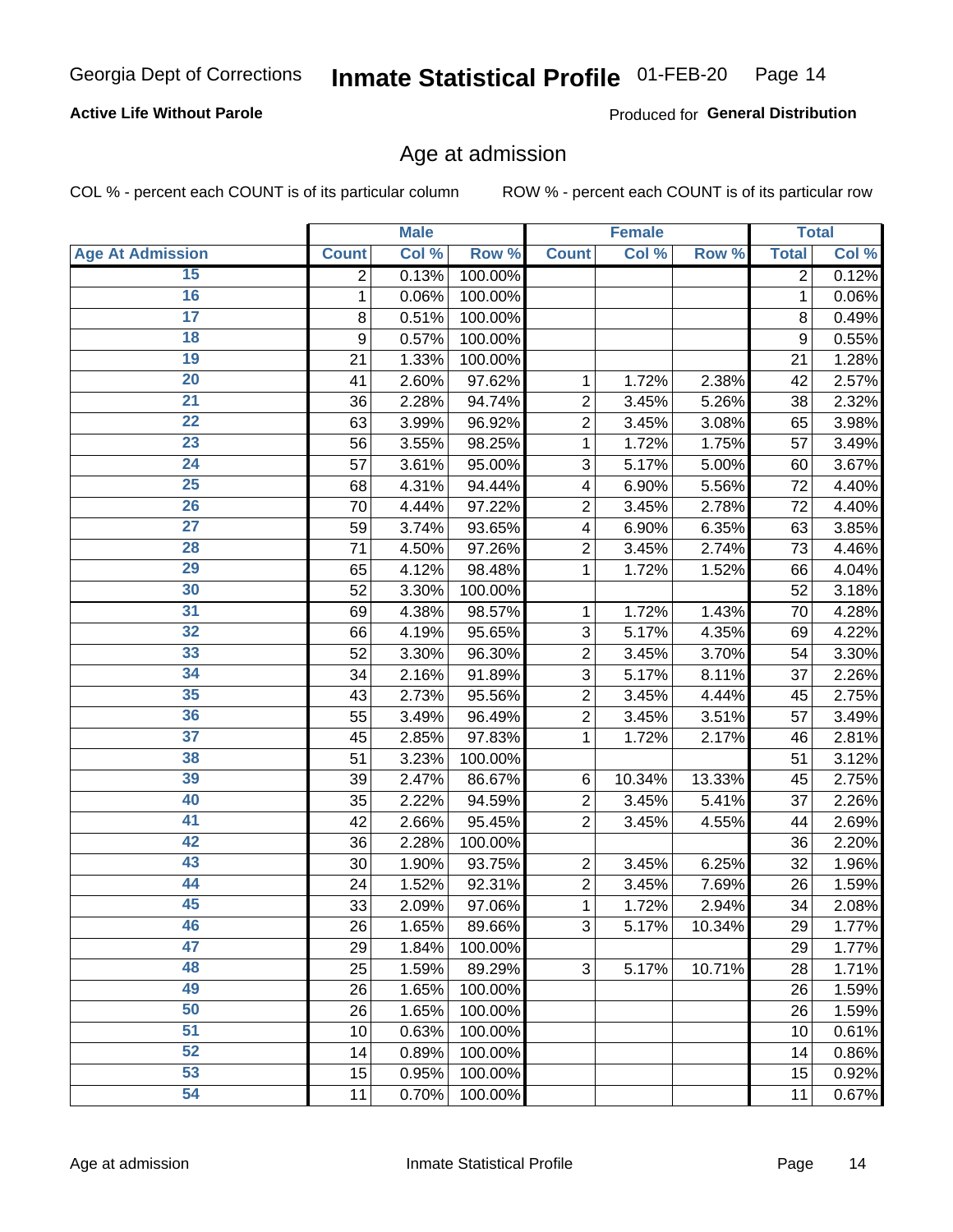### **Active Life Without Parole**

Produced for General Distribution

## Age at admission

COL % - percent each COUNT is of its particular column

|                         |              | <b>Male</b> |         |              | <b>Female</b> |       |                | <b>Total</b> |
|-------------------------|--------------|-------------|---------|--------------|---------------|-------|----------------|--------------|
| <b>Age At Admission</b> | <b>Count</b> | Col %       | Row %   | <b>Count</b> | Col %         | Row % | <b>Total</b>   | Col %        |
| 55                      | 13           | 0.82%       | 92.86%  |              | 1.72%         | 7.14% | 14             | 0.86%        |
| 56                      | 7            | 0.44%       | 100.00% |              |               |       | 7              | 0.43%        |
| 57                      | 8            | 0.51%       | 100.00% |              |               |       | 8              | 0.49%        |
| 58                      | 6            | 0.38%       | 100.00% |              |               |       | 6              | 0.37%        |
| 59                      | 5            | 0.32%       | 100.00% |              |               |       | 5              | 0.31%        |
| 60                      | 3            | 0.19%       | 100.00% |              |               |       | 3              | 0.18%        |
| 61                      | 2            | 0.13%       | 100.00% |              |               |       | 2              | 0.12%        |
| 62                      | 2            | 0.13%       | 100.00% |              |               |       | $\overline{2}$ | 0.12%        |
| 63                      |              | 0.06%       | 100.00% |              |               |       | 1              | 0.06%        |
| 64                      | 4            | 0.25%       | 100.00% |              |               |       | 4              | 0.24%        |
| 65                      | 2            | 0.13%       | 100.00% |              |               |       | 2              | 0.12%        |
| 66                      | 2            | 0.13%       | 100.00% |              |               |       | 2              | 0.12%        |
| 67                      | 2            | 0.13%       | 100.00% |              |               |       | 2              | 0.12%        |
| 69                      | 3            | 0.19%       | 100.00% |              |               |       | 3              | 0.18%        |
| 73                      |              | 0.06%       | 100.00% |              |               |       |                | 0.06%        |
| 78                      |              | 0.06%       | 100.00% |              |               |       |                | 0.06%        |
| <b>Total Reported</b>   | 1,577        | 100%        | 96.45%  | 58           | 100%          | 3.55% | 1,635          | 100%         |

| <u>teu</u>        |     |    |        |
|-------------------|-----|----|--------|
| Code <sup>r</sup> | ドママ | 70 | $\sim$ |
|                   |     | uc | ნან    |

| Mean (average)         | 34.10 |    | 34.09     |
|------------------------|-------|----|-----------|
| <b>Median (middle)</b> | ◡▵    |    | o c<br>⊾ت |
| Mode (most frequent)   | იი    | 39 | 28        |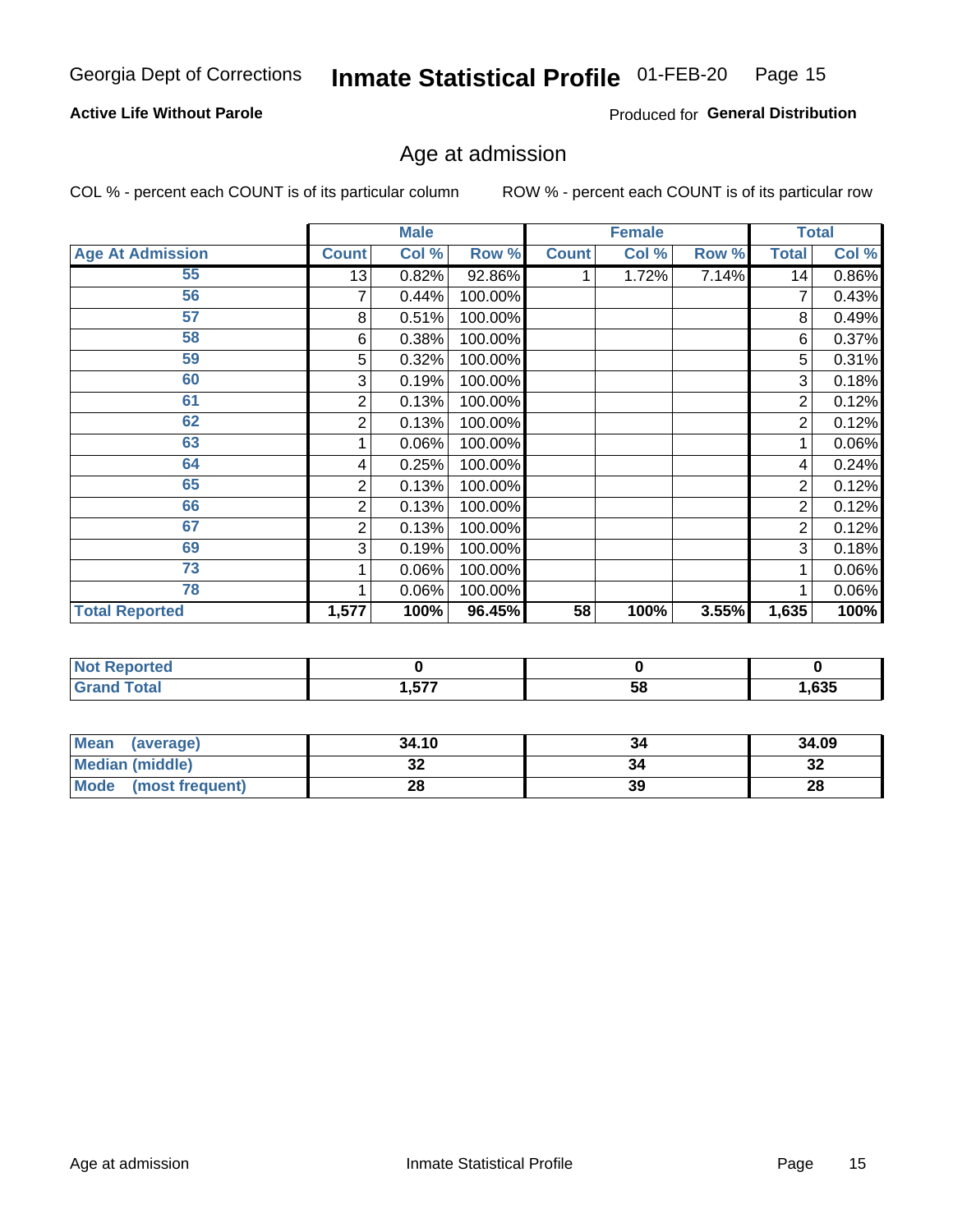### **Active Life Without Parole**

### Produced for General Distribution

### Height, measured at entry to prison

COL % - percent each COUNT is of its particular column

|                       |                | <b>Male</b> |         |                | <b>Female</b> |         |                | <b>Total</b> |
|-----------------------|----------------|-------------|---------|----------------|---------------|---------|----------------|--------------|
| <b>Height</b>         | <b>Count</b>   | Col %       | Row %   | <b>Count</b>   | Col %         | Row %   | <b>Total</b>   | Col %        |
| $\bf{0}$              | 6              | 0.38%       | 100.00% |                |               |         | 6              | 0.37%        |
| 4'10"                 |                |             |         | $\mathbf{1}$   | 1.72%         | 100.00% | 1              | 0.06%        |
| 5'00''                | 4              | 0.25%       | 100.00% |                |               |         | 4              | 0.24%        |
| 5'01"                 | 4              | 0.25%       | 66.67%  | $\overline{2}$ | 3.45%         | 33.33%  | 6              | 0.37%        |
| 5'02"                 | $\overline{7}$ | 0.44%       | 77.78%  | $\overline{2}$ | 3.45%         | 22.22%  | 9              | 0.55%        |
| 5'03''                | 13             | 0.82%       | 54.17%  | 11             | 18.97%        | 45.83%  | 24             | 1.47%        |
| 5'04"                 | 18             | 1.14%       | 54.55%  | 15             | 25.86%        | 45.45%  | 33             | 2.02%        |
| 5'05"                 | 43             | 2.73%       | 86.00%  | 7              | 12.07%        | 14.00%  | 50             | 3.06%        |
| 5'06''                | 106            | 6.72%       | 94.64%  | 6              | 10.34%        | 5.36%   | 112            | 6.85%        |
| 5'07''                | 108            | 6.85%       | 93.91%  | 7              | 12.07%        | 6.09%   | 115            | 7.03%        |
| 5'08''                | 162            | 10.27%      | 99.39%  | 1              | 1.72%         | 0.61%   | 163            | 9.97%        |
| 5'09''                | 208            | 13.19%      | 99.05%  | $\overline{c}$ | 3.45%         | 0.95%   | 210            | 12.84%       |
| 5'10''                | 185            | 11.73%      | 99.46%  | 1              | 1.72%         | 0.54%   | 186            | 11.38%       |
| 5'11"                 | 196            | 12.43%      | 99.49%  | 1              | 1.72%         | 0.51%   | 197            | 12.05%       |
| 6'00''                | 167            | 10.59%      | 99.40%  | 1              | 1.72%         | 0.60%   | 168            | 10.28%       |
| 6'01''                | 133            | 8.43%       | 100.00% |                |               |         | 133            | 8.13%        |
| 6'02"                 | 107            | 6.79%       | 100.00% |                |               |         | 107            | 6.54%        |
| 6'03''                | 52             | 3.30%       | 98.11%  | $\mathbf{1}$   | 1.72%         | 1.89%   | 53             | 3.24%        |
| 6'04"                 | 38             | 2.41%       | 100.00% |                |               |         | 38             | 2.32%        |
| 6'05"                 | 10             | 0.63%       | 100.00% |                |               |         | 10             | 0.61%        |
| 6'06"                 | 6              | 0.38%       | 100.00% |                |               |         | 6              | 0.37%        |
| 6'07''                | $\overline{2}$ | 0.13%       | 100.00% |                |               |         | $\overline{2}$ | 0.12%        |
| 6'11''                | $\overline{2}$ | 0.13%       | 100.00% |                |               |         | $\overline{2}$ | 0.12%        |
| <b>Total Reported</b> | 1,577          | 100%        | 96.45%  | 58             | 100%          | 3.55%   | 1,635          | 100%         |

| ortea<br>. |      |    |      |
|------------|------|----|------|
| _____      | .577 | 58 | ,635 |

| <b>Mean</b> | (average)       | 5'10" | 5'05" | 5'10" |
|-------------|-----------------|-------|-------|-------|
|             |                 |       |       |       |
| Mode        | (most frequent) | 5'09" | 5'04" | 5'09" |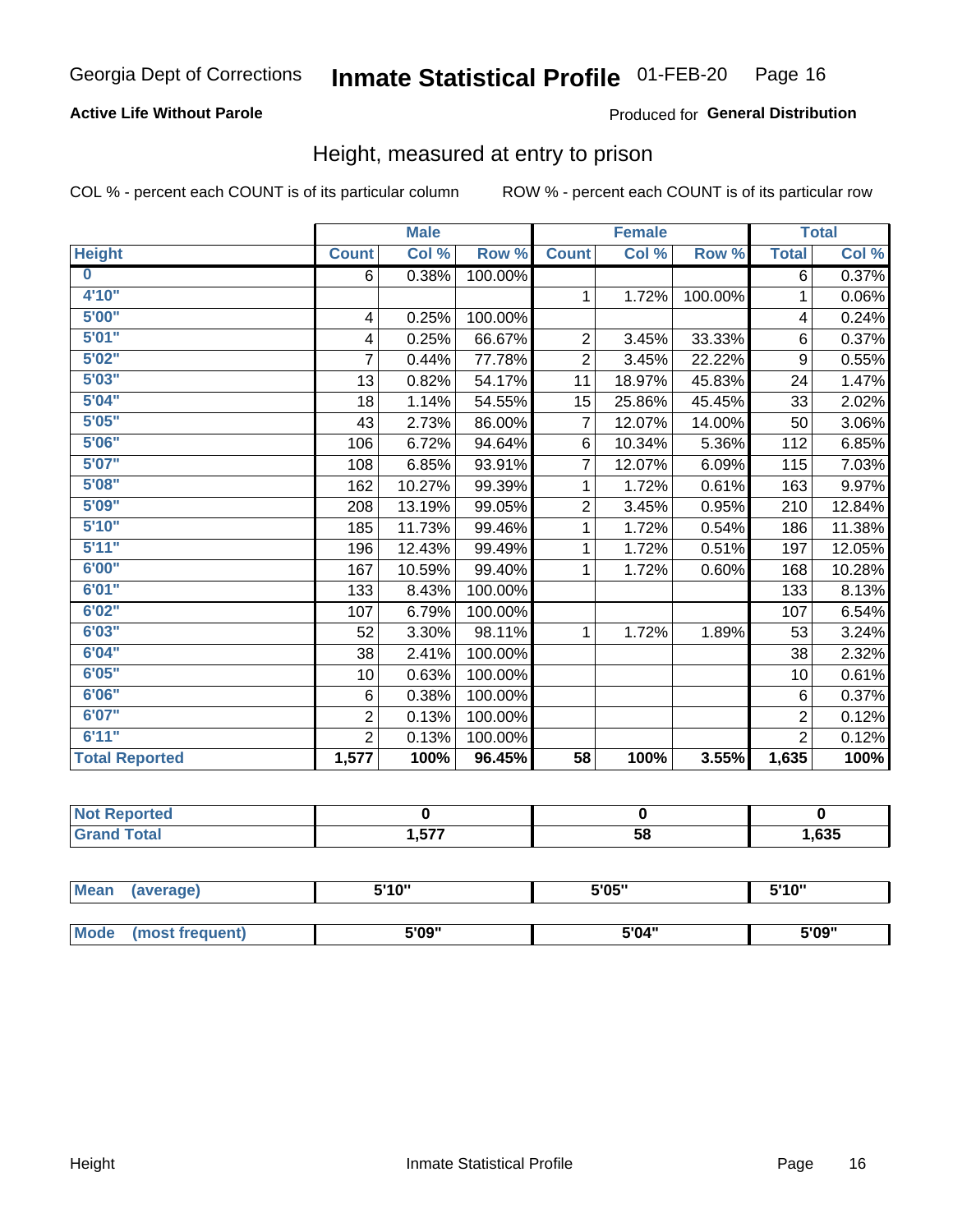### **Active Life Without Parole**

Produced for General Distribution

### Weight, measured at entry to prison

COL % - percent each COUNT is of its particular column

|                                |                          | <b>Male</b> |                  |                 | <b>Female</b> |         |                | <b>Total</b> |  |
|--------------------------------|--------------------------|-------------|------------------|-----------------|---------------|---------|----------------|--------------|--|
| <b>Weight</b>                  | <b>Count</b>             | Col %       | Row <sup>%</sup> | <b>Count</b>    | Col %         | Row %   | <b>Total</b>   | Col %        |  |
| 100 - 109 pounds               | 1                        | 0.06%       | 50.00%           | 1               | 1.72%         | 50.00%  | 2              | 0.12%        |  |
| 110 - 119 pounds               | 4                        | 0.25%       | 66.67%           | $\overline{2}$  | 3.45%         | 33.33%  | 6              | 0.37%        |  |
| 120 - 129 pounds               | $\overline{7}$           | 0.44%       | 87.50%           | 1               | 1.72%         | 12.50%  | 8              | 0.49%        |  |
| 130 - 139 pounds               | 47                       | 2.98%       | 92.16%           | 4               | 6.90%         | 7.84%   | 51             | 3.12%        |  |
| 140 - 149 pounds               | 101                      | 6.41%       | 96.19%           | 4               | 6.90%         | 3.81%   | 105            | 6.43%        |  |
| 150 - 159 pounds               | 145                      | 9.21%       | 94.77%           | 8               | 13.79%        | 5.23%   | 153            | 9.37%        |  |
| 160 - 169 pounds               | 195                      | 12.38%      | 97.99%           | 4               | 6.90%         | 2.01%   | 199            | 12.19%       |  |
| 170 - 179 pounds               | 203                      | 12.89%      | 98.07%           | 4               | 6.90%         | 1.93%   | 207            | 12.68%       |  |
| 180 - 189 pounds               | 204                      | 12.95%      | 97.14%           | 6               | 10.34%        | 2.86%   | 210            | 12.86%       |  |
| 190 - 199 pounds               | 132                      | 8.38%       | 95.65%           | 6               | 10.34%        | 4.35%   | 138            | 8.45%        |  |
| 200 - 209 pounds               | 141                      | 8.95%       | 96.58%           | 5               | 8.62%         | 3.42%   | 146            | 8.94%        |  |
| 210 - 219 pounds               | 93                       | 5.90%       | 94.90%           | 5               | 8.62%         | 5.10%   | 98             | 6.00%        |  |
| 220 - 229 pounds               | 97                       | 6.16%       | 98.98%           | 1               | 1.72%         | 1.02%   | 98             | 6.00%        |  |
| 230 - 239 pounds               | 56                       | 3.56%       | 98.25%           | 1               | 1.72%         | 1.75%   | 57             | 3.49%        |  |
| 240 - 249 pounds               | 48                       | 3.05%       | 100.00%          |                 |               |         | 48             | 2.94%        |  |
| 250 - 259 pounds               | 32                       | 2.03%       | 96.97%           | 1               | 1.72%         | 3.03%   | 33             | 2.02%        |  |
| 260 - 269 pounds               | 15                       | 0.95%       | 93.75%           | 1               | 1.72%         | 6.25%   | 16             | 0.98%        |  |
| 270 - 279 pounds               | 17                       | 1.08%       | 100.00%          |                 |               |         | 17             | 1.04%        |  |
| 280 - 289 pounds               | 13                       | 0.83%       | 92.86%           | 1               | 1.72%         | 7.14%   | 14             | 0.86%        |  |
| 290 - 299 pounds               | 5                        | 0.32%       | 71.43%           | $\overline{2}$  | 3.45%         | 28.57%  | $\overline{7}$ | 0.43%        |  |
| 300 - 309 pounds               | 5                        | 0.32%       | 100.00%          |                 |               |         | 5              | 0.31%        |  |
| 310 - 319 pounds               | 1                        | 0.06%       | 100.00%          |                 |               |         | $\mathbf 1$    | 0.06%        |  |
| 320 - 329 pounds               | 3                        | 0.19%       | 100.00%          |                 |               |         | 3              | 0.18%        |  |
| 330 - 339 pounds               | 5                        | 0.32%       | 100.00%          |                 |               |         | 5              | 0.31%        |  |
| 350 - 359 pounds               | 1                        | 0.06%       | 100.00%          |                 |               |         | 1              | 0.06%        |  |
| 360 - 369 pounds               | 1                        | 0.06%       | 100.00%          |                 |               |         | $\mathbf 1$    | 0.06%        |  |
| 370 - 379 pounds               | 1                        | 0.06%       | 100.00%          |                 |               |         | 1              | 0.06%        |  |
| 390 - 399 pounds               |                          |             |                  | 1               | 1.72%         | 100.00% | 1              | 0.06%        |  |
| 400 pounds and over            | $\overline{2}$           | 0.13%       | 100.00%          |                 |               |         | $\overline{2}$ | 0.12%        |  |
| <b>Total Reported</b>          | 1,575                    | 100%        | 96.45%           | $\overline{58}$ | 100%          | 3.55%   | 1,633          | 100%         |  |
| <b>Not Reported</b>            |                          | 2           |                  |                 | o             |         |                | 2            |  |
| <b>Grand Total</b>             | 1,577<br>$\overline{58}$ |             |                  |                 | 1,635         |         |                |              |  |
|                                |                          |             |                  |                 |               |         |                |              |  |
| <b>Mean</b><br>(average)       |                          | 188         |                  |                 | 184           |         |                | 188          |  |
| <b>Median (middle)</b>         |                          | 180         |                  |                 | 180           |         |                | 180          |  |
| <b>Mode</b><br>(most frequent) |                          | 180         |                  | 180             |               |         | <b>180</b>     |              |  |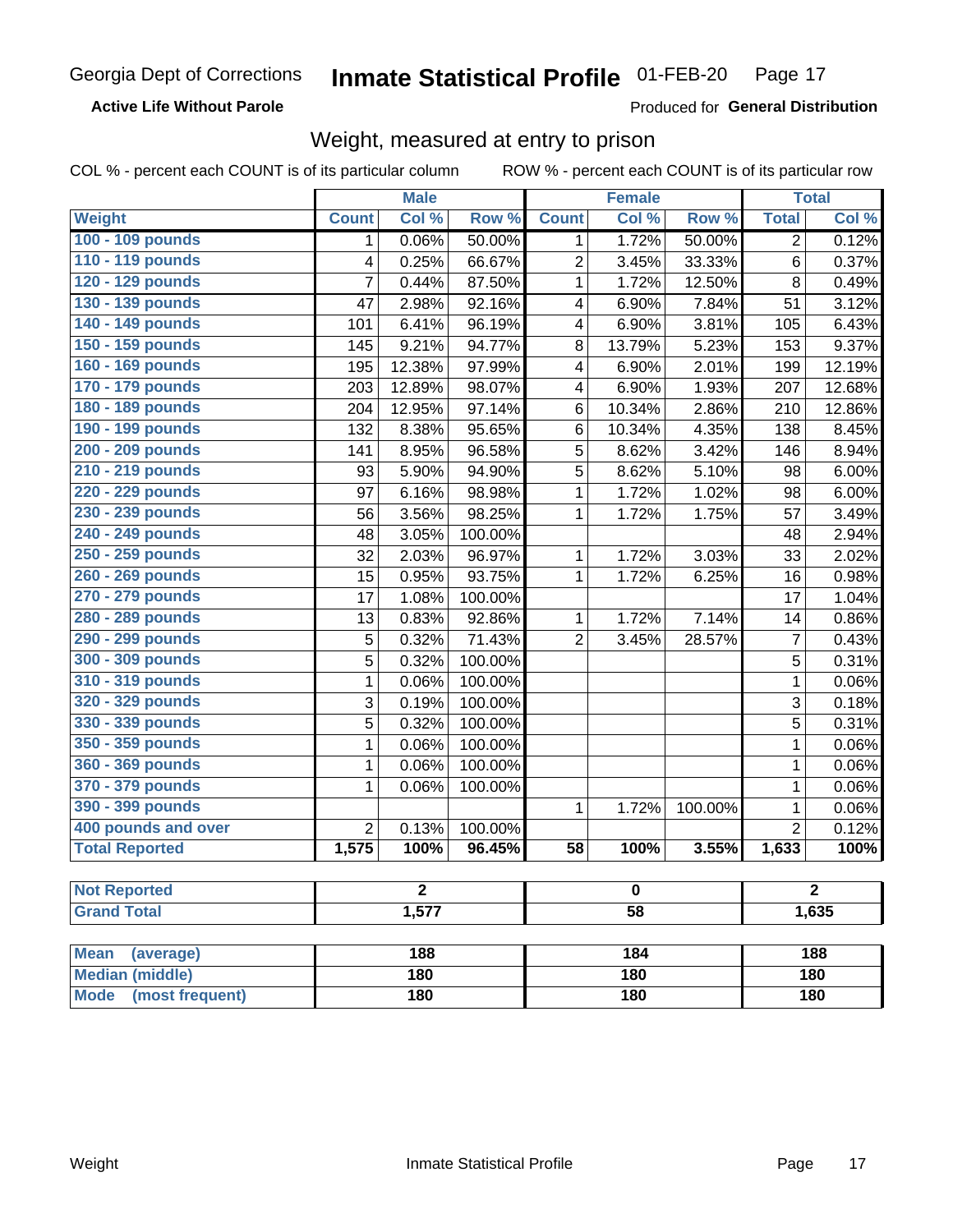#### Inmate Statistical Profile 01-FEB-20 Page 18

Produced for General Distribution

#### **Active Life Without Parole**

## Veterans validated by Veteran's Administration

COL % - percent each COUNT is of its particular column

|                          |                 | <b>Male</b> |                    | <b>Female</b> |       |       | <b>Total</b> |
|--------------------------|-----------------|-------------|--------------------|---------------|-------|-------|--------------|
| <b>Military service</b>  | <b>Count</b>    | Col %       | <b>Row % Count</b> | Col %         | Row % | Total | Col %        |
| <b>Others</b><br>0       | 54              | 41.54%      | 100.00%            |               |       | 54    | 41.22%       |
| <b>Air Force</b>         | 49              | 37.69%      | 98.00%             | 100.00%       | 2.00% | 50    | 38.17%       |
| <b>Army</b>              | 6               | 4.62%       | 100.00%            |               |       | 6     | 4.58%        |
| <b>Navy</b><br>3         |                 | 6.15%       | 100.00%            |               |       | 8     | 6.11%        |
| <b>Coast Guard</b><br>5. | 13 <sub>1</sub> | 10.00%      | 100.00%            |               |       | 13    | 9.92%        |
| <b>Total Reported</b>    | 130             | 100%        | 99.24%             | 100%          | .76%  | 131   | 100%         |

| neo     | $AA^-$     | --<br>v, | .504 |
|---------|------------|----------|------|
| $f = f$ | ---<br>,., | 58       | ,635 |

| <b>Moo.</b> |
|-------------|
|-------------|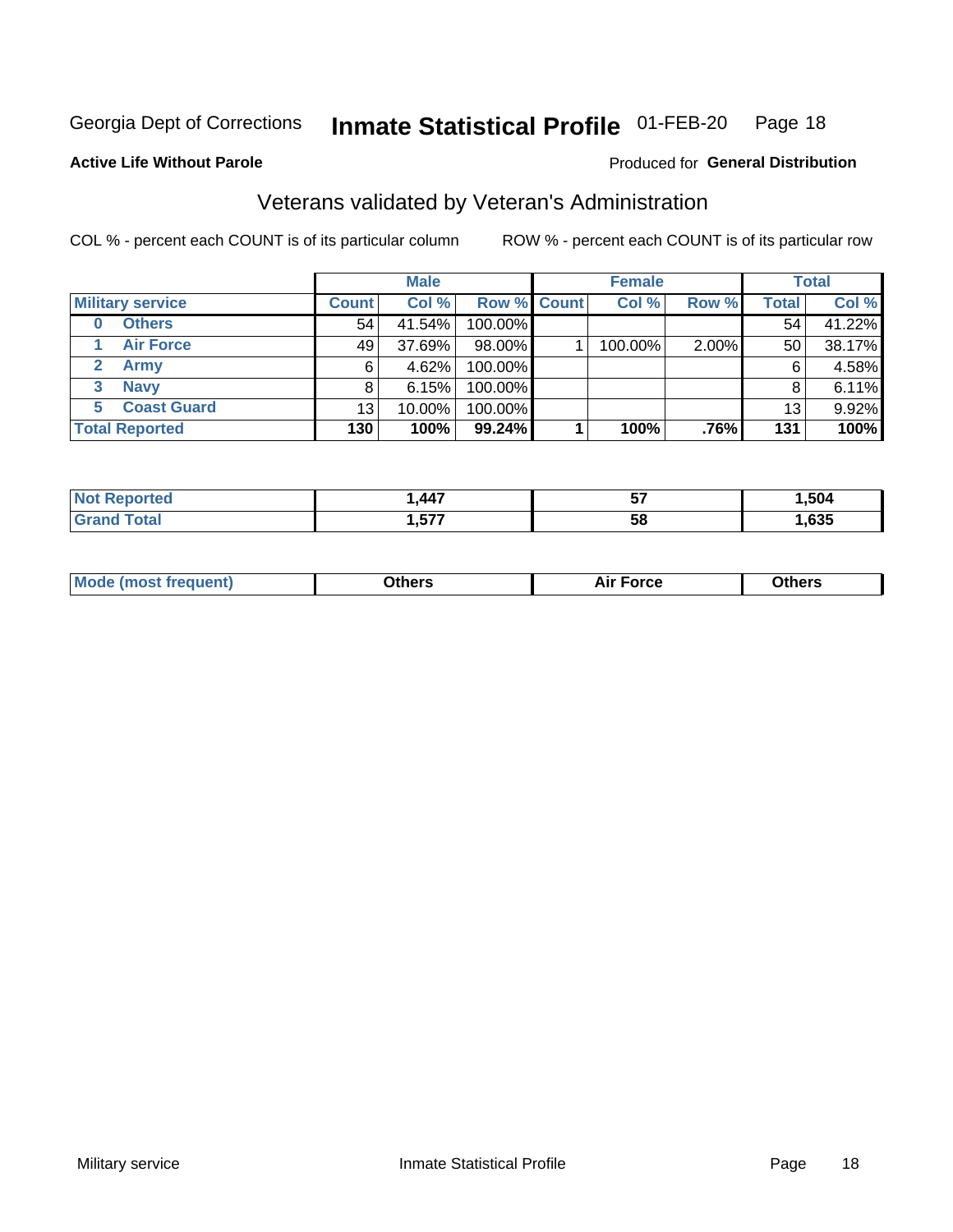#### Inmate Statistical Profile 01-FEB-20 Page 19

**Active Life Without Parole** 

Produced for General Distribution

### Type of admission to prison

COL % - percent each COUNT is of its particular column

|                                      |                 | <b>Male</b> |                    |    | <b>Female</b> |       |              | <b>Total</b> |
|--------------------------------------|-----------------|-------------|--------------------|----|---------------|-------|--------------|--------------|
| <b>Type of Admission</b>             | <b>Count</b>    | Col %       | <b>Row % Count</b> |    | Col %         | Row % | <b>Total</b> | Col %        |
| <b>New Sentence</b><br>52            | 1,492           | 94.61%      | 96.26%             | 58 | 100.00%       | 3.74% | 1,550        | 94.80%       |
| <b>Probation Rev Partial</b><br>53   | 9               | .57%        | 100.00%            |    |               |       | 9            | .55%         |
| <b>Probation Rev Remainder</b><br>54 | 21              | 1.33%       | 100.00%            |    |               |       | 21           | 1.28%        |
| <b>Parole Rev New Sentence</b><br>55 | 21              | 1.33%       | 100.00%            |    |               |       | 21           | 1.28%        |
| <b>Parole Rev No New</b><br>56       | 20              | 1.27%       | 100.00%            |    |               |       | 20           | 1.22%        |
| <b>Sentence</b>                      |                 |             |                    |    |               |       |              |              |
| <b>Life W/O Parole</b><br>70         | 13 <sub>1</sub> | .82%        | 100.00%            |    |               |       | 13           | .80%         |
| <b>Unknown</b><br>82                 |                 | $.06\%$     | 100.00%            |    |               |       |              | .06%         |
| <b>Total Reported</b>                | 1,577           | 100%        | 96.45%             | 58 | 100%          | 3.55% | 1,635        | 100%         |

| <b>Not Reported</b> |       |     |       |
|---------------------|-------|-----|-------|
| <b>Total</b>        | ドップ   | E C | 1,635 |
| 'Grand              | 1.577 | วง  |       |

| <b>Mode (most frequent)</b> | <b>New Sentence</b> | <b>New Sentence</b> | <b>New Sentence</b> |
|-----------------------------|---------------------|---------------------|---------------------|
|                             |                     |                     |                     |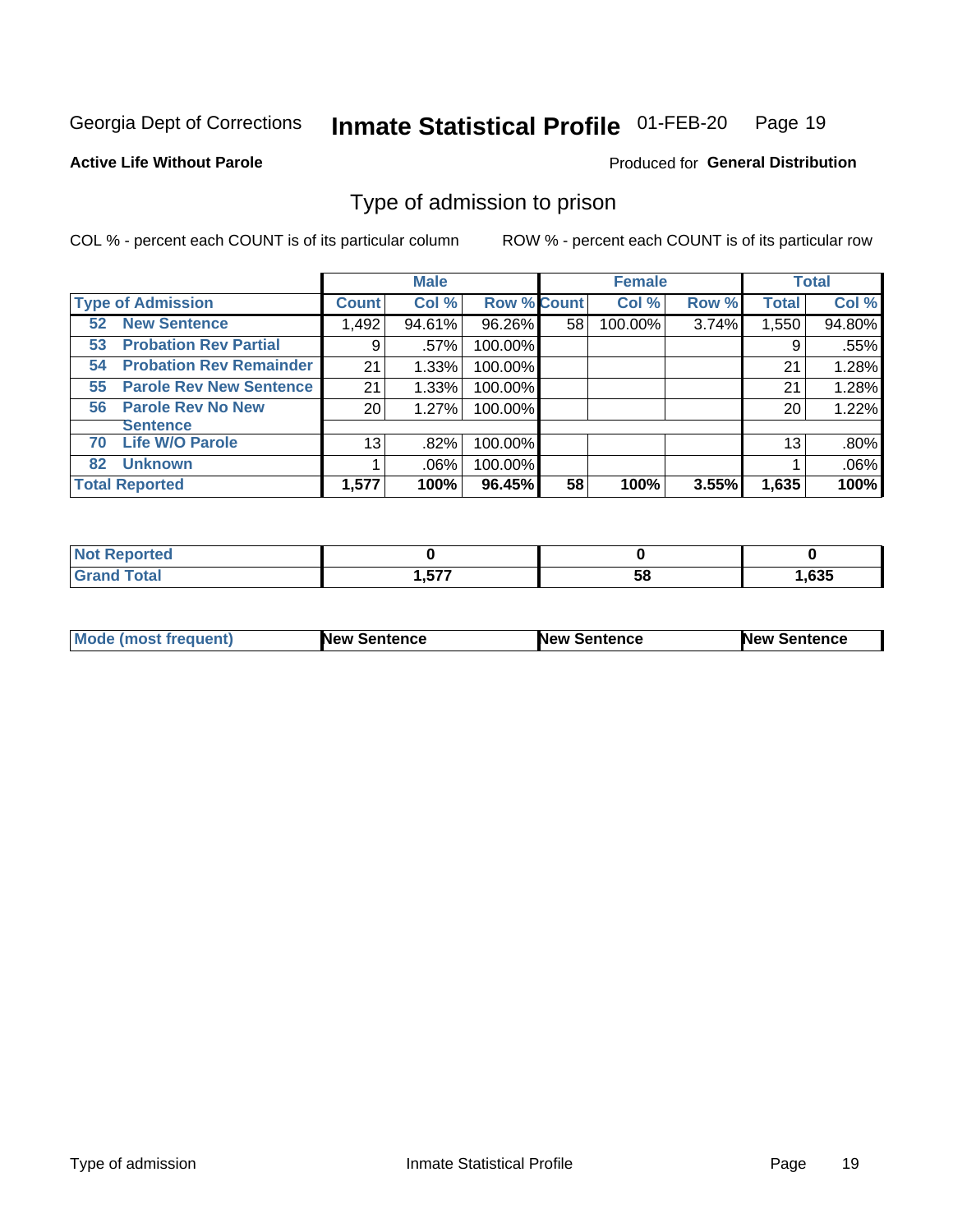## Inmate Statistical Profile 01-FEB-20 Page 20

**Active Life Without Parole** 

Produced for General Distribution

## Current / last supervision level

COL % - percent each COUNT is of its particular column

|                        |                | <b>Male</b> |                    |    | <b>Female</b> |       |       | Total  |
|------------------------|----------------|-------------|--------------------|----|---------------|-------|-------|--------|
| <b>Security Status</b> | <b>Count</b> l | Col%        | <b>Row % Count</b> |    | Col %         | Row % | Total | Col %  |
| 4 Medium               |                | 13%         | 100.00%            |    | .00%          |       |       | .12%l  |
| 5 Close                | .575           | 99.87%      | 96.45%             | 58 | 100.00%       | 3.55% | .633  | 99.88% |
| <b>Total Reported</b>  | 1,577          | 100%        | 96.45%             | 58 | 100%          | 3.55% | 1,635 | 100%   |

| <b>Still being diagnosed</b> |       |    |       |
|------------------------------|-------|----|-------|
| <b>Not Reported</b>          |       |    |       |
| <b>Grand Total</b>           | .,577 | 58 | 1,635 |

| <b>Mode (most frequent)</b> | Close | ∵lose | Close |
|-----------------------------|-------|-------|-------|
|                             |       |       |       |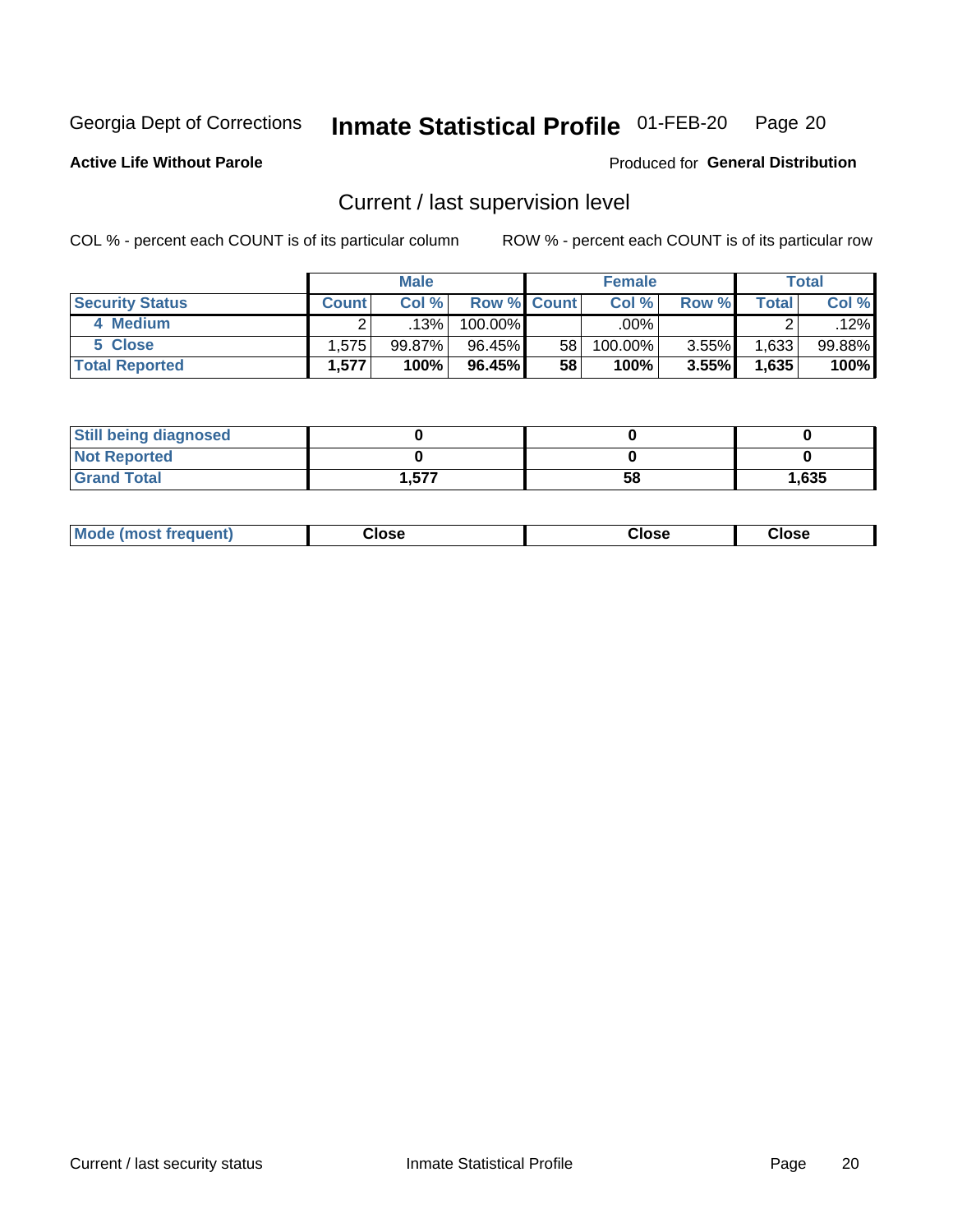#### Inmate Statistical Profile 01-FEB-20 Page 21

**Active Life Without Parole** 

Produced for General Distribution

## Current / last type of institution

COL % - percent each COUNT is of its particular column

|                            |              | <b>Male</b> |                    |                 | <b>Female</b> |          |              | Total   |
|----------------------------|--------------|-------------|--------------------|-----------------|---------------|----------|--------------|---------|
| <b>Type of Institution</b> | <b>Count</b> | Col %       | <b>Row % Count</b> |                 | Col %         | Row %    | <b>Total</b> | Col %   |
| <b>State Prison</b>        | 1,577        | 100.00%     | 96.45%             | 58 <sub>1</sub> | 100.00%       | $3.55\%$ | 1,635        | 100.00% |
| <b>Total Reported</b>      | 1,577        | 100%        | 96.45%             | 58              | 100%          | $3.55\%$ | 1,635        | 100%    |

| τeα<br>. |          |    |      |
|----------|----------|----|------|
|          | ヒフフ<br>. | ວເ | ,635 |

| <b>Mode (most frequent)</b> | State Prison | <b>State Prison</b> | State<br>⊦ Prisonl |
|-----------------------------|--------------|---------------------|--------------------|
|                             |              |                     |                    |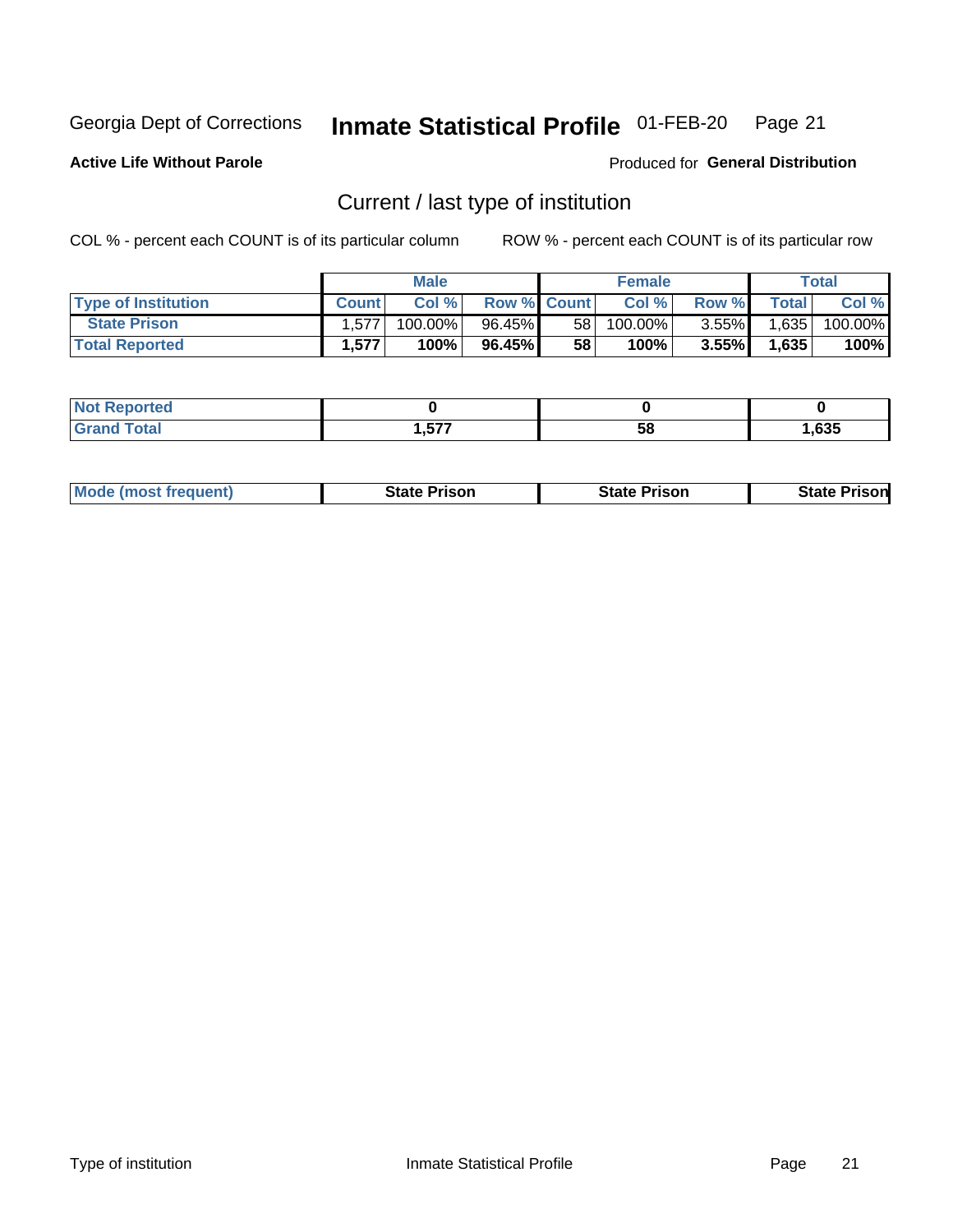#### Inmate Statistical Profile 01-FEB-20 Page 22

**Active Life Without Parole** 

#### Produced for General Distribution

## Institution type - transitional centers

COL % - percent each COUNT is of its particular column

|                                          |              | <b>Male</b> |                    | <b>Female</b> |             | <b>Total</b> |
|------------------------------------------|--------------|-------------|--------------------|---------------|-------------|--------------|
| <b>Institution Type - Trans. Centers</b> | <b>Count</b> | CoI%        | <b>Row % Count</b> | Col %         | Row % Total | Col %        |
| <b>Total Reported</b>                    |              |             |                    |               |             |              |

| <b>Not Reported</b>            |  |  |
|--------------------------------|--|--|
| <b>Total</b><br><b>COMMENT</b> |  |  |

| Mode (most frequent) | <b>Null</b> | <b>Null</b> | <b>Null</b> |
|----------------------|-------------|-------------|-------------|
|                      |             |             |             |
|                      |             |             |             |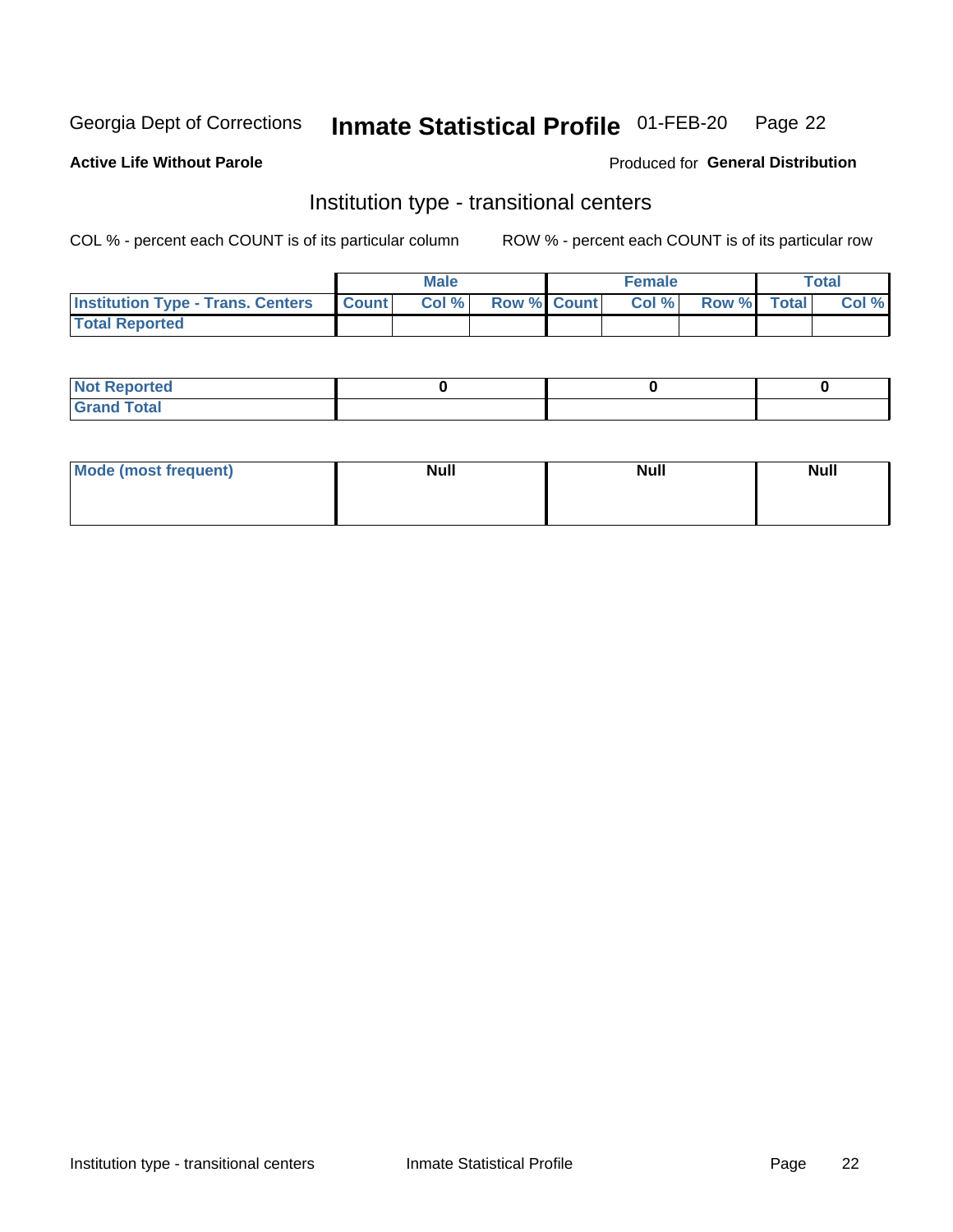## Inmate Statistical Profile 01-FEB-20 Page 23

**Active Life Without Parole** 

**Produced for General Distribution** 

### Institution type - county prisons

COL % - percent each COUNT is of its particular column

|                                                    | <b>Male</b> |       |  | <b>Female</b> |                          |             | <b>Total</b> |       |
|----------------------------------------------------|-------------|-------|--|---------------|--------------------------|-------------|--------------|-------|
| <b>Institution Type - County Prisons   Count  </b> |             | Col % |  |               | <b>Row % Count Col %</b> | Row % Total |              | Col % |
| <b>Total Reported</b>                              |             |       |  |               |                          |             |              |       |

| <b>Not Reported</b>   |  |  |
|-----------------------|--|--|
| <b>Total</b><br>Granc |  |  |

| Mode (most frequent) | <b>Null</b> | <b>Null</b><br><b>Null</b> |
|----------------------|-------------|----------------------------|
|                      |             |                            |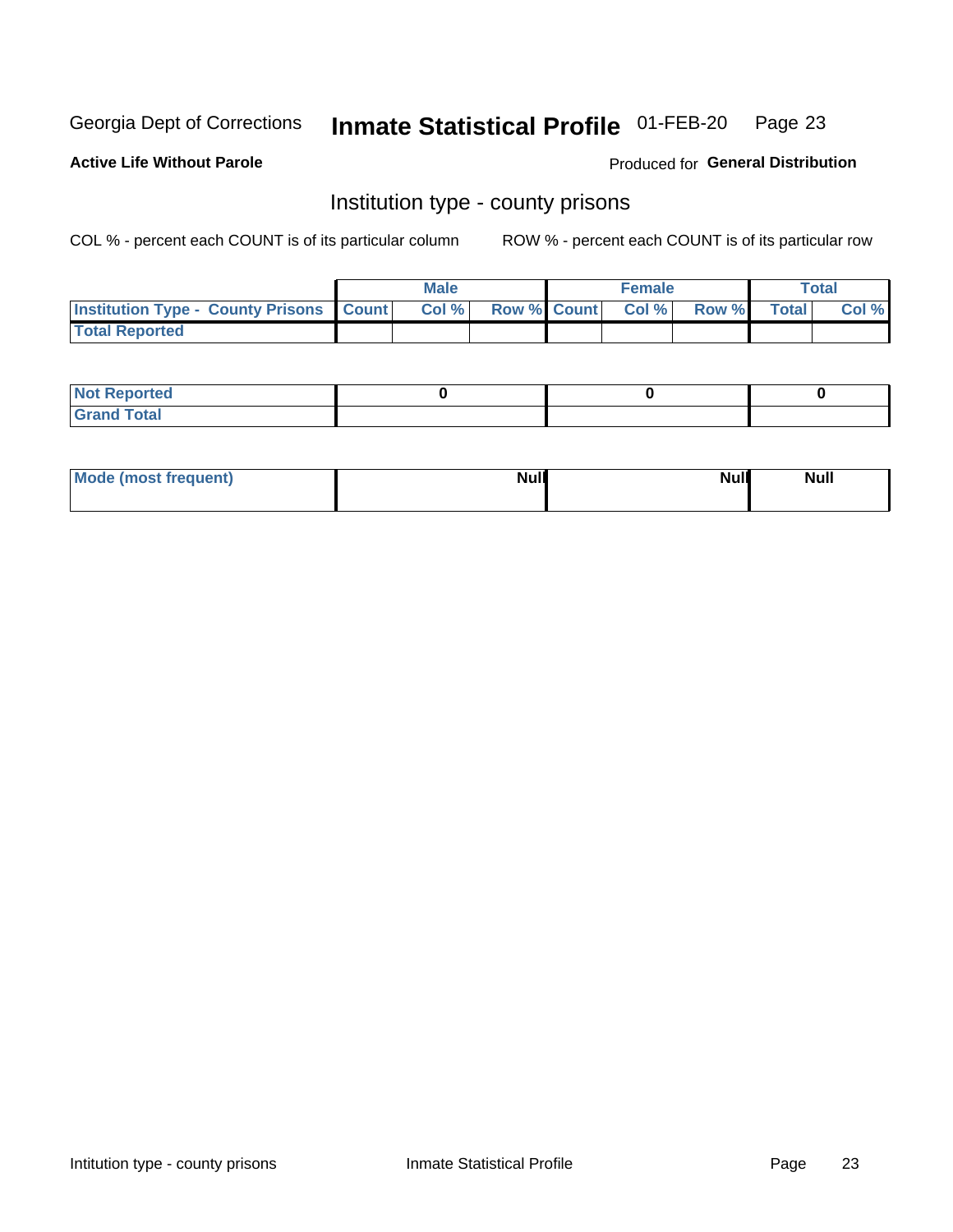## Inmate Statistical Profile 01-FEB-20 Page 24

### **Active Life Without Parole**

#### Produced for General Distribution

### Institution type - state prisons

COL % - percent each COUNT is of its particular column ROW % - percent each COUNT is of its particular row

|                                         | <b>Male</b>               |        |         | <b>Female</b>                 |        |         | <b>Total</b>                        |          |
|-----------------------------------------|---------------------------|--------|---------|-------------------------------|--------|---------|-------------------------------------|----------|
| <b>Institution Type - State Prisons</b> | <b>Count</b>              | Col %  | Row %   | <b>Count</b>                  | Col %  | Row %   | <b>Total</b>                        | Col %    |
| <b>Arrendale State Prison</b>           |                           |        |         | 30 <sup>1</sup>               | 51.72% | 100.00% | 30                                  | 1.83%    |
| <b>Augusta State Med. Prison</b>        | 86                        | 5.45%  | 100.00% |                               |        |         | 86                                  | 5.26%    |
| <b>Autry State Prison</b>               |                           | .06%   | 100.00% |                               |        |         |                                     | .06%     |
| <b>Baldwin State Prison</b>             | 56                        | 3.55%  | 100.00% |                               |        |         | 56                                  | 3.43%    |
| <b>Calhoun State Prison</b>             | 1                         | .06%   | 100.00% |                               |        |         | 1                                   | .06%     |
| <b>Central State Prison</b>             | 4                         | .25%   | 100.00% |                               |        |         | 4                                   | .24%     |
| <b>Coastal State Prison</b>             | 5                         | .32%   | 100.00% |                               |        |         | 5                                   | .31%     |
| <b>Ga Diag Class Prison</b>             | 71                        | 4.50%  | 100.00% |                               |        |         | 71                                  | 4.34%    |
| <b>Ga State Prison</b>                  | 46                        | 2.92%  | 100.00% |                               |        |         | 46                                  | 2.81%    |
| <b>Hancock State Prison</b>             | 168                       | 10.65% | 100.00% |                               |        |         | 168                                 | 10.28%   |
| <b>Hays State Prison</b>                | 128                       | 8.12%  | 100.00% |                               |        |         | 128                                 | 7.83%    |
| <b>Macon State Prison</b>               | 321                       | 20.36% | 100.00% |                               |        |         | 321                                 | 19.63%   |
| <b>Phillips State Prison</b>            | 30                        | 1.90%  | 100.00% |                               |        |         | 30                                  | 1.83%    |
| <b>Pulaski State Prison</b>             |                           |        |         | 28                            | 48.28% | 100.00% | 28                                  | 1.71%    |
| <b>Smith State Prison</b>               | 208                       | 13.19% | 100.00% |                               |        |         | 208                                 | 12.72%   |
| <b>Telfair State Prison</b>             | 230                       | 14.58% | 100.00% |                               |        |         | 230                                 | 14.07%   |
| <b>Valdosta State Prison</b>            | 102                       | 6.47%  | 100.00% |                               |        |         | 102                                 | 6.24%    |
| <b>Ware State Prison</b>                | 120                       | 7.61%  | 100.00% |                               |        |         | 120                                 | 7.34%    |
| <b>Total Reported</b>                   | 1,577                     | 100%   | 96.45%  | 58                            | 100%   | 3.55%   | 1,635                               | 100%     |
| <b>Not Reported</b>                     |                           | 0      |         | 0                             |        |         |                                     | $\bf{0}$ |
| <b>Grand Total</b>                      |                           | 1,577  |         | 58                            |        |         |                                     | 1,635    |
| <b>Mode (most frequent)</b>             | <b>Macon State Prison</b> |        |         | <b>Arrendale State Prison</b> |        |         | <b>Macon State</b><br><b>Prison</b> |          |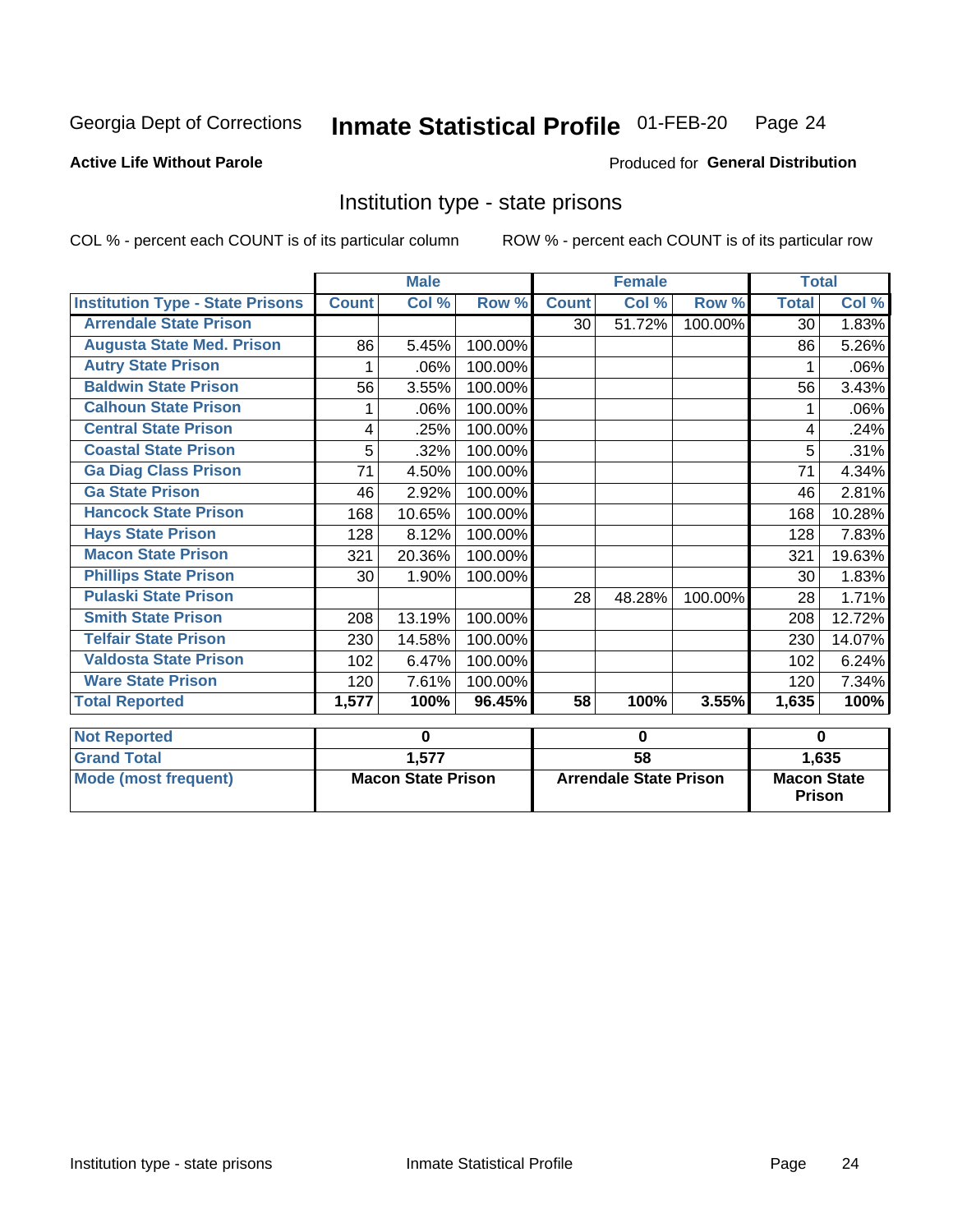## Inmate Statistical Profile 01-FEB-20 Page 25

**Active Life Without Parole** 

Produced for General Distribution

## Institution type - private prisons

COL % - percent each COUNT is of its particular column

|                                                 | <b>Male</b> |      |                    | <b>Female</b> |       |             | Total |       |
|-------------------------------------------------|-------------|------|--------------------|---------------|-------|-------------|-------|-------|
| <b>Institution Type - Private Prisons Count</b> |             | Col% | <b>Row % Count</b> |               | Col % | Row % Total |       | Col % |
| <b>Total Reported</b>                           |             |      |                    |               |       |             |       |       |

| <b>Reported</b><br><b>NOT</b><br>$\sim$            |  |  |
|----------------------------------------------------|--|--|
| $f$ $f \circ f \circ f$<br>$C = 1$<br><b>TULAI</b> |  |  |

| <b>Mo</b><br>frequent) | <b>Null</b> | <b>Null</b> | . . I *<br><b>IVUII</b> |
|------------------------|-------------|-------------|-------------------------|
|                        |             |             |                         |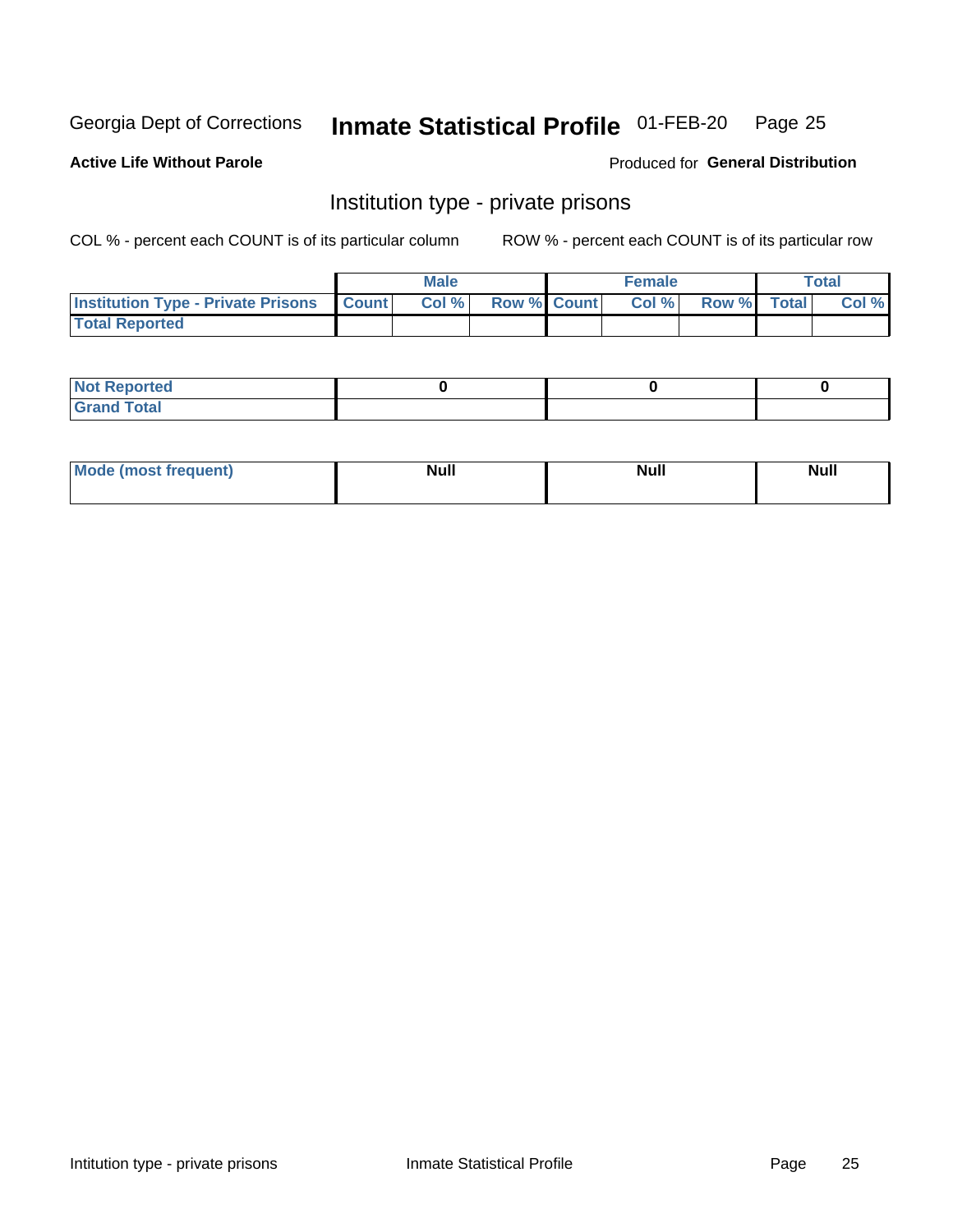#### Inmate Statistical Profile 01-FEB-20 Page 26

### **Active Life Without Parole**

#### Produced for General Distribution

## Institution type - inmate boot camp

COL % - percent each COUNT is of its particular column

|                                      | <b>Male</b>     |       |              | <b>Female</b> |       |             | <b>Total</b> |       |
|--------------------------------------|-----------------|-------|--------------|---------------|-------|-------------|--------------|-------|
| <b>Institution Type - Boot Camps</b> | <b>I</b> Count⊥ | Col % | <b>Row %</b> | <b>Count</b>  | Col % | Row % Total |              | Col % |
| <b>Total Rported</b>                 |                 |       |              |               |       |             |              |       |

| <b>Not Reported</b>            |  |  |
|--------------------------------|--|--|
| <b>Total</b><br>C <sub>r</sub> |  |  |

| Mod<br>uamo | Nul.<br>$- - - - - -$ | <b>Null</b> | <br>uu.<br>------ |
|-------------|-----------------------|-------------|-------------------|
|             |                       |             |                   |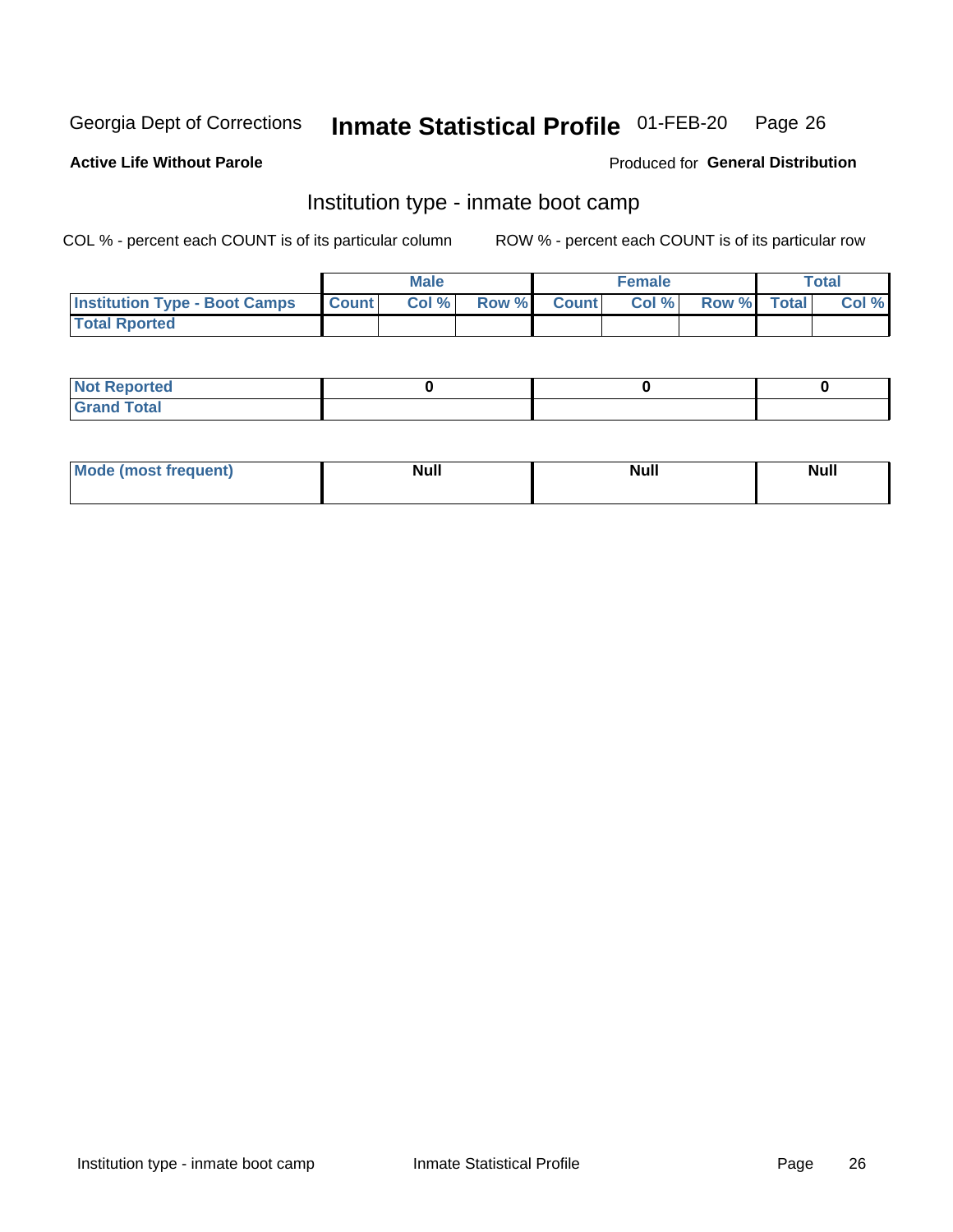#### Inmate Statistical Profile 01-FEB-20 Page 27

**Active Life Without Parole** 

Produced for General Distribution

### Number of disciplinary reports

COL % - percent each COUNT is of its particular column

|                                       | <b>Male</b>  |        |             |    | <b>Female</b> | <b>Total</b> |       |        |
|---------------------------------------|--------------|--------|-------------|----|---------------|--------------|-------|--------|
| <b>Number of Disciplinary Reports</b> | <b>Count</b> | Col %  | Row % Count |    | Col %         | Row %        | Total | Col %  |
|                                       | 484          | 30.69% | 95.46%      | 23 | 39.66%        | 4.54%        | 507   | 31.01% |
|                                       | 214          | 13.57% | 96.40%      | 8  | 13.79%        | 3.60%        | 222   | 13.58% |
|                                       | 147          | 9.32%  | 94.23%      | 9  | 15.52%        | 5.77%        | 156   | 9.54%  |
| 3                                     | 115          | 7.29%  | 95.04%      | 6  | 10.34%        | 4.96%        | 121   | 7.40%  |
|                                       | 66           | 4.19%  | 95.65%      | 3  | 5.17%         | 4.35%        | 69    | 4.22%  |
| 5                                     | 66           | 4.19%  | 100.00%     |    |               |              | 66    | 4.04%  |
| <b>More Than 5</b>                    | 485          | 30.75% | 98.18%      | 9  | 15.52%        | 1.82%        | 494   | 30.21% |
| <b>Total Reported</b>                 | 1,577        | 100%   | 96.45%      | 58 | 100%          | 3.55%        | 1,635 | 100%   |

| NG           |          |    |      |
|--------------|----------|----|------|
| <b>Total</b> | ドブフ<br>. | Эō | ,635 |

| Mean (average)       | 6.47 | 3.83 | 6.37 |
|----------------------|------|------|------|
| Median (middle)      |      |      |      |
| Mode (most frequent) |      |      |      |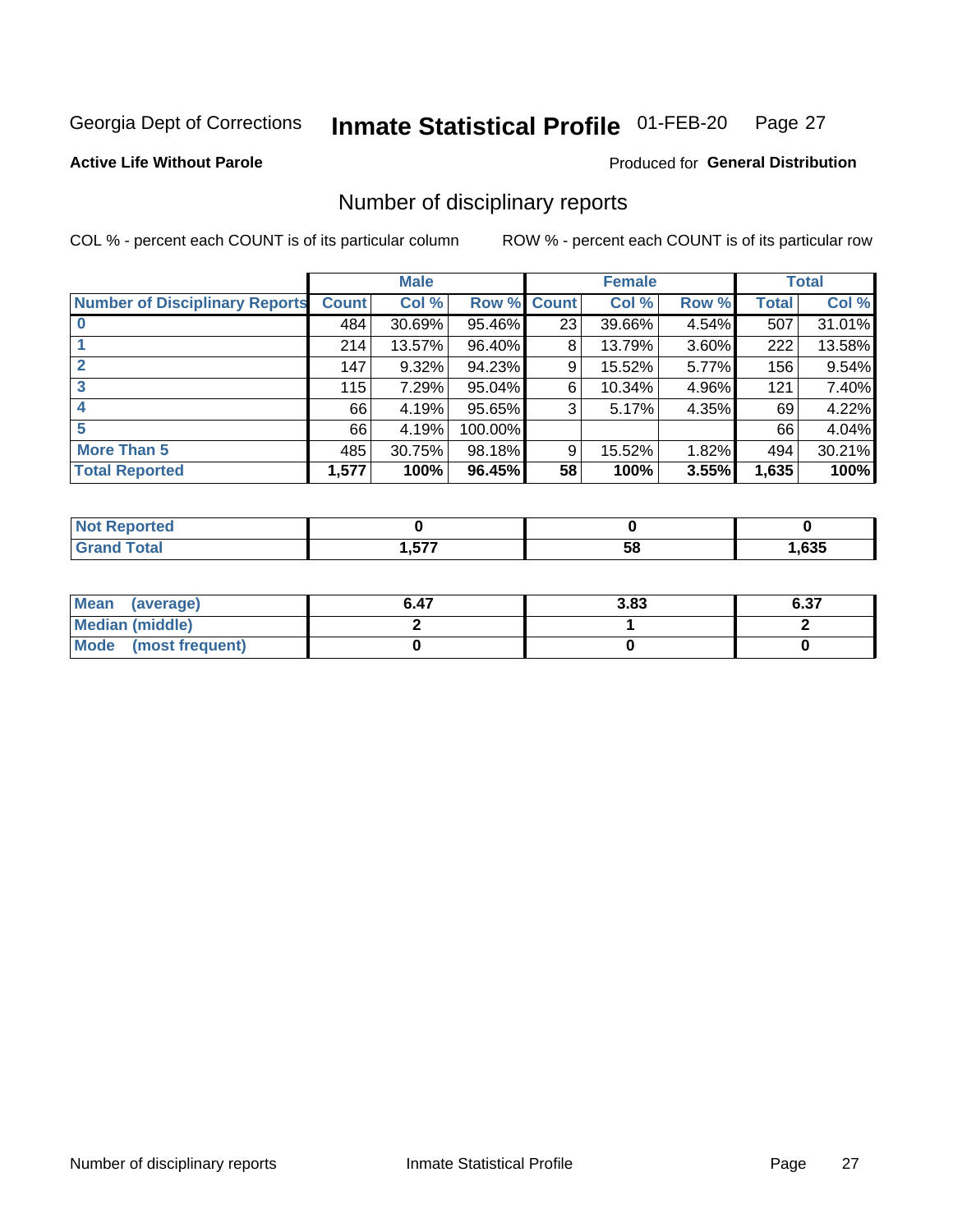#### Inmate Statistical Profile 01-FEB-20 Page 28

**Active Life Without Parole** 

**Produced for General Distribution** 

## Number of transfers

COL % - percent each COUNT is of its particular column

|                            | <b>Male</b>  |        | <b>Female</b>      |    |        | <b>Total</b> |              |        |
|----------------------------|--------------|--------|--------------------|----|--------|--------------|--------------|--------|
| <b>Number of Transfers</b> | <b>Count</b> | Col %  | <b>Row % Count</b> |    | Col %  | Row %        | <b>Total</b> | Col %  |
|                            | 40           | 2.54%  | 83.33%             | 8  | 13.79% | 16.67%       | 48           | 2.94%  |
|                            | 399          | 25.30% | 94.55%             | 23 | 39.66% | 5.45%        | 422          | 25.81% |
| $\mathbf{2}$               | 233          | 14.77% | 94.33%             | 14 | 24.14% | 5.67%        | 247          | 15.11% |
| 3                          | 173          | 10.97% | 96.11%             | 7  | 12.07% | 3.89%        | 180          | 11.01% |
|                            | 121          | 7.67%  | 99.18%             |    | 1.72%  | 0.82%        | 122          | 7.46%  |
| 5                          | 91           | 5.77%  | 98.91%             |    | 1.72%  | 1.09%        | 92           | 5.63%  |
| <b>More Than 5</b>         | 520          | 32.97% | 99.24%             | 4  | 6.90%  | 0.76%        | 524          | 32.05% |
| <b>Total Reported</b>      | 1,577        | 100%   | 96.45%             | 58 | 100%   | 3.55%        | 1,635        | 100.0% |

| NG           |          |    |      |
|--------------|----------|----|------|
| <b>Total</b> | ドブフ<br>. | Эō | ,635 |

| Mean (average)       | 5.93 | 1.95 | 5.79 |
|----------------------|------|------|------|
| Median (middle)      |      |      |      |
| Mode (most frequent) |      |      |      |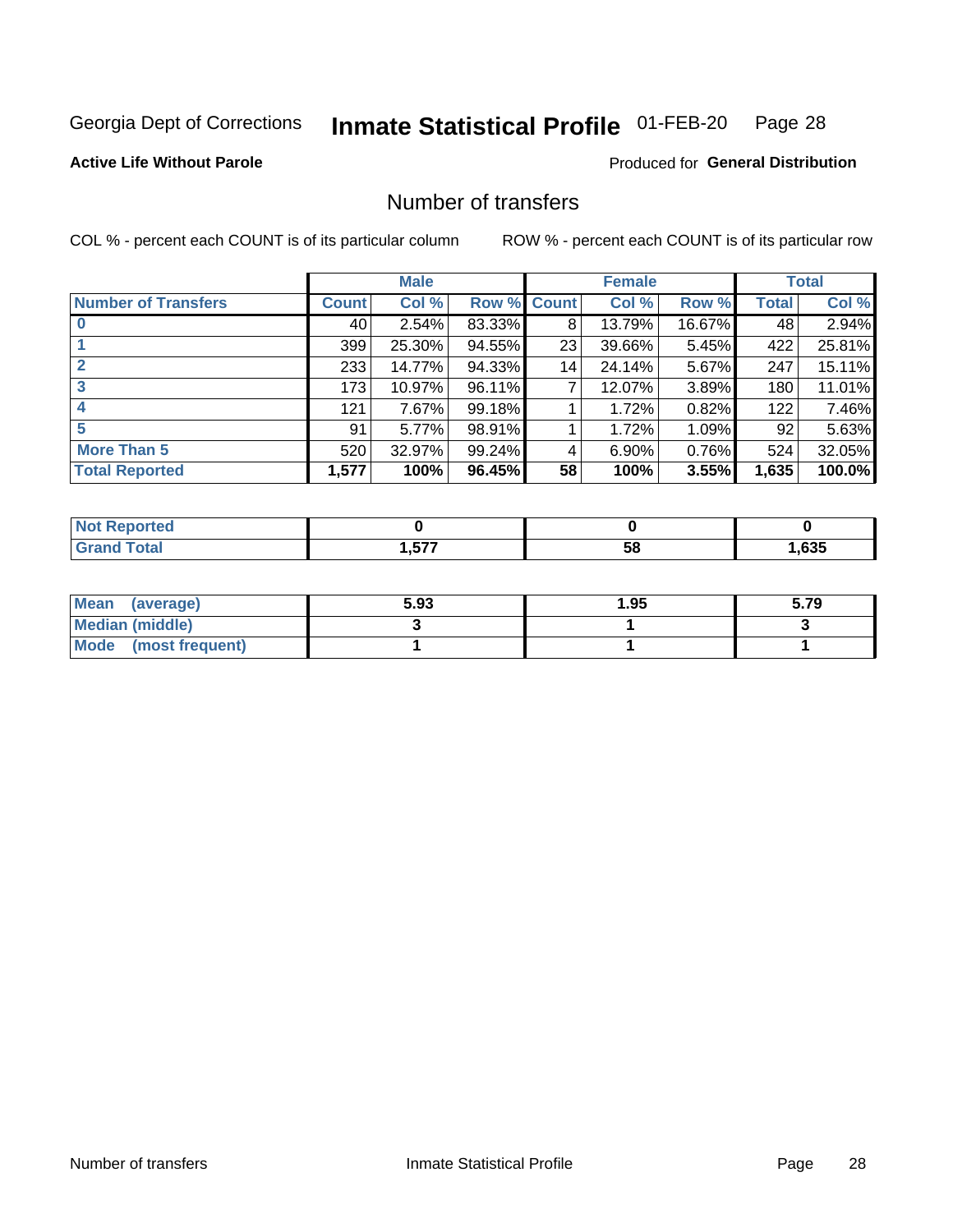#### Inmate Statistical Profile 01-FEB-20 Page 29

**Active Life Without Parole** 

Produced for General Distribution

## Number of escapes

COL % - percent each COUNT is of its particular column

|                          | <b>Male</b> |        |                    | <b>Female</b> |         |          | <b>Total</b> |        |
|--------------------------|-------------|--------|--------------------|---------------|---------|----------|--------------|--------|
| <b>Number of Escapes</b> | Count l     | Col %  | <b>Row % Count</b> |               | Col %   | Row %    | Total        | Col %  |
|                          | ا 573. ا    | 99.75% | $96.44\%$          | 58            | 100.00% | $3.56\%$ | 1,631        | 99.76% |
|                          |             | 0.13%  | 100.00%            |               |         |          |              | 0.12%  |
|                          |             | 0.13%  | 100.00%            |               |         |          |              | 0.12%  |
| <b>Total Reported</b>    | 1,577       | 100%   | 96.45%             | 58            | 100%    | 3.55%    | 1,635        | 100%   |

| <b>Not Reported</b> |               |    |      |
|---------------------|---------------|----|------|
| <b>Grand Total</b>  | ドップ<br>ו וט.ו | 58 | ,635 |

| Mean (average)       |  |  |
|----------------------|--|--|
| Median (middle)      |  |  |
| Mode (most frequent) |  |  |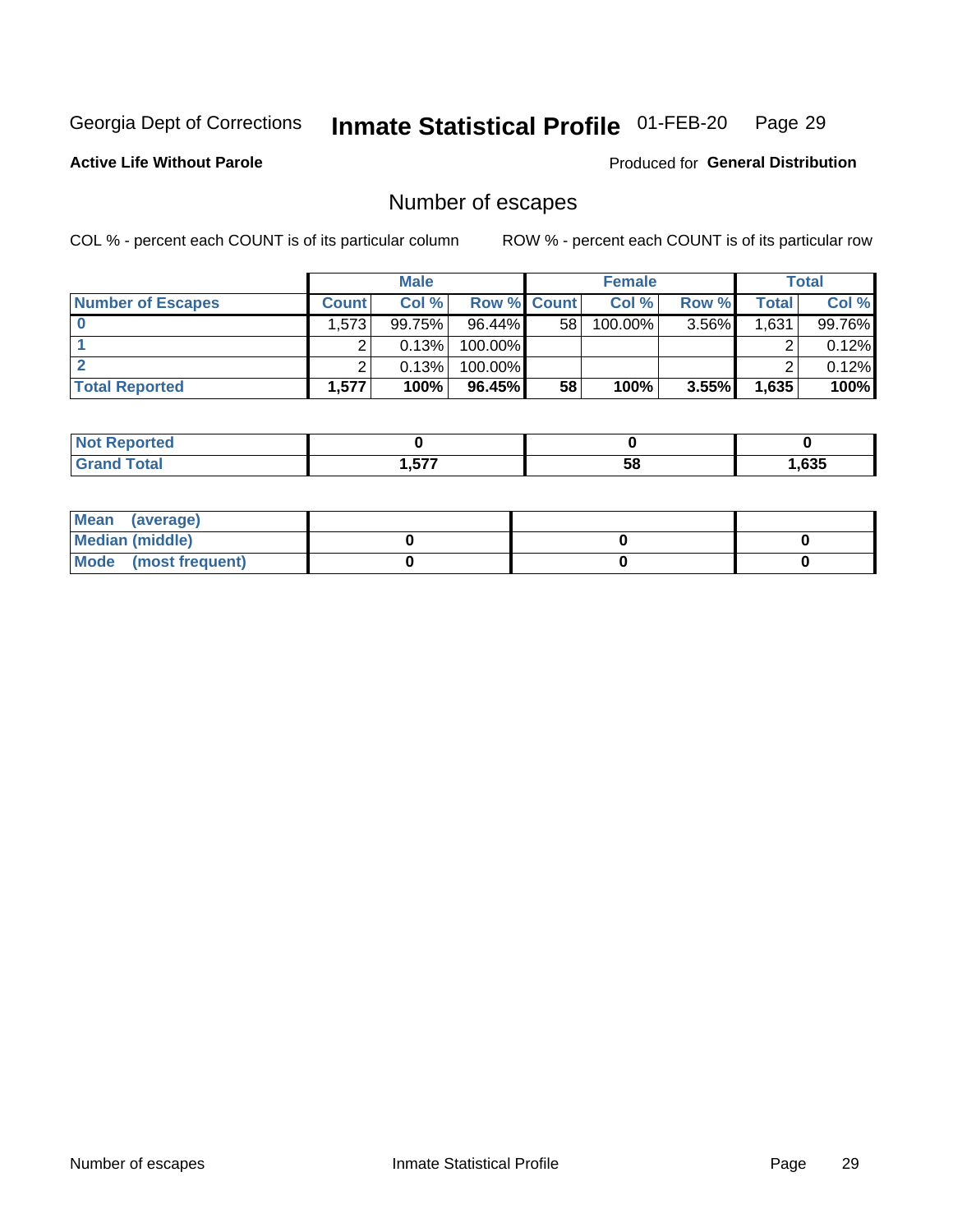### **Active Life Without Parole**

### Produced for General Distribution

### Time served in current (or last) institution

COL % - percent each COUNT is of its particular column

|                            |              | <b>Male</b> |         |              | <b>Female</b> | <b>Total</b> |              |        |
|----------------------------|--------------|-------------|---------|--------------|---------------|--------------|--------------|--------|
| <b>Time In Institution</b> | <b>Count</b> | Col %       | Row %   | <b>Count</b> | Col %         | Row %        | <b>Total</b> | Col %  |
| 0 to 3 months              | 128          | 8.12%       | 96.24%  | 5            | 8.62%         | 3.76%        | 133          | 8.13%  |
| <b>3.01 to 6 months</b>    | 137          | 8.69%       | 97.16%  | 4            | 6.90%         | 2.84%        | 141          | 8.62%  |
| 6.01 to 9 months           | 100          | 6.34%       | 100.00% |              |               |              | 100          | 6.12%  |
| 9.01 to 12 months          | 122          | 7.74%       | 97.60%  | 3            | 5.17%         | 2.40%        | 125          | 7.65%  |
| <b>12.01 to 18 months</b>  | 180          | 11.41%      | 94.74%  | 10           | 17.24%        | 5.26%        | 190          | 11.62% |
| <b>18.01 to 24 months</b>  | 169          | 10.72%      | 98.26%  | 3            | 5.17%         | 1.74%        | 172          | 10.52% |
| $2.01$ to 3 years          | 219          | 13.89%      | 98.21%  | 4            | 6.90%         | 1.79%        | 223          | 13.64% |
| 3.01 to 4 years            | 146          | 9.26%       | 92.99%  | 11           | 18.97%        | 7.01%        | 157          | 9.60%  |
| $4.01$ to 5 years          | 99           | 6.28%       | 96.12%  | 4            | 6.90%         | 3.88%        | 103          | 6.30%  |
| 5.01 to 6 years            | 61           | 3.87%       | 93.85%  | 4            | 6.90%         | 6.15%        | 65           | 3.98%  |
| 6.01 to 7 years            | 53           | 3.36%       | 91.38%  | 5            | 8.62%         | 8.62%        | 58           | 3.55%  |
| 7.01 to 8 years            | 45           | 2.85%       | 100.00% |              |               |              | 45           | 2.75%  |
| 8.01 to 9 years            | 28           | 1.78%       | 84.85%  | 5            | 8.62%         | 15.15%       | 33           | 2.02%  |
| 9.01 to 10 years           | 18           | 1.14%       | 100.00% |              |               |              | 18           | 1.10%  |
| Over 10 years              | 72           | 4.57%       | 100.00% |              |               |              | 72           | 4.40%  |
| <b>Total Reported</b>      | 1,577        | 100%        | 96.45%  | 58           | 100%          | 3.55%        | 1,635        | 100%   |

| Reported<br><b>NOT</b> |            |    |      |
|------------------------|------------|----|------|
| <i>i</i> otal          | ---<br>. ⊾ | vu | ,635 |

| <b>Mean</b><br>(average) | 35 months | 39 months | 35 months |
|--------------------------|-----------|-----------|-----------|
| Median (middle)          | 22 months | 36 months | 23 months |
| Mode (most frequent)     | 15 months | 4 months  | ∣ months  |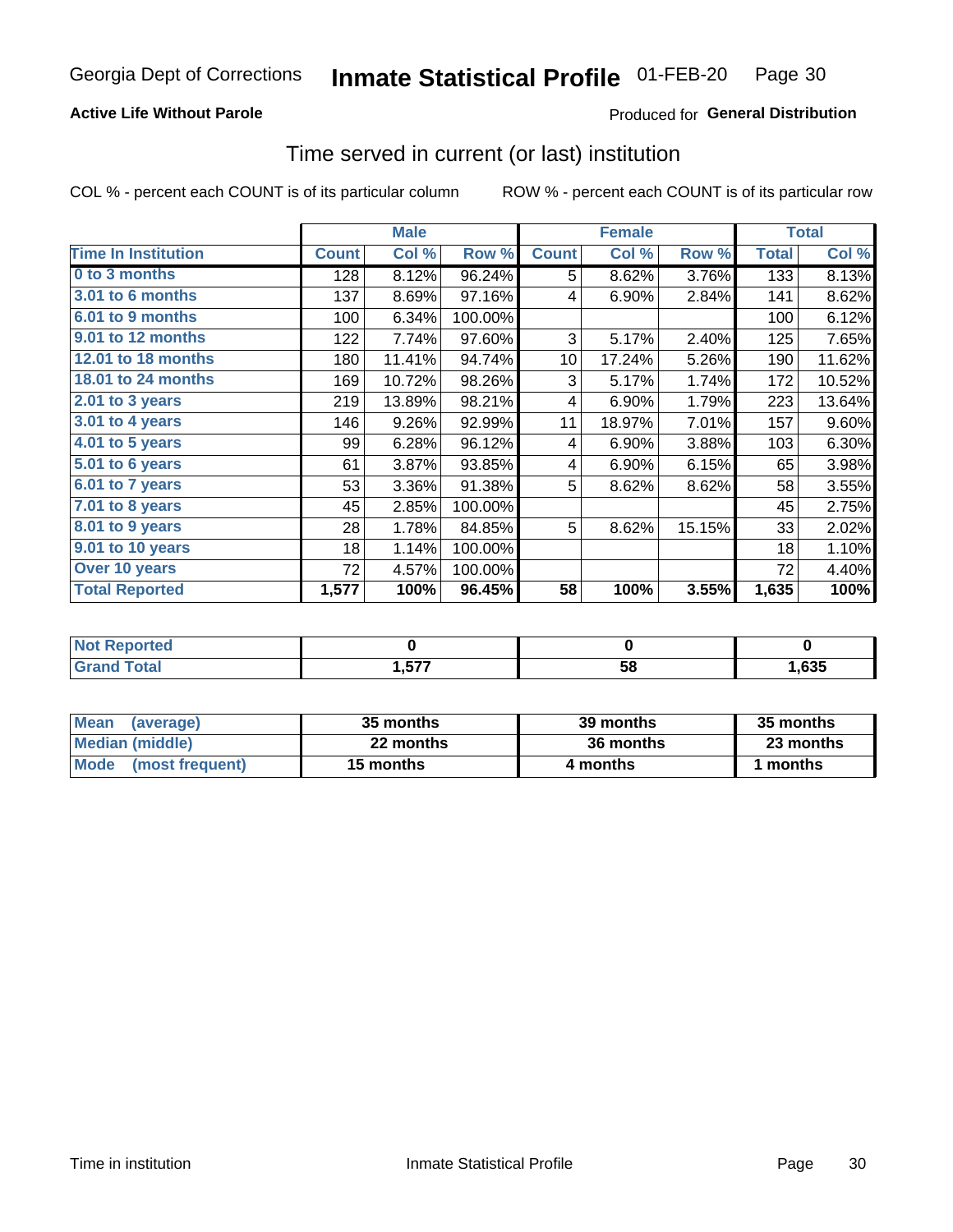#### Inmate Statistical Profile 01-FEB-20 Page 31

#### **Active Life Without Parole**

#### Produced for General Distribution

### Highest grade level attained

COL % - percent each COUNT is of its particular column

|                              |                | <b>Male</b> |         |                 | <b>Female</b> |        |                | <b>Total</b> |
|------------------------------|----------------|-------------|---------|-----------------|---------------|--------|----------------|--------------|
| <b>Grade Level</b>           | <b>Count</b>   | Col %       | Row %   | <b>Count</b>    | Col %         | Row %  | <b>Total</b>   | Col %        |
| No school at all             | 2              | 0.17%       | 100.00% |                 |               |        | $\overline{2}$ | 0.17%        |
| <b>Grade 1</b>               | 1              | 0.08%       | 100.00% |                 |               |        | 1              | 0.08%        |
| <b>Grade 2</b>               | 1              | 0.08%       | 100.00% |                 |               |        | 1              | 0.08%        |
| <b>Grade 3</b>               | $\overline{2}$ | 0.17%       | 100.00% |                 |               |        | $\overline{2}$ | 0.17%        |
| Grade 4                      | 3              | 0.25%       | 100.00% |                 |               |        | 3              | 0.25%        |
| Grade 5                      | 1              | 0.08%       | 100.00% |                 |               |        | 1              | 0.08%        |
| Grade 6                      | 9              | 0.76%       | 100.00% |                 |               |        | 9              | 0.74%        |
| Grade 7                      | 35             | 2.96%       | 100.00% |                 |               |        | 35             | 2.89%        |
| <b>Grade 8</b>               | 78             | 6.59%       | 98.73%  | 1               | 3.85%         | 1.27%  | 79             | 6.53%        |
| Grade 9                      | 144            | 12.16%      | 97.96%  | 3               | 11.54%        | 2.04%  | 147            | 12.15%       |
| Grade 10                     | 224            | 18.92%      | 97.39%  | 6               | 23.08%        | 2.61%  | 230            | 19.01%       |
| Grade 11                     | 214            | 18.07%      | 98.62%  | 3               | 11.54%        | 1.38%  | 217            | 17.93%       |
| <b>Grade 12 or GED</b>       | 312            | 26.35%      | 97.50%  | 8               | 30.77%        | 2.50%  | 320            | 26.45%       |
| Some tech school             | 14             | 1.18%       | 93.33%  | 1               | 3.85%         | 6.67%  | 15             | 1.24%        |
| <b>Completed tech school</b> | 17             | 1.44%       | 100.00% |                 |               |        | 17             | 1.40%        |
| College, 1 year              | 38             | 3.21%       | 97.44%  | 1               | 3.85%         | 2.56%  | 39             | 3.22%        |
| College, 2 year              | 42             | 3.55%       | 97.67%  | 1               | 3.85%         | 2.33%  | 43             | 3.55%        |
| College, 3 year              | 19             | 1.60%       | 100.00% |                 |               |        | 19             | 1.57%        |
| <b>Bachelor's degree</b>     | 21             | 1.77%       | 100.00% |                 |               |        | 21             | 1.74%        |
| <b>Master's degree</b>       | 4              | 0.34%       | 80.00%  | 1               | 3.85%         | 20.00% | 5              | 0.41%        |
| Ph.D. degree                 | 1              | 0.08%       | 50.00%  | 1               | 3.85%         | 50.00% | $\overline{2}$ | 0.17%        |
| Law degree                   | $\overline{2}$ | 0.17%       | 100.00% |                 |               |        | $\overline{2}$ | 0.17%        |
| <b>Total Reported</b>        | 1,184          | 100%        | 97.85%  | $\overline{26}$ | 100.0%        | 2.15%  | 1,210          | 100%         |

| rtec | 393          | ^^  | .    |
|------|--------------|-----|------|
| NO   |              | ◡▵  | ᅐᄯ   |
| υιαι | ドップ<br>1.G J | -58 | ,635 |

| <b>Mean</b><br>(average) | 10.84           | 11.62           | 10.86           |  |
|--------------------------|-----------------|-----------------|-----------------|--|
| <b>Median (middle)</b>   | Grade 11        | Other           | Grade 11        |  |
| Mode<br>(most frequent)  | Grade 12 or GED | Grade 12 or GED | Grade 12 or GED |  |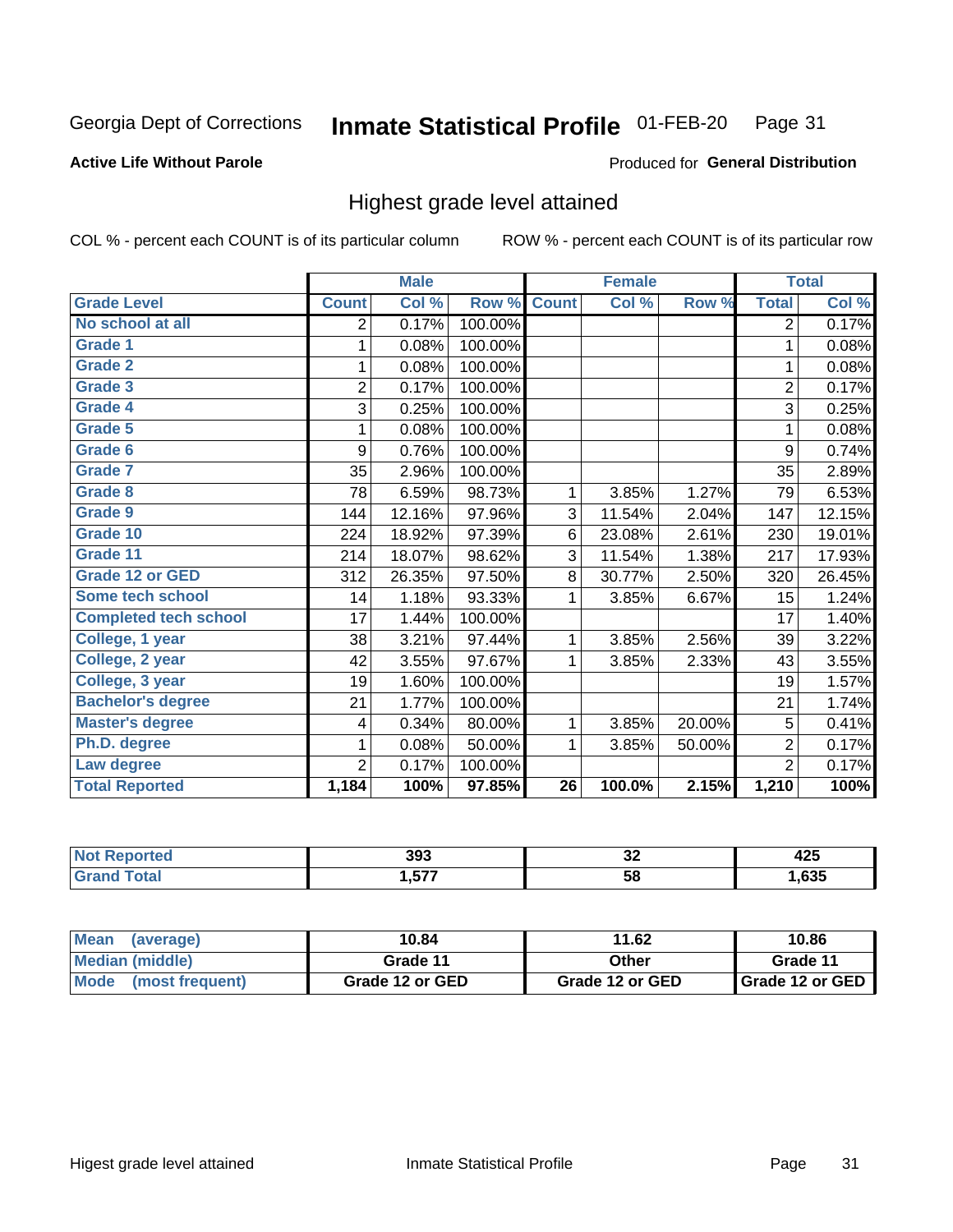#### Inmate Statistical Profile 01-FEB-20 Page 32

#### **Active Life Without Parole**

### **Produced for General Distribution**

## Culture fair IQ scores

COL % - percent each COUNT is of its particular column

|                       |              | <b>Male</b> |                    |                | <b>Female</b> |          |              | <b>Total</b> |
|-----------------------|--------------|-------------|--------------------|----------------|---------------|----------|--------------|--------------|
| <b>IQ Scores</b>      | <b>Count</b> | Col %       | <b>Row % Count</b> |                | Col %         | Row %    | <b>Total</b> | Col %        |
| $60 - 69$             | 41           | 3.03%       | 97.62%             |                | 2.13%         | 2.38%    | 42           | 3.00%        |
| $70 - 79$             | 102          | 7.53%       | 97.14%             | 3              | 6.38%         | 2.86%    | 105          | 7.49%        |
| $80 - 89$             | 189          | 13.95%      | 96.43%             | 7              | 14.89%        | 3.57%    | 196          | 13.98%       |
| $90 - 99$             | 350          | 25.83%      | 94.85%             | 19             | 40.43%        | 5.15%    | 369          | 26.32%       |
| $100 - 109$           | 369          | 27.23%      | 97.62%             | 9              | 19.15%        | 2.38%    | 378          | 26.96%       |
| $110 - 119$           | 254          | 18.75%      | 98.07%             | 5              | 10.64%        | 1.93%    | 259          | 18.47%       |
| $120 - 129$           | 48           | 3.54%       | 96.00%             | $\overline{2}$ | 4.26%         | $4.00\%$ | 50           | 3.57%        |
| $130 - 139$           | 2            | 0.15%       | 66.67%             | 1              | 2.13%         | 33.33%   | 3            | 0.21%        |
| <b>Total Reported</b> | 1,355        | 100%        | 96.65%             | 47             | 100.0%        | 3.35%    | 1,402        | 100%         |

| <b>Not Reported</b>  | 204   |    | 244     |
|----------------------|-------|----|---------|
| Not Valid (under 60) | 18    |    | ົ<br>LL |
| <b>Grand Total</b>   | 577.، | 58 | 1,635   |

| Mean<br>(average)       | 98 | 98  | 98 |
|-------------------------|----|-----|----|
| <b>Median (middle)</b>  | 99 | 96  | 99 |
| Mode<br>(most frequent) | 99 | 102 | 99 |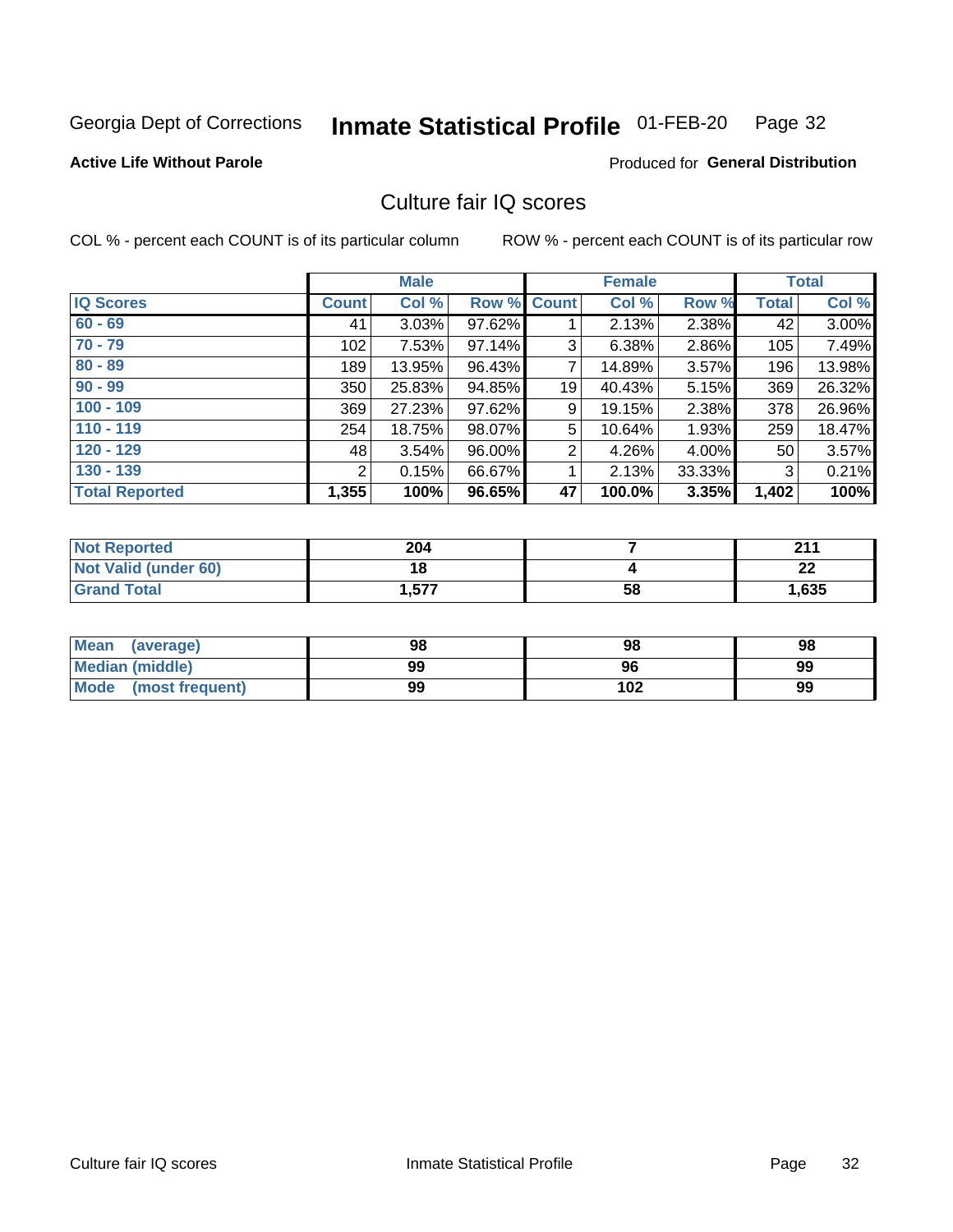#### Inmate Statistical Profile 01-FEB-20 Page 33

#### **Active Life Without Parole**

### Produced for General Distribution

## Wide Range Achievement Test (WRAT) reading score

COL % - percent each COUNT is of its particular column

|                           |              | <b>Male</b> |         |                | <b>Female</b> |       |              | <b>Total</b> |
|---------------------------|--------------|-------------|---------|----------------|---------------|-------|--------------|--------------|
| <b>WRAT Reading Score</b> | <b>Count</b> | Col %       | Row %   | <b>Count</b>   | Col %         | Row % | <b>Total</b> | Col %        |
| $0.1$ to $0.9$            | 27           | 1.86%       | 100.00% |                |               |       | 27           | 1.80%        |
| 1.0 to 1.9                | 21           | 1.45%       | 100.00% |                |               |       | 21           | 1.40%        |
| 2.0 to 2.9                | 49           | 3.37%       | 96.08%  | $\overline{2}$ | 3.92%         | 3.92% | 51           | 3.39%        |
| 3.0 to 3.9                | 87           | 5.99%       | 95.60%  | 4              | 7.84%         | 4.40% | 91           | 6.05%        |
| 4.0 to 4.9                | 112          | 7.71%       | 96.55%  | 4              | 7.84%         | 3.45% | 116          | 7.71%        |
| 5.0 to 5.9                | 135          | 9.29%       | 98.54%  | $\overline{2}$ | 3.92%         | 1.46% | 137          | 9.11%        |
| 6.0 to 6.9                | 117          | 8.05%       | 98.32%  | $\overline{2}$ | 3.92%         | 1.68% | 119          | 7.91%        |
| 7.0 to 7.9                | 44           | 3.03%       | 100.00% |                |               |       | 44           | 2.93%        |
| 8.0 to 8.9                | 122          | 8.40%       | 97.60%  | 3              | 5.88%         | 2.40% | 125          | 8.31%        |
| 9.0 to 9.9                | 72           | 4.96%       | 97.30%  | $\overline{2}$ | 3.92%         | 2.70% | 74           | 4.92%        |
| 10.0 to 10.9              | 87           | 5.99%       | 98.86%  | 1              | 1.96%         | 1.14% | 88           | 5.85%        |
| 11.0 to 11.9              | 139          | 9.57%       | 95.86%  | 6              | 11.76%        | 4.14% | 145          | 9.64%        |
| 12.0 to 12.9              | 388          | 26.70%      | 94.63%  | 22             | 43.14%        | 5.37% | 410          | 27.26%       |
| 13                        | 53           | 3.65%       | 94.64%  | 3              | 5.88%         | 5.36% | 56           | 3.72%        |
| <b>Total Reported</b>     | 1,453        | 100%        | 96.61%  | 51             | 100%          | 3.39% | 1,504        | 100%         |
|                           |              |             |         |                |               |       |              |              |

| <b>Not Reported</b>    | 10/<br>1 Z 4 |    | ın.<br>י טו |
|------------------------|--------------|----|-------------|
| <b>Total</b><br>'Grand | 1,577        | 58 | .535،       |

| <b>Mean</b><br>(average)       | o 70<br>0. I Z | 9.88 | 8.76 |
|--------------------------------|----------------|------|------|
| <b>Median (middle)</b>         | י ה<br>้ ⊎.∠   | 11.9 | 9.5  |
| <b>Mode</b><br>(most frequent) | 12.9           | 12.9 | 12.9 |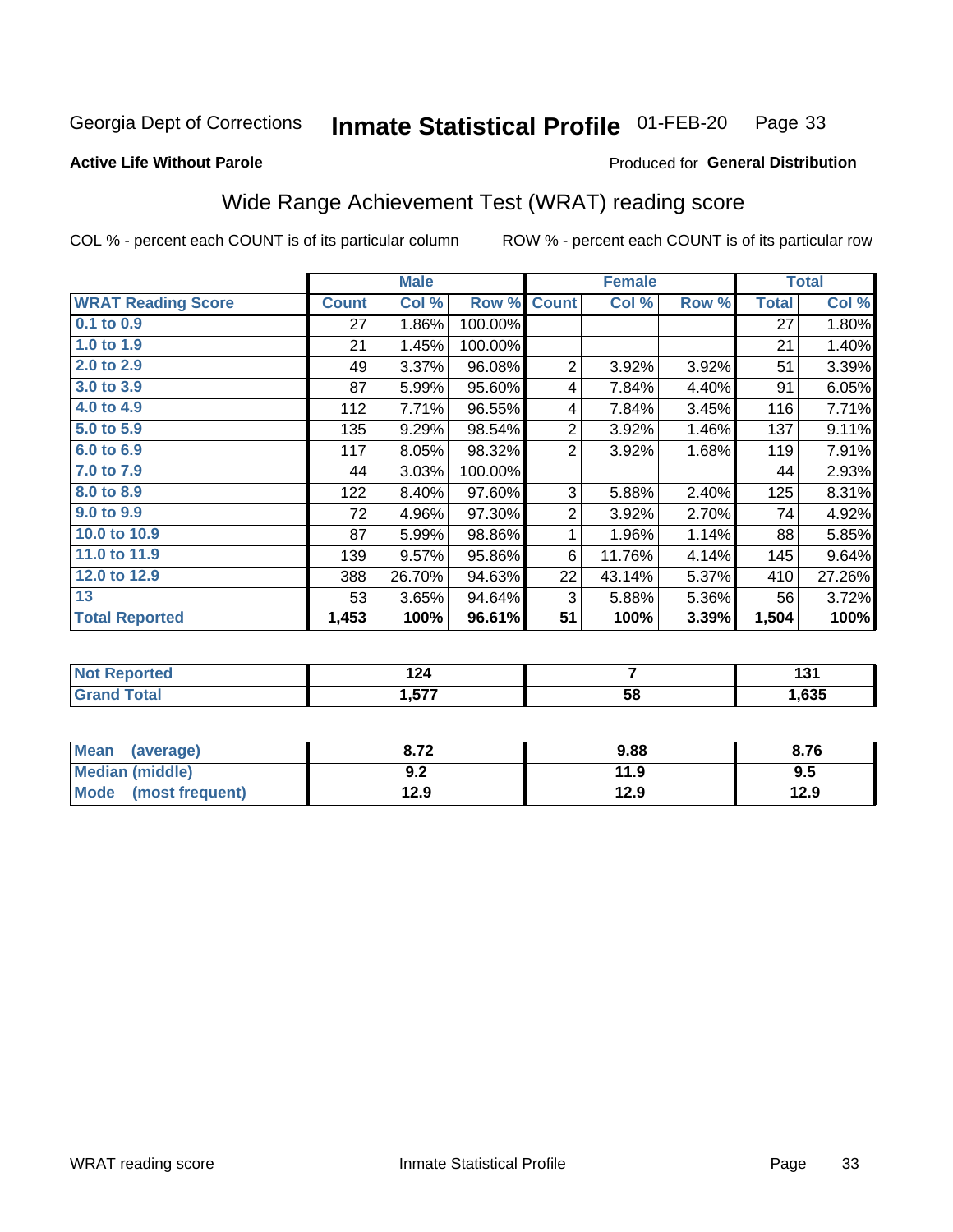#### Inmate Statistical Profile 01-FEB-20 Page 34

### **Active Life Without Parole**

### Produced for General Distribution

## Wide Range Achievement Test (WRAT) math score

COL % - percent each COUNT is of its particular column

|                              |              | <b>Male</b>               |         |                | <b>Female</b> |        |              | <b>Total</b> |
|------------------------------|--------------|---------------------------|---------|----------------|---------------|--------|--------------|--------------|
| <b>WRAT Mathematic Score</b> | <b>Count</b> | $\overline{\text{Col}}$ % | Row %   | <b>Count</b>   | Col %         | Row %  | <b>Total</b> | Col %        |
| $0.1$ to $0.9$               | 5            | 0.34%                     | 100.00% |                |               |        | 5            | 0.33%        |
| 1.0 to 1.9                   | 11           | 0.76%                     | 100.00% |                |               |        | 11           | 0.73%        |
| 2.0 to 2.9                   | 34           | 2.34%                     | 97.14%  | 1              | 1.96%         | 2.86%  | 35           | 2.33%        |
| 3.0 to 3.9                   | 78           | 5.37%                     | 97.50%  | $\overline{2}$ | 3.92%         | 2.50%  | 80           | 5.32%        |
| 4.0 to 4.9                   | 164          | 11.29%                    | 97.04%  | 5              | 9.80%         | 2.96%  | 169          | 11.24%       |
| 5.0 to 5.9                   | 206          | 14.18%                    | 97.63%  | 5              | 9.80%         | 2.37%  | 211          | 14.03%       |
| 6.0 to 6.9                   | 306          | 21.06%                    | 97.14%  | 9              | 17.65%        | 2.86%  | 315          | 20.94%       |
| 7.0 to 7.9                   | 133          | 9.15%                     | 96.38%  | 5              | 9.80%         | 3.62%  | 138          | 9.18%        |
| 8.0 to 8.9                   | 147          | 10.12%                    | 98.00%  | 3              | 5.88%         | 2.00%  | 150          | 9.97%        |
| 9.0 to 9.9                   | 108          | 7.43%                     | 95.58%  | 5              | 9.80%         | 4.42%  | 113          | 7.51%        |
| 10.0 to 10.9                 | 32           | 2.20%                     | 100.00% |                |               |        | 32           | 2.13%        |
| 11.0 to 11.9                 | 49           | 3.37%                     | 96.08%  | $\overline{2}$ | 3.92%         | 3.92%  | 51           | 3.39%        |
| 12.0 to 12.9                 | 174          | 11.98%                    | 93.05%  | 13             | 25.49%        | 6.95%  | 187          | 12.43%       |
| 13                           | 6            | 0.41%                     | 85.71%  | 1              | 1.96%         | 14.29% | 7            | 0.47%        |
| <b>Total Reported</b>        | 1,453        | 100%                      | 96.61%  | 51             | 100%          | 3.39%  | 1,504        | 100%         |
|                              |              |                           |         |                |               |        |              |              |

| <b>Reported</b><br><b>NO</b> | $\sim$<br>. |    | $\overline{\phantom{a}}$<br>1 J I |
|------------------------------|-------------|----|-----------------------------------|
| <b>otal</b>                  | . 577       | 58 | ,635                              |

| Mean (average)         | 7.35 | 8.40 | 7.39 |
|------------------------|------|------|------|
| <b>Median (middle)</b> | 6.9  | 74   | 6.9  |
| Mode (most frequent)   | 12.9 | 12.9 | 12.9 |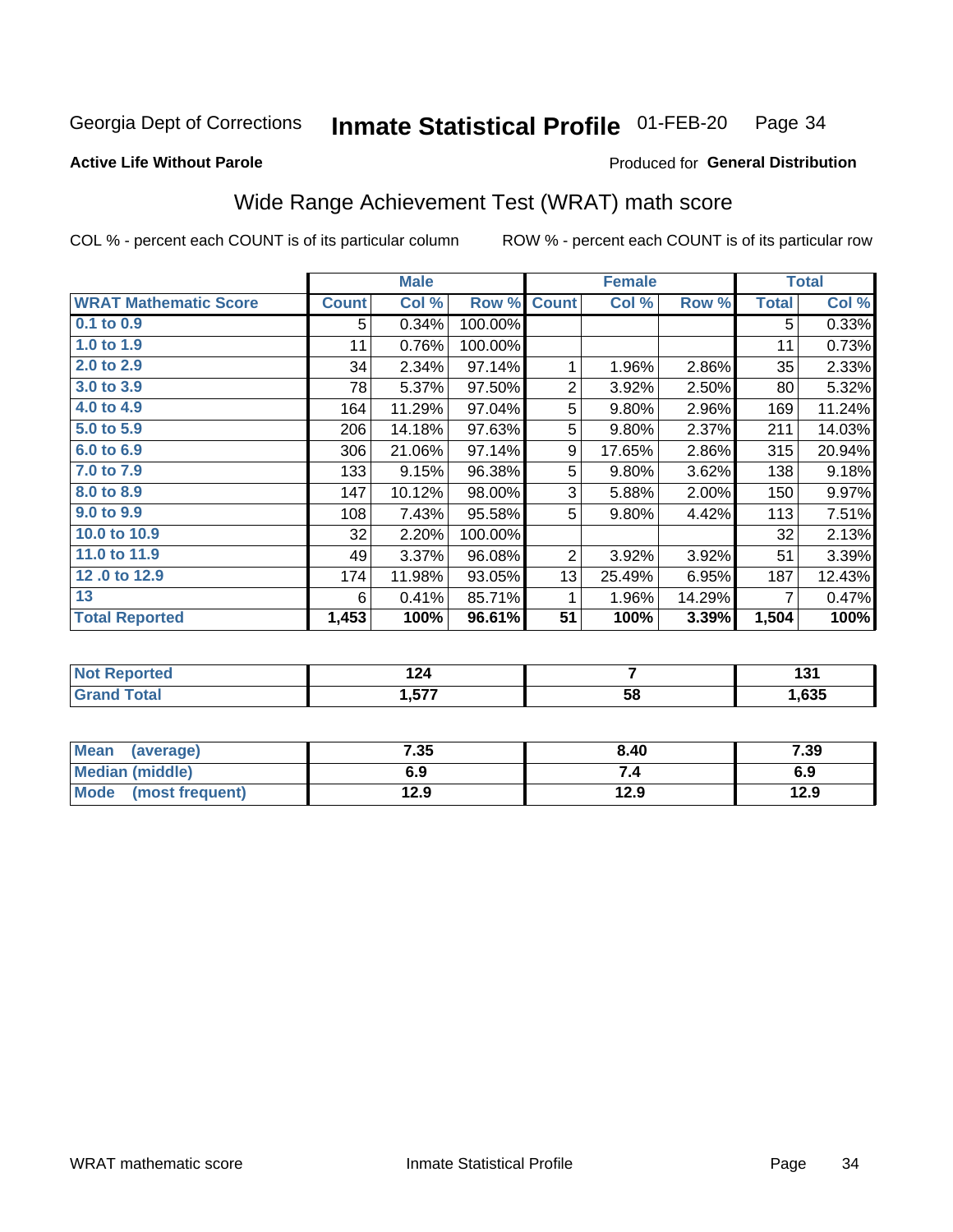#### Inmate Statistical Profile 01-FEB-20 Page 35

#### **Active Life Without Parole**

#### Produced for General Distribution

## Wide Range Achievement Test (WRAT) spelling score

COL % - percent each COUNT is of its particular column

|                            |                 | <b>Male</b> |         |                | <b>Female</b> |       |              | <b>Total</b> |
|----------------------------|-----------------|-------------|---------|----------------|---------------|-------|--------------|--------------|
| <b>WRAT Spelling Score</b> | <b>Count</b>    | Col %       | Row %   | <b>Count</b>   | Col %         | Row % | <b>Total</b> | Col %        |
| $0.1$ to $0.9$             | 25              | 1.72%       | 100.00% |                |               |       | 25           | 1.66%        |
| 1.0 to 1.9                 | 37              | 2.55%       | 100.00% |                |               |       | 37           | 2.46%        |
| 2.0 to 2.9                 | 60              | 4.14%       | 96.77%  | $\overline{2}$ | 3.92%         | 3.23% | 62           | 4.13%        |
| 3.0 to 3.9                 | 86              | 5.93%       | 97.73%  | $\overline{2}$ | 3.92%         | 2.27% | 88           | 5.86%        |
| 4.0 to 4.9                 | 86              | 5.93%       | 97.73%  | $\overline{2}$ | 3.92%         | 2.27% | 88           | 5.86%        |
| 5.0 to 5.9                 | 150             | 10.34%      | 99.34%  | 1              | 1.96%         | 0.66% | 151          | 10.05%       |
| 6.0 to 6.9                 | 127             | 8.75%       | 98.45%  | $\overline{2}$ | 3.92%         | 1.55% | 129          | 8.59%        |
| 7.0 to 7.9                 | 129             | 8.89%       | 97.73%  | 3              | 5.88%         | 2.27% | 132          | 8.79%        |
| 8.0 to 8.9                 | 126             | 8.68%       | 97.67%  | 3              | 5.88%         | 2.33% | 129          | 8.59%        |
| 9.0 to 9.9                 | 81              | 5.58%       | 100.00% |                |               |       | 81           | 5.39%        |
| 10.0 to 10.9               | 75              | 5.17%       | 100.00% |                |               |       | 75           | 4.99%        |
| 11.0 to 11.9               | 101             | 6.96%       | 93.52%  | $\overline{7}$ | 13.73%        | 6.48% | 108          | 7.19%        |
| 12.0 to 12.9               | 338             | 23.29%      | 92.35%  | 28             | 54.90%        | 7.65% | 366          | 24.37%       |
| 13                         | 30 <sup>2</sup> | 2.07%       | 96.77%  | 1              | 1.96%         | 3.23% | 31           | 2.06%        |
| <b>Total Reported</b>      | 1,451           | 100%        | 96.60%  | 51             | 100%          | 3.40% | 1,502        | 100%         |
|                            |                 |             |         |                |               |       |              |              |

| <b>Not Reported</b>          | 126  |    | ,<br>נטו |
|------------------------------|------|----|----------|
| <b>Total</b><br><b>Grand</b> | ,577 | 58 | 635, ا   |

| <b>Mean</b><br>(average)       | 8.26 | 10.55        | 8.34 |
|--------------------------------|------|--------------|------|
| Median (middle)                | 8.3  | 127<br>I 4.I | ი.ა  |
| <b>Mode</b><br>(most frequent) | 12.9 | 12.9         | 12.9 |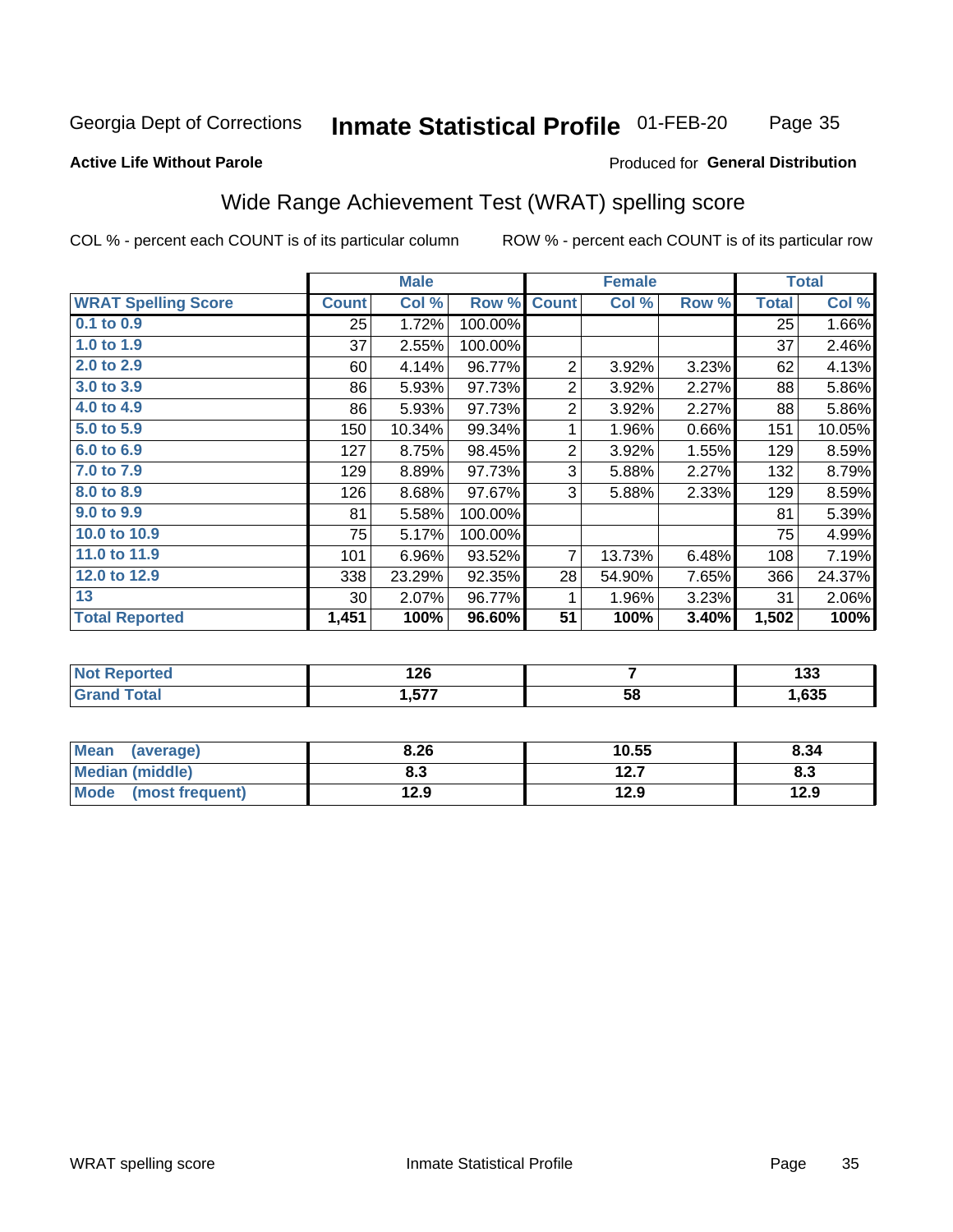#### Inmate Statistical Profile 01-FEB-20 Page 36

**Active Life Without Parole** 

### **Produced for General Distribution**

## Current / last mental health treatment level

COL % - percent each COUNT is of its particular column

|                                    |              | <b>Male</b> |         |              | <b>Female</b> |        |              | <b>Total</b> |
|------------------------------------|--------------|-------------|---------|--------------|---------------|--------|--------------|--------------|
| <b>Mental Health Treatment Lev</b> | <b>Count</b> | Col %       | Row %   | <b>Count</b> | Col %         | Row %  | <b>Total</b> | Col %        |
| 1 No problem at current time       | 281          | 39.75%      | 96.56%  | 10           | 19.61%        | 3.44%  | 291          | 38.39%       |
| 2 Receiving outpatient             | 339          | 47.95%      | 89.21%  | 41           | 80.39%        | 10.79% | 380          | 50.13%       |
| <b>Treatment</b>                   |              |             |         |              |               |        |              |              |
| 3 Inpatient, moderate              | 65           | 9.19%       | 100.00% |              |               |        | 65           | 8.58%        |
| <b>Treatment</b>                   |              |             |         |              |               |        |              |              |
| 4 Inpatient, intensive             | 21           | 2.97%       | 100.00% |              |               |        | 21           | 2.77%        |
| <b>Treatment</b>                   |              |             |         |              |               |        |              |              |
| <b>5 Undergoing crisis</b>         |              | 0.14%       | 100.00% |              |               |        |              | 0.13%        |
| <b>Stabilization</b>               |              |             |         |              |               |        |              |              |
| <b>Total Evaluated</b>             | 707          | 100%        | 93.27%  | 51           | 100%          | 6.73%  | 758          | 100%         |

| had MH<br>evaluation<br>Never I | 070<br>. v             |    | ~~~<br><u>vn</u> |
|---------------------------------|------------------------|----|------------------|
|                                 | <b>E77</b><br>I .J / 1 | ჯგ | ,635             |

| Median (middle)                | <b>Receiving outpatient</b><br>treatment | <b>Receiving outpatient</b><br>treatment | <b>Receiving</b><br>outpatient<br>treatment |  |
|--------------------------------|------------------------------------------|------------------------------------------|---------------------------------------------|--|
| <b>Mode</b><br>(most frequent) | <b>Receiving outpatient</b><br>treatment | <b>Receiving outpatient</b><br>treatment | Receiving<br>outpatient<br>treatment        |  |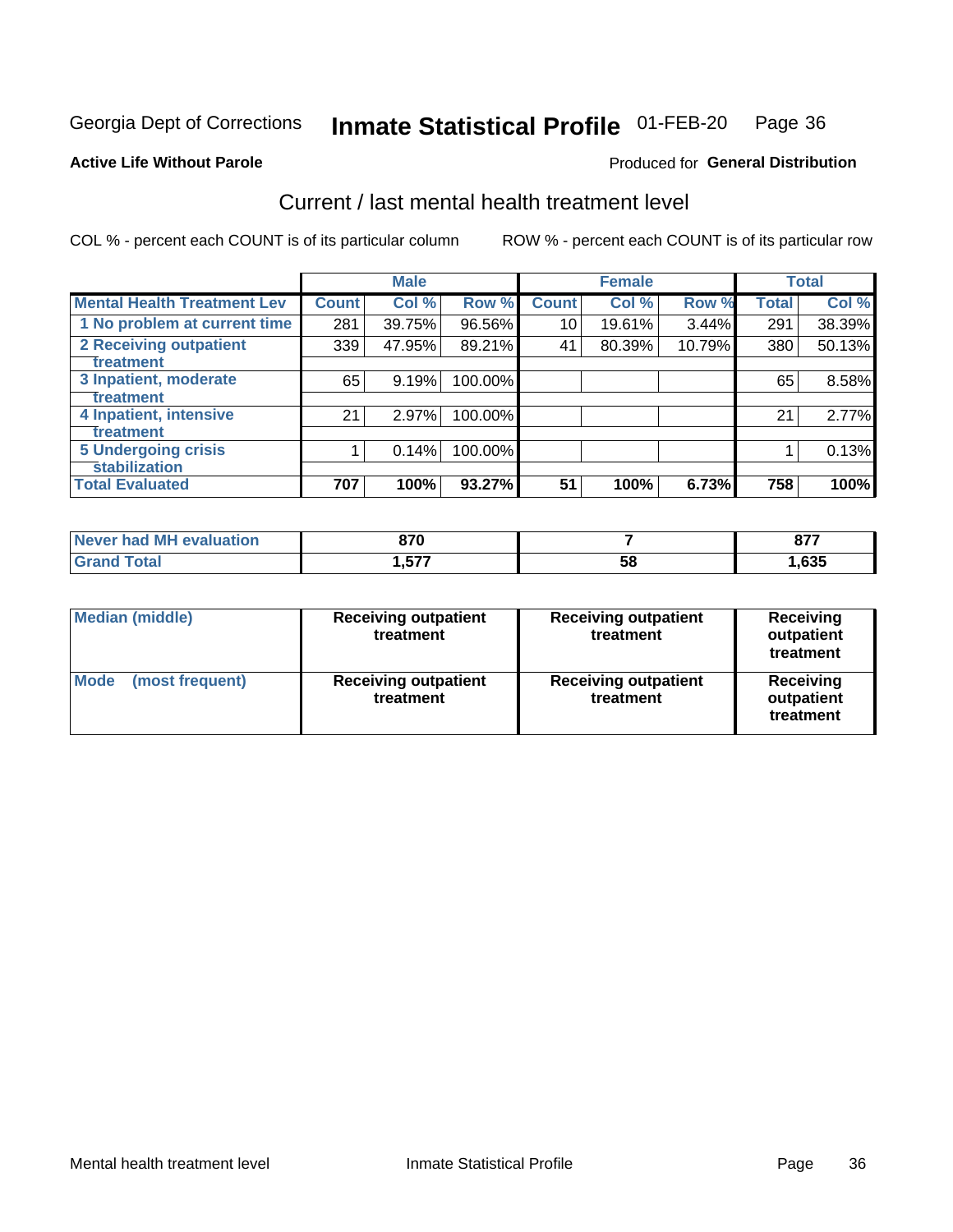#### Inmate Statistical Profile 01-FEB-20 Page 37

### **Active Life Without Parole**

### Produced for General Distribution

## PULHESDWIT medical scale - 'P' overall condition ('P'hysical)

COL % - percent each COUNT is of its particular column

|                                  |                | <b>Male</b> |             |    | <b>Female</b> |       |              | <b>Total</b> |
|----------------------------------|----------------|-------------|-------------|----|---------------|-------|--------------|--------------|
| 'P' Overall Condition            | Count l        | Col %       | Row % Count |    | Col %         | Row % | <b>Total</b> | Col %        |
| 1 No medical illness             | 1,110          | 76.34%      | 97.28%      | 31 | 53.45%        | 2.72% | 1,141        | 75.46%       |
| 2 Well-controlled chronic        | 307            | 21.11%      | 92.19%      | 26 | 44.83%        | 7.81% | 333          | 22.02%       |
| <b>illness</b>                   |                |             |             |    |               |       |              |              |
| 3 Poorly-controlled chronic      | 34             | $2.34\%$    | 97.14%      |    | 1.72%         | 2.86% | 35           | 2.31%        |
| <b>illness</b>                   |                |             |             |    |               |       |              |              |
| 4 Significant problems requiring | 2 <sub>1</sub> | 0.14%       | 100.00%     |    |               |       | 2            | 0.13%        |
| special housing                  |                |             |             |    |               |       |              |              |
| 5 Terminal illness, < 6 months   |                | 0.07%       | 100.00%     |    |               |       |              | 0.07%        |
| to live                          |                |             |             |    |               |       |              |              |
| <b>Total Reported</b>            | 1,454          | 100%        | 96.16%      | 58 | 100%          | 3.84% | 1,512        | 100%         |

| rteo  | ៱៱៱          |    | ៱៱៱  |
|-------|--------------|----|------|
|       | 14J          |    | 16J  |
| _____ | ヒフフ<br>1,JT. | ၁၀ | ,635 |

| Mode (most frequent) | 1 No medical illness | 1 No medical illness | 1 No medical<br>illness |
|----------------------|----------------------|----------------------|-------------------------|
|                      |                      |                      |                         |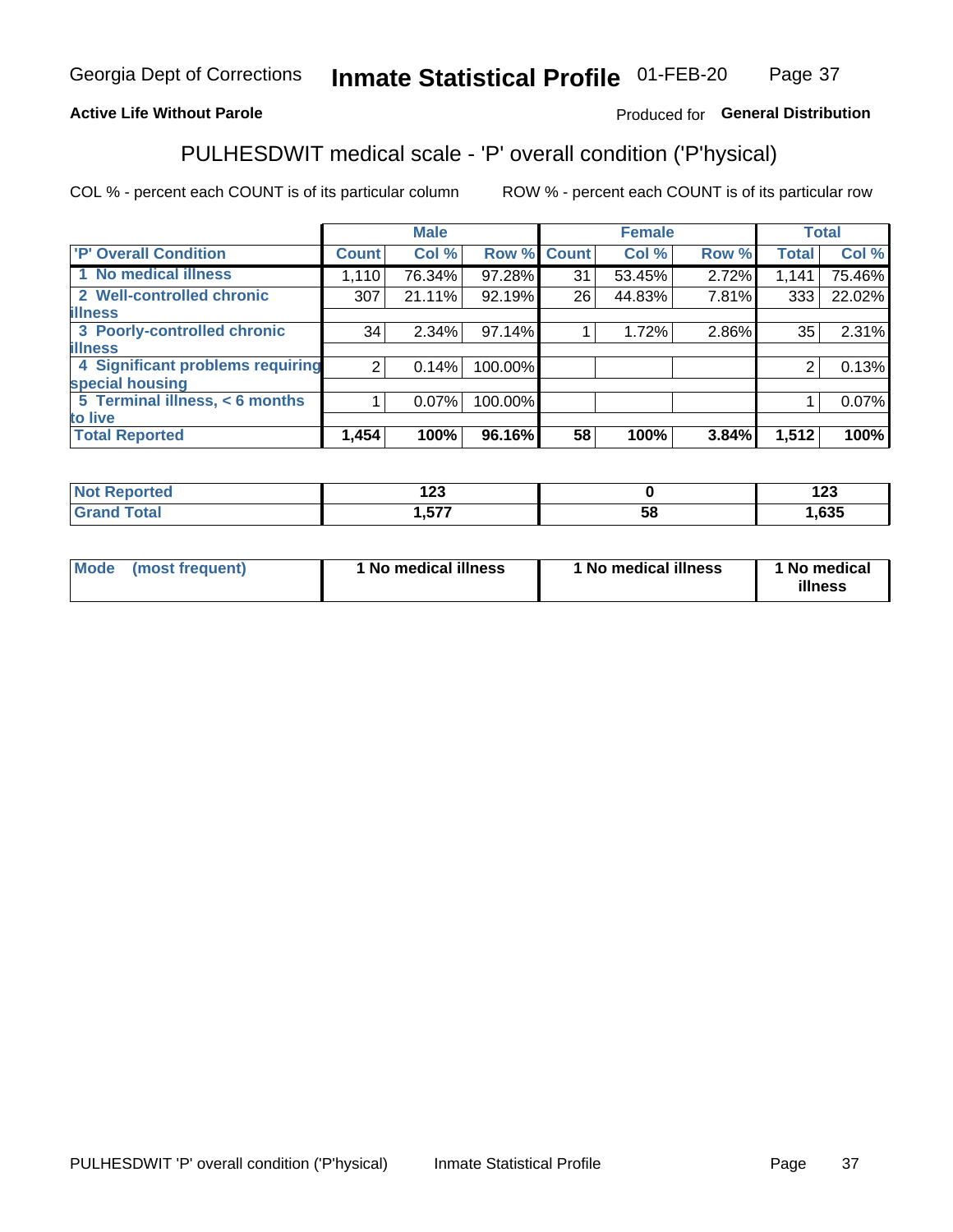### **Active Life Without Parole**

Produced for General Distribution

## PULHESDWIT medical scale - 'U' upper body

COL % - percent each COUNT is of its particular column

|                              |                    | <b>Male</b> |           |              | <b>Female</b> |       |              | <b>Total</b> |
|------------------------------|--------------------|-------------|-----------|--------------|---------------|-------|--------------|--------------|
| <b>'U' Upper Body</b>        | Count <sup>!</sup> | Col %       | Row %     | <b>Count</b> | Col %         | Row % | <b>Total</b> | Col %        |
| 1 Upper bones, joints,       | 1,359              | 93.66%      | 96.18%    | 54           | 93.10%        | 3.82% | 1,413        | 93.64%       |
| muscles all OK               |                    |             |           |              |               |       |              |              |
| 2 One or both arms minimally | 80                 | 5.51%       | $95.24\%$ | 4            | 6.90%         | 4.76% | 84           | 5.57%        |
| limited                      |                    |             |           |              |               |       |              |              |
| 3 One or both arms           | 9                  | 0.62%       | 100.00%   |              |               |       | 9            | 0.60%        |
| moderately limited           |                    |             |           |              |               |       |              |              |
| 4 One arm disabled,          | 3                  | 0.21%       | 100.00%   |              |               |       | 3            | 0.20%        |
| paralyzed, or amputated      |                    |             |           |              |               |       |              |              |
| <b>Total Reported</b>        | 1,451              | 100%        | 96.16%    | 58           | 100%          | 3.84% | 1,509        | 100.0%       |

| <b>Not Reported</b> | ィクビ<br>I ŁU   |    | 1 ጎድ<br>14 U |
|---------------------|---------------|----|--------------|
| <b>Total</b>        | . E77<br>ו שו | 58 | ,635         |

| Mode | (most frequent) | l Upper bones, joints,<br>muscles all OK | 1 Upper bones, joints,<br>muscles all OK | 1 Upper bones,<br>ljoints, muscles all<br>ОK |
|------|-----------------|------------------------------------------|------------------------------------------|----------------------------------------------|
|------|-----------------|------------------------------------------|------------------------------------------|----------------------------------------------|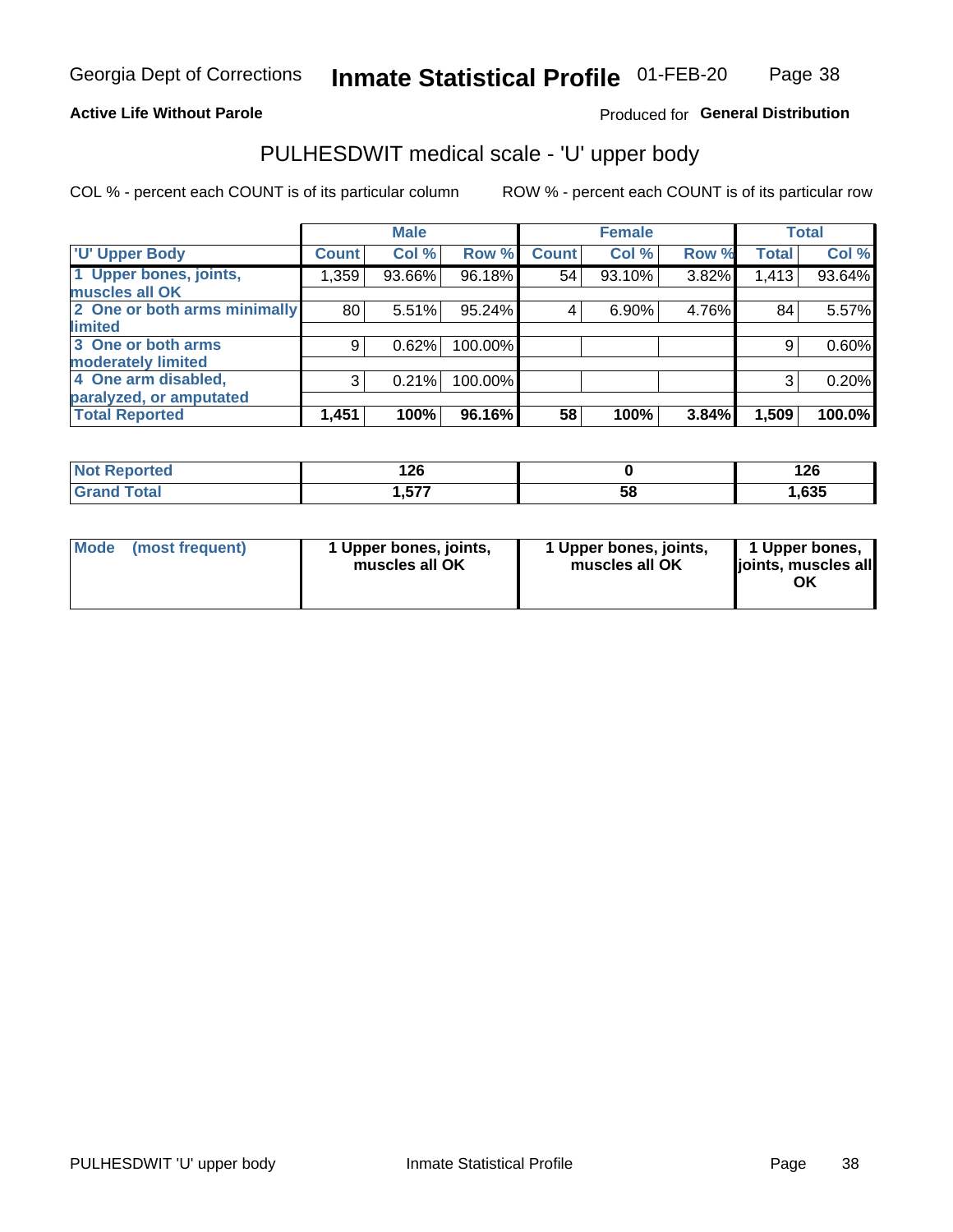### **Active Life Without Parole**

### Produced for General Distribution

## PULHESDWIT medical scale - 'L' lower body

COL % - percent each COUNT is of its particular column

|                                     | <b>Male</b> |                 | <b>Female</b>                                             |       |              | <b>Total</b> |
|-------------------------------------|-------------|-----------------|-----------------------------------------------------------|-------|--------------|--------------|
| <b>Count!</b>                       | Col %       | <b>Count</b>    | Col %                                                     | Row % | <b>Total</b> | Col %        |
| 1,258                               | 86.70%      | 50 <sup>1</sup> | 86.21%                                                    | 3.82% | 1,308        | 86.68%       |
|                                     |             |                 |                                                           |       |              |              |
| 2 One or both legs minimally<br>167 | 11.51%      | 8               | 13.79%                                                    |       | 175          | 11.60%       |
|                                     |             |                 |                                                           |       |              |              |
| 21                                  | 1.45%       |                 |                                                           |       | 21           | 1.39%        |
|                                     |             |                 |                                                           |       |              |              |
| 4 One leg disabled, paralyzed,<br>5 | 0.34%       |                 |                                                           |       | 5            | 0.33%        |
|                                     |             |                 |                                                           |       |              |              |
| 1,451                               | 100%        | 58              | 100%                                                      | 3.84% | 1,509        | 100%         |
|                                     |             |                 | Row %<br>96.18%<br>95.43%<br>100.00%<br>100.00%<br>96.16% |       |              | 4.57%        |

| <b>Not Reported</b> | ィクピ<br>ט⊾ו |    | 10C<br>14 U |
|---------------------|------------|----|-------------|
| <b>Grand Total</b>  | . E77<br>  | აშ | ,635        |

| Mode | (most frequent) | 1 Lower bones, joints,<br>muscles all OK | 1 Lower bones, joints,<br>muscles all OK | 1 Lower bones,<br>ljoints, muscles all<br>ΟK |
|------|-----------------|------------------------------------------|------------------------------------------|----------------------------------------------|
|------|-----------------|------------------------------------------|------------------------------------------|----------------------------------------------|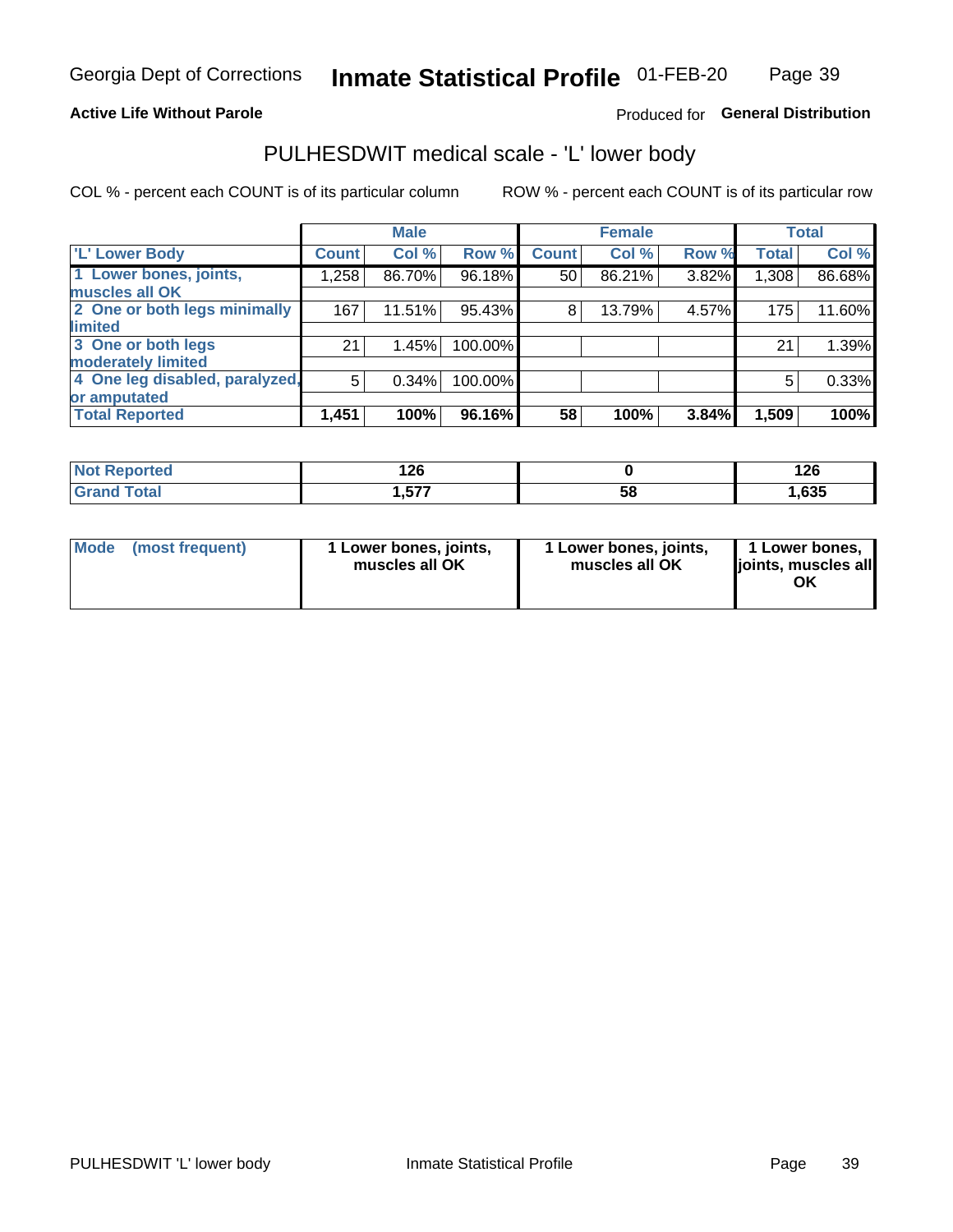### **Active Life Without Parole**

Produced for General Distribution

### PULHESDWIT medical scale - 'H' hearing

COL % - percent each COUNT is of its particular column

|                                |              | <b>Male</b> |                    |    | <b>Female</b> |       | <b>Total</b> |        |
|--------------------------------|--------------|-------------|--------------------|----|---------------|-------|--------------|--------|
| <b>H' Hearing</b>              | <b>Count</b> | Col%        | <b>Row % Count</b> |    | Col %         | Row % | <b>Total</b> | Col %  |
| 1 Normal hearing both ears     | 1,435        | 99.03%      | 96.24%             | 56 | 100.00%       | 3.76% | 1,491        | 99.07% |
| 2 Some loss in one ear with    | 9            | 0.62%       | 100.00%            |    |               |       | 9            | 0.60%  |
| other OK, or mild loss in both |              |             |                    |    |               |       |              |        |
| 3 Total loss in one ear with   | 3            | 0.21%       | 100.00%            |    |               |       | ◠            | 0.20%  |
| mild loss in other             |              |             |                    |    |               |       |              |        |
| 4 Severe loss in both ears     | 2            | 0.14%       | 100.00%            |    |               |       | ົ            | 0.13%  |
| <b>Total Reported</b>          | 1,449        | 100%        | 96.28%             | 56 | 100%          | 3.72% | 1,505        | 100%   |

| 'N    | $\sim$     |    | .    |
|-------|------------|----|------|
| Teo   | 140        |    | 13U  |
| _____ | ---<br>. . | სა | ,635 |

| Mode (most frequent) | 1 Normal hearing both ears 1 Normal hearing both ears 1 Normal hearing | both ears |
|----------------------|------------------------------------------------------------------------|-----------|
|                      |                                                                        |           |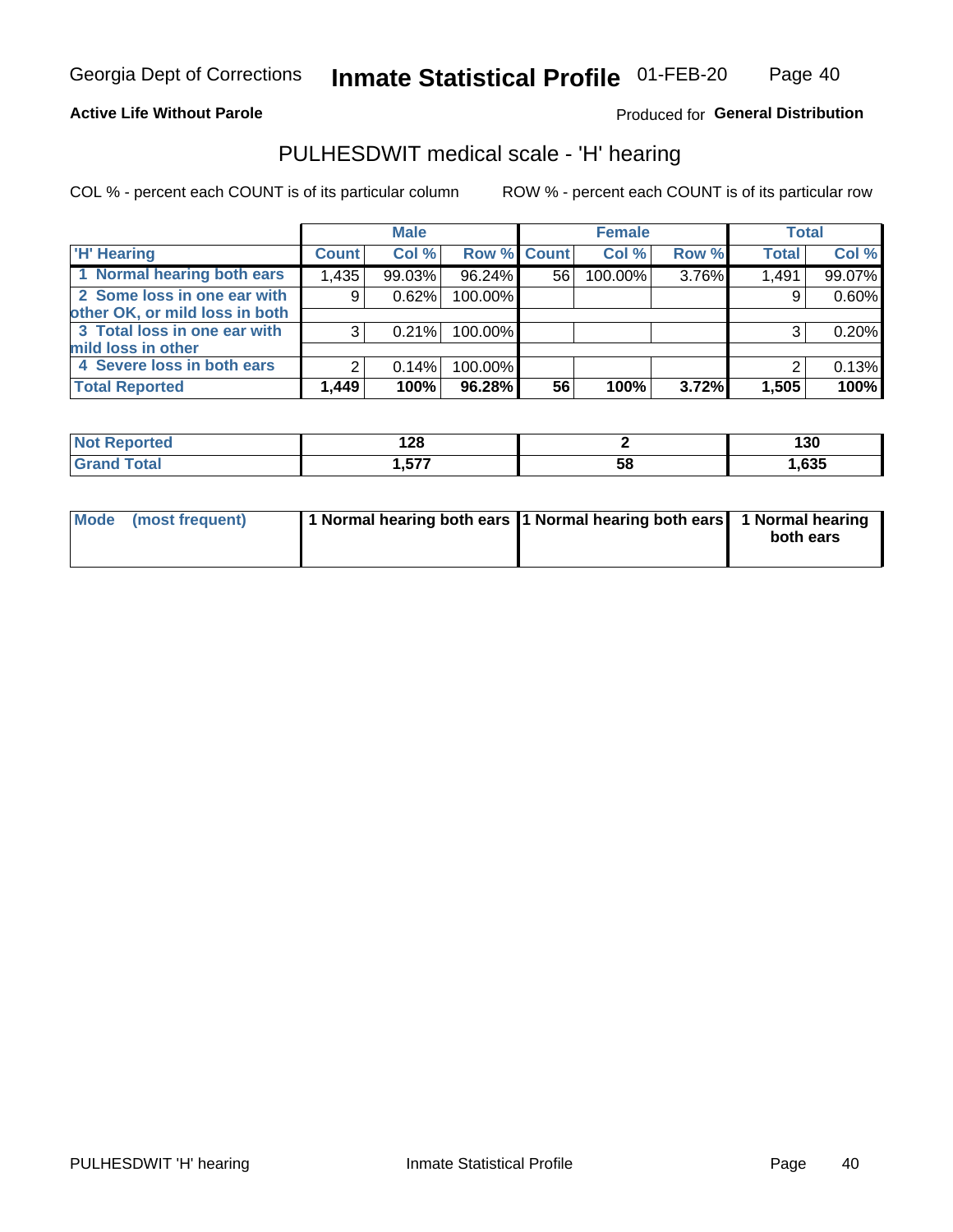### **Active Life Without Parole**

### Produced for General Distribution

## PULHESDWIT medical scale - 'E' vision

COL % - percent each COUNT is of its particular column

|                                 |              | <b>Male</b> |         |             | <b>Female</b> |       |              | <b>Total</b> |
|---------------------------------|--------------|-------------|---------|-------------|---------------|-------|--------------|--------------|
| 'E' Vision                      | <b>Count</b> | Col %       |         | Row % Count | Col %         | Row % | <b>Total</b> | Col %        |
| 1 Correctable to 20/40 in both  | 1,058        | 75.25%      | 97.15%  | 31          | 55.36%        | 2.85% | 1,089        | 74.49%       |
| eyes                            |              |             |         |             |               |       |              |              |
| 2 Correctable to 20/70 in one   | 298          | 21.19%      | 92.26%  | 25          | 44.64%        | 7.74% | 323          | 22.09%       |
| eye, may be blind in other      |              |             |         |             |               |       |              |              |
| 3 Correctable to 20/200 in one  | 43           | 3.06%       | 100.00% |             |               |       | 43           | 2.94%        |
| eye, may be blind in other      |              |             |         |             |               |       |              |              |
| 4 One eye not correctable to    | 6            | 0.43%       | 100.00% |             |               |       | 6            | 0.41%        |
| 20/200, other may be blind      |              |             |         |             |               |       |              |              |
| 5 Blind in both eyes, requiring |              | 0.07%       | 100.00% |             |               |       |              | $0.07\%$     |
| special housing                 |              |             |         |             |               |       |              |              |
| <b>Total Reported</b>           | 1,406        | 100%        | 96.17%  | 56          | 100%          | 3.83% | 1,462        | 100%         |

| тео | 4 7 4       |          | .    |
|-----|-------------|----------|------|
|     | ドップ<br>ו טו | EС<br>၁၀ | ,635 |

| Mode (most frequent) | 1 Correctable to 20/40 in both<br>eves | 1 Correctable to 20/40 in   1 Correctable to  <br>both eves | 20/40 in both eyes |  |
|----------------------|----------------------------------------|-------------------------------------------------------------|--------------------|--|
|                      |                                        |                                                             |                    |  |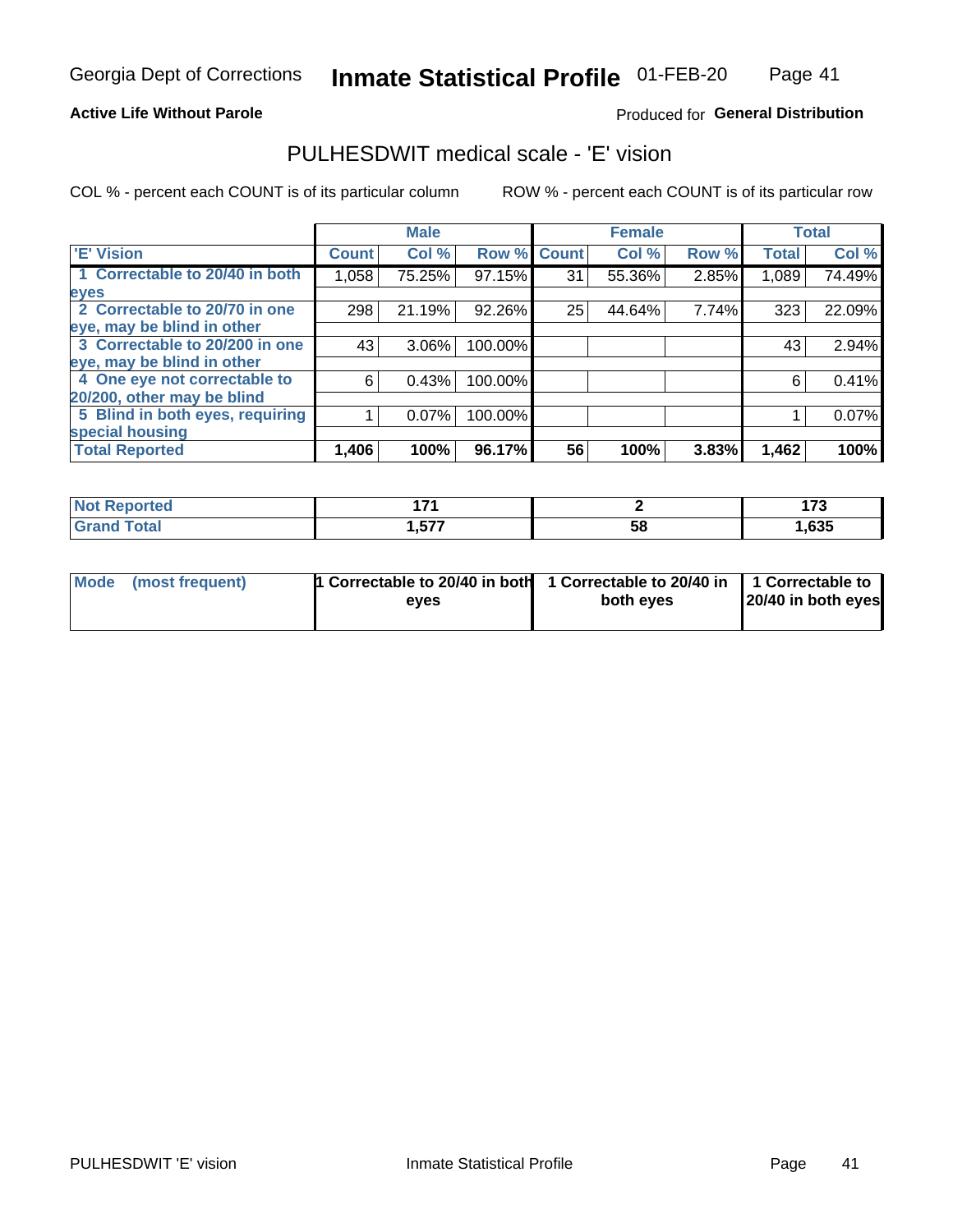### **Active Life Without Parole**

### Produced for General Distribution

## PULHESDWIT medical scale - 'S' pSychiatric

COL % - percent each COUNT is of its particular column

|                                        |              | <b>Male</b> |         |                    | <b>Female</b> |        |              | <b>Total</b> |
|----------------------------------------|--------------|-------------|---------|--------------------|---------------|--------|--------------|--------------|
| 'S' pSychiatric                        | <b>Count</b> | Col %       |         | <b>Row % Count</b> | Col %         | Row %  | <b>Total</b> | Col %        |
| 1 No impairment or disorders           | 1,211        | 82.44%      | 98.70%  | 16                 | 32.00%        | 1.30%  | 1,227        | 80.78%       |
| 2 Stable, or in remission, or          | 202          | 13.75%      | 85.96%  | 33                 | 66.00%        | 14.04% | 235          | 15.47%       |
| mild impairment or retardation         |              |             |         |                    |               |        |              |              |
| 3 Requires moderate inpatient          | 44           | $3.00\%$    | 97.78%  |                    | 2.00%         | 2.22%  | 45           | 2.96%        |
| treatment                              |              |             |         |                    |               |        |              |              |
| 4 Requires intensive inpatient         | 11           | 0.75%       | 100.00% |                    |               |        | 11           | 0.72%        |
| treatment                              |              |             |         |                    |               |        |              |              |
| <b>5 Requires Crisis Stabilization</b> |              | $0.07\%$    | 100.00% |                    |               |        |              | 0.07%        |
| Unit (CSU) inpatient care              |              |             |         |                    |               |        |              |              |
| <b>Total Reported</b>                  | 1,469        | 100%        | 96.71%  | 50                 | 100%          | 3.29%  | 1,519        | 100%         |

| <b>Not Reported</b> | 108             |    | 116   |
|---------------------|-----------------|----|-------|
| <b>Grand Total</b>  | ---<br>I .V I I | 58 | 1,635 |

| Mode (most frequent) | <b>1 No impairment or disorders</b> 2 Stable, or in remission, 11 No impairment or |                       |           |
|----------------------|------------------------------------------------------------------------------------|-----------------------|-----------|
|                      |                                                                                    | or mild impairment or | disorders |
|                      |                                                                                    | retardation           |           |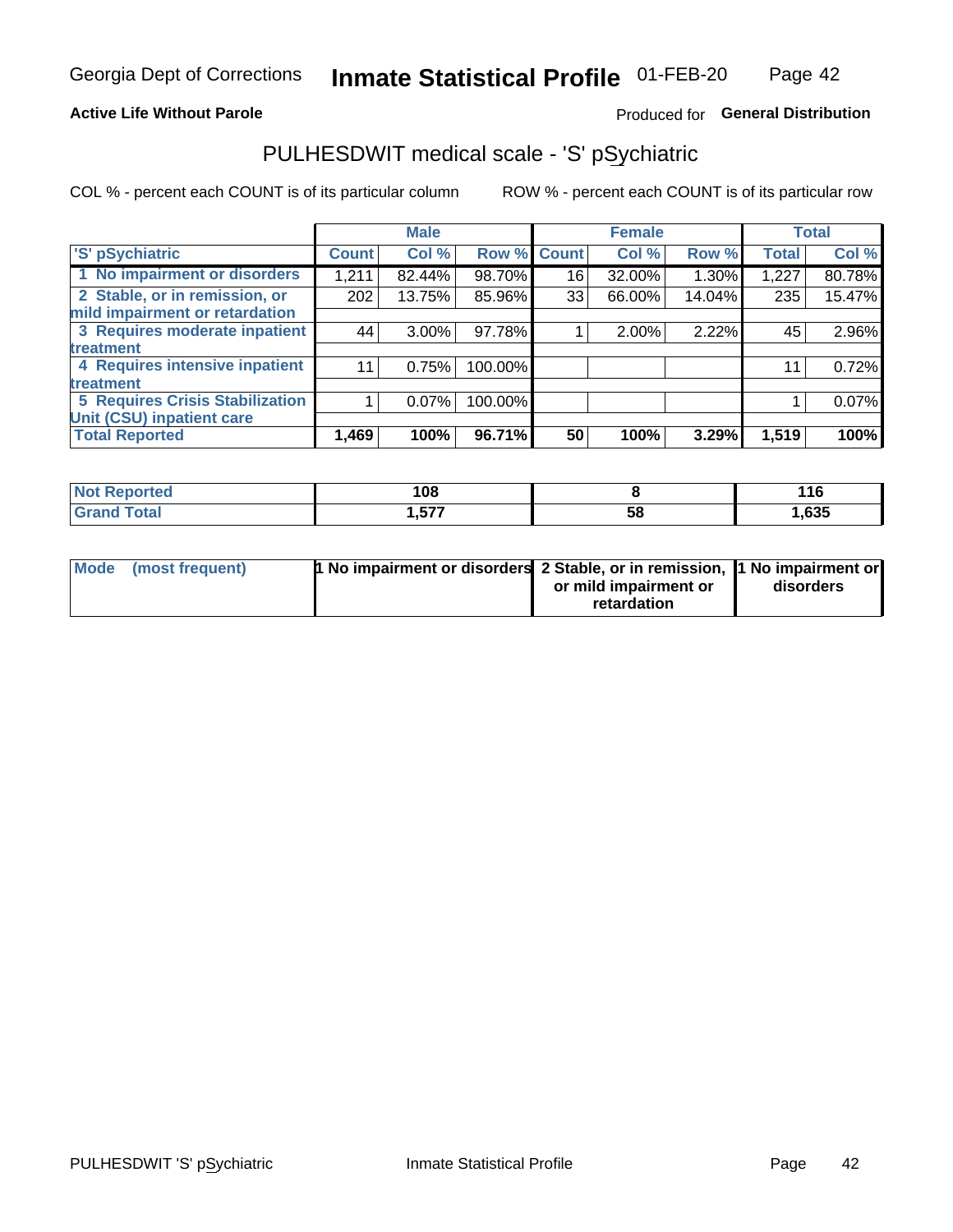### **Active Life Without Parole**

### Produced for General Distribution

## PULHESDWIT medical scale - 'D' dental

COL % - percent each COUNT is of its particular column

|                                 |              | <b>Male</b> |         |              | <b>Female</b> |       |              | <b>Total</b> |
|---------------------------------|--------------|-------------|---------|--------------|---------------|-------|--------------|--------------|
| <b>D'</b> Dental                | <b>Count</b> | Col %       | Row %   | <b>Count</b> | Col %         | Row % | <b>Total</b> | Col %        |
| 1 Minimal routine dental health | 1,028        | 75.53%      | 95.45%  | 49           | 94.23%        | 4.55% | 1,077        | 76.22%       |
| <b>needs</b>                    |              |             |         |              |               |       |              |              |
| 2 Moderate cavities and/or gum  | 293          | 21.53%      | 99.32%  | 2            | 3.85%         | 0.68% | 295          | 20.88%       |
| disease                         |              |             |         |              |               |       |              |              |
| 3 Extensive gum disease         | 39           | 2.87%       | 97.50%  |              | 1.92%         | 2.50% | 40           | 2.83%        |
| and/or widespread decay         |              |             |         |              |               |       |              |              |
| 4 Urgent need for dental        |              | $0.07\%$    | 100.00% |              |               |       |              | 0.07%        |
| <b>services</b>                 |              |             |         |              |               |       |              |              |
| <b>Total Reported</b>           | 1,361        | 100%        | 96.32%  | 52           | 100%          | 3.68% | 1,413        | 100%         |

| <b>Not Reported</b>   | 216          |    | nne<br>LLL   |
|-----------------------|--------------|----|--------------|
| <b>Total</b><br>Grand | ヒフフ<br>ו וטו | 58 | <b>1,635</b> |

| <b>Mode</b> | (most frequent) | <b>Minimal routine dental</b><br>health needs | 1 Minimal routine dental<br>health needs | <b>11 Minimal routine I</b><br>dental health<br>needs |
|-------------|-----------------|-----------------------------------------------|------------------------------------------|-------------------------------------------------------|
|-------------|-----------------|-----------------------------------------------|------------------------------------------|-------------------------------------------------------|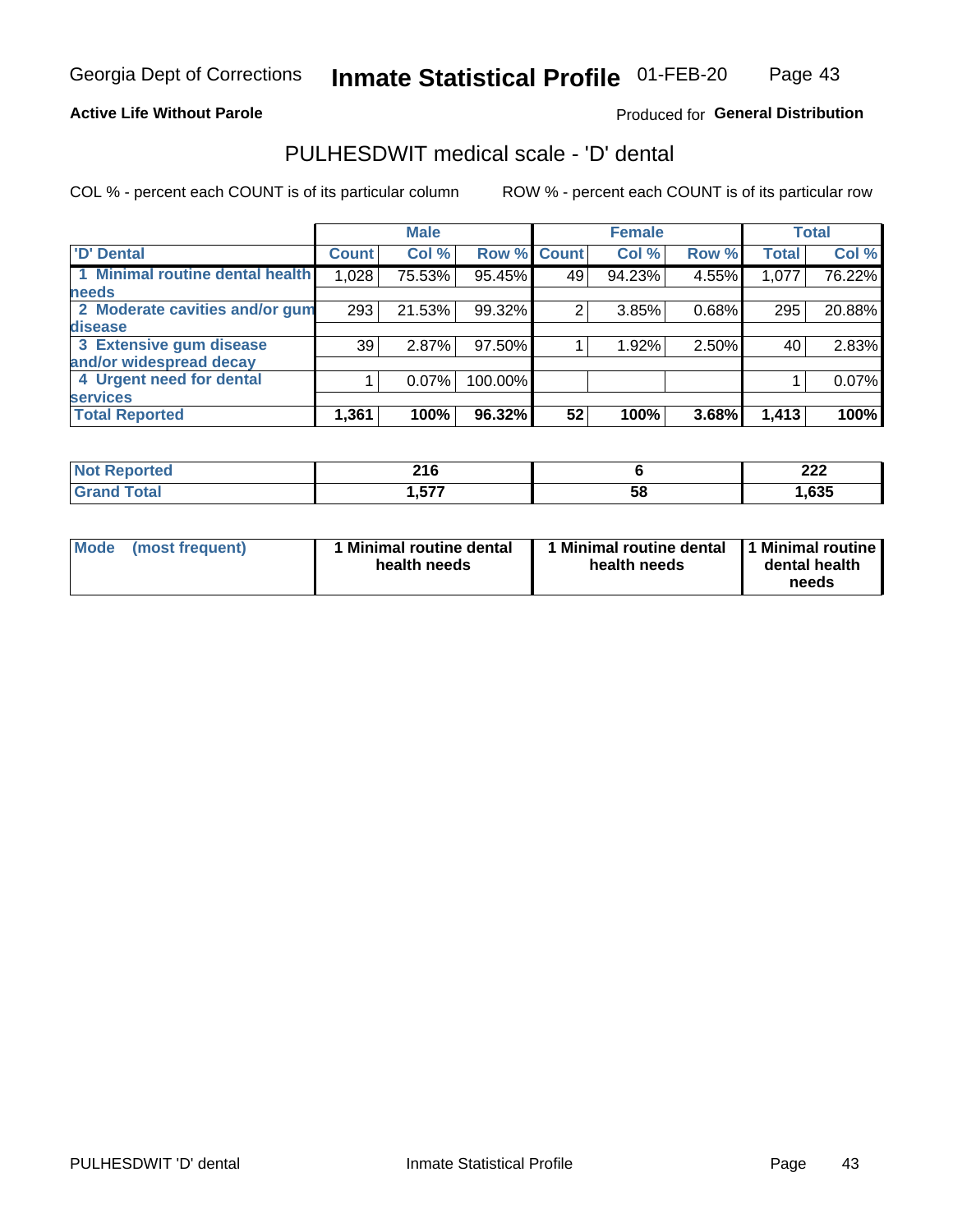### **Active Life Without Parole**

### Produced for General Distribution

## PULHESDWIT medical scale - 'W' work ability

COL % - percent each COUNT is of its particular column

|                                 |                    | <b>Male</b> |         |             | <b>Female</b> |       |              | <b>Total</b> |
|---------------------------------|--------------------|-------------|---------|-------------|---------------|-------|--------------|--------------|
| <b>W' work ability</b>          | Count <sup>'</sup> | Col %       |         | Row % Count | Col %         | Row % | <b>Total</b> | Col %        |
| 1 Unrestricted work or activity | 1,209              | 83.32%      | 96.57%  | 43          | 74.14%        | 3.43% | 1,252        | 82.97%       |
| 2 Minor restrictions on type of | 189                | 13.03%      | 92.65%  | 15          | 25.86%        | 7.35% | 204          | 13.52%       |
| <b>work</b>                     |                    |             |         |             |               |       |              |              |
| 3 Moderate restrictions on type | 35                 | 2.41%       | 100.00% |             |               |       | 35           | 2.32%        |
| lof work                        |                    |             |         |             |               |       |              |              |
| 4 Major restrictions on type of | 10                 | 0.69%       | 100.00% |             |               |       | 10           | 0.66%        |
| <b>work</b>                     |                    |             |         |             |               |       |              |              |
| 5 Cannot work under any         | 8                  | 0.55%       | 100.00% |             |               |       | 8            | 0.53%        |
| <b>circumstances</b>            |                    |             |         |             |               |       |              |              |
| <b>Total Reported</b>           | 1,451              | 100%        | 96.16%  | 58          | 100%          | 3.84% | 1,509        | 100%         |

| <b>Not Reported</b> | ィクピ<br>14 Y |    | . מי<br>ט∡ו |
|---------------------|-------------|----|-------------|
| <b>Grand Total</b>  | ---<br>     | 58 | 635, ا      |

| Mode            | 1 Unrestricted work or | 1 Unrestricted work or | 1 Unrestricted   |
|-----------------|------------------------|------------------------|------------------|
| (most frequent) | activity               | activity               | work or activity |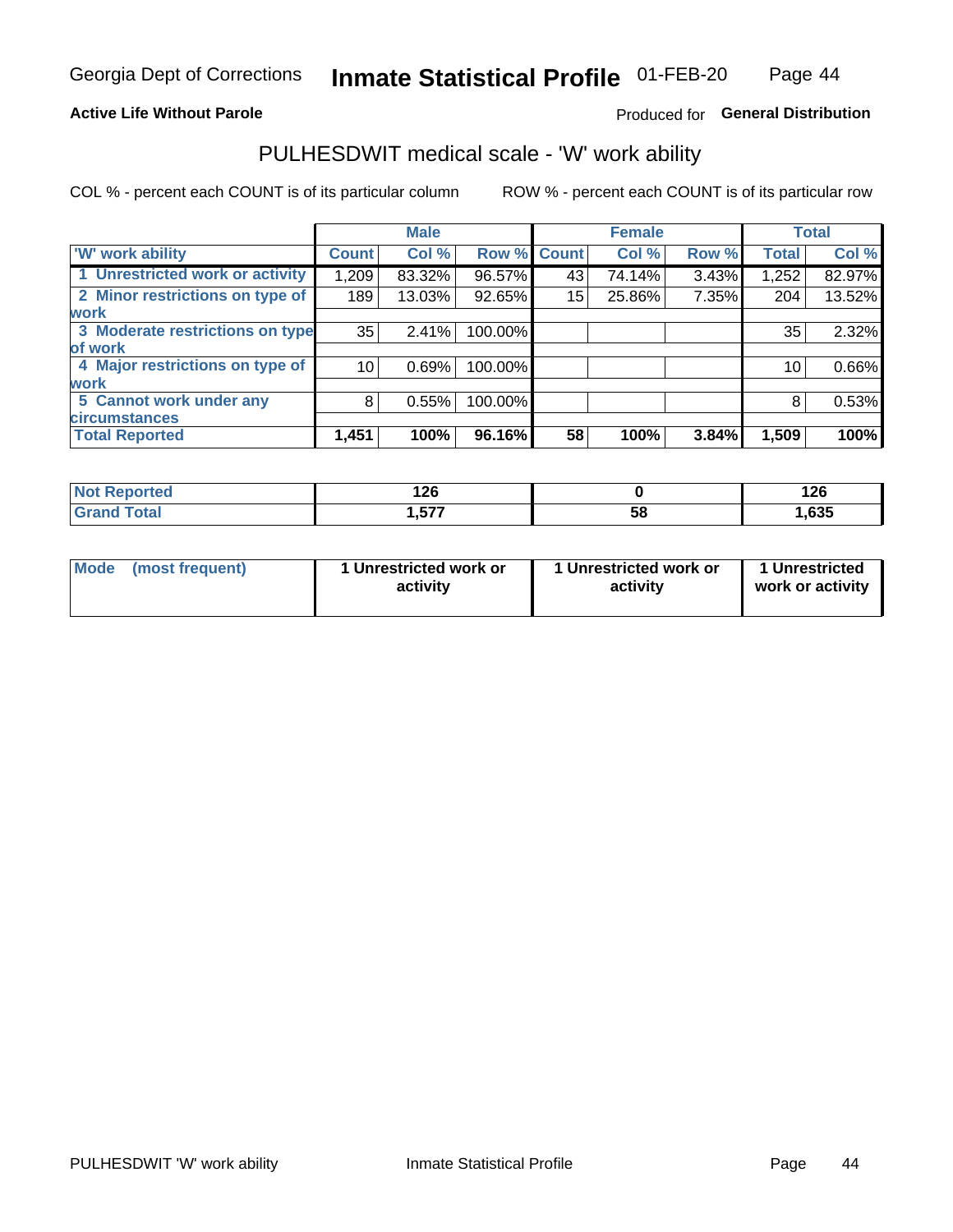### **Active Life Without Parole**

Produced for General Distribution

## PULHESDWIT medical scale - 'I' impairment

COL % - percent each COUNT is of its particular column ROW % - percent each COUNT is of its particular row

|                                   |              | <b>Male</b> |             |    | <b>Female</b> |       |              | <b>Total</b> |
|-----------------------------------|--------------|-------------|-------------|----|---------------|-------|--------------|--------------|
| <b>T' Impairment</b>              | <b>Count</b> | Col %       | Row % Count |    | Col %         | Row % | <b>Total</b> | Col %        |
| 1 No impairments or               | 1,425        | 98.34%      | 96.09%      | 58 | 100.00%       | 3.91% | 1,483        | 98.41%       |
| disabilities                      |              |             |             |    |               |       |              |              |
| 2 Wheelchair-bound but            |              | 0.76%       | 100.00%     |    |               |       | $1^{\circ}$  | 0.73%        |
| otherwise OK                      |              |             |             |    |               |       |              |              |
| <b>3 Needs low-level Assisted</b> | 3            | 0.21%       | 100.00%     |    |               |       | 3            | 0.20%        |
| Living (level I)                  |              |             |             |    |               |       |              |              |
| 4 Needs moderate Assisted         |              | 0.07%       | 100.00%     |    |               |       |              | 0.07%        |
| Living (level II)                 |              |             |             |    |               |       |              |              |
| <b>5 Needs maximal Assisted</b>   | 9            | 0.62%       | 100.00%     |    |               |       | 9            | 0.60%        |
| <b>Living (level III)</b>         |              |             |             |    |               |       |              |              |
| <b>Total Reported</b>             | 1,449        | 100%        | 96.15%      | 58 | 100%          | 3.85% | 1,507        | 100.0%       |

| orted       | ס רו<br>140 |    | 128   |
|-------------|-------------|----|-------|
| <b>otal</b> | .577        | 58 | 1,635 |

| Mode | (most frequent) | 1 No impairments or<br>disabilities | 1 No impairments or<br>disabilities | 1 No impairments<br>or disabilities |
|------|-----------------|-------------------------------------|-------------------------------------|-------------------------------------|
|------|-----------------|-------------------------------------|-------------------------------------|-------------------------------------|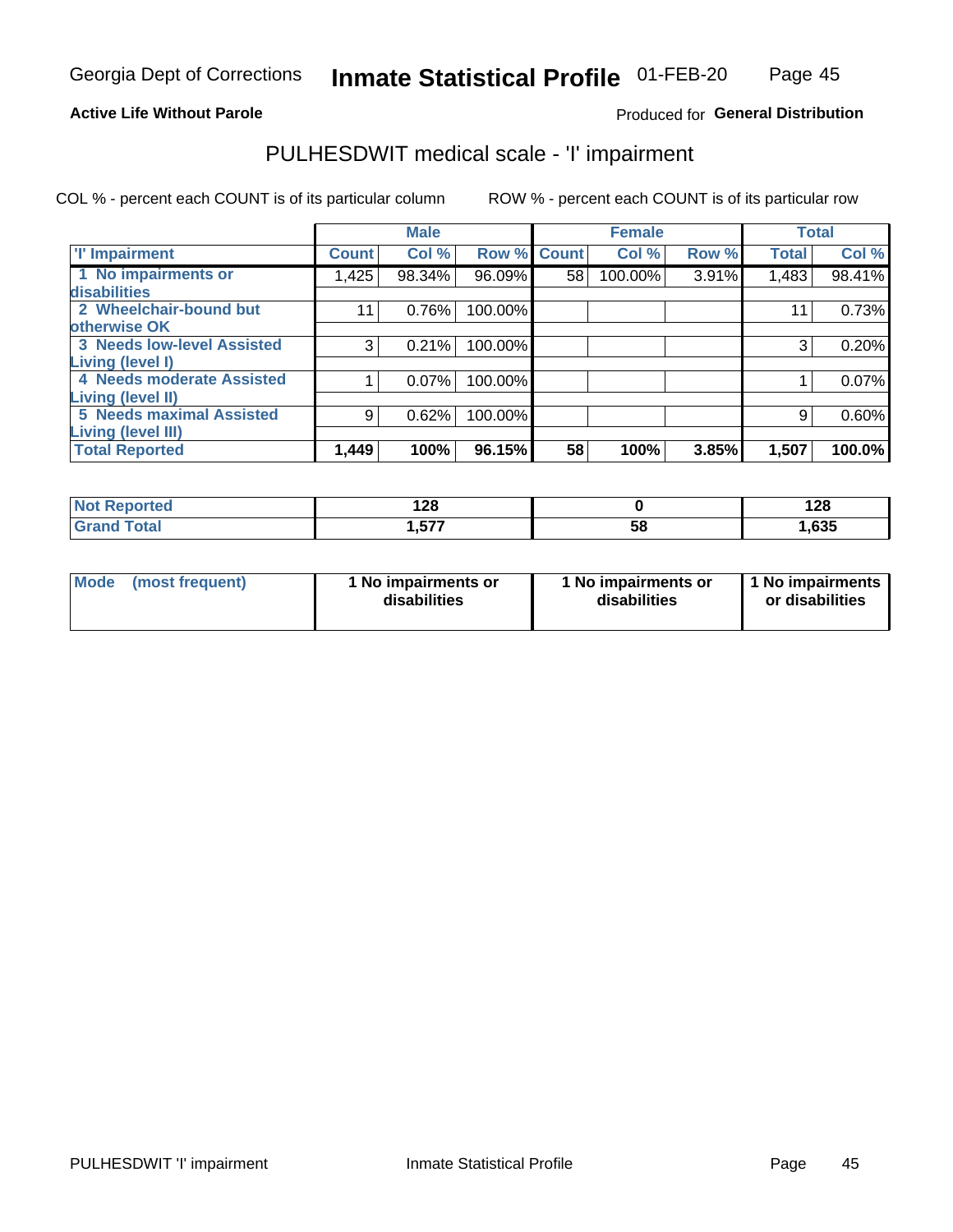### **Active Life Without Parole**

### Produced fo General Distribution

## PULHESDWIT medical scale - 'T' transportability

COL % - percent each COUNT is of its particular column

|                              |              | <b>Male</b> |             |    | <b>Female</b> |       |              | <b>Total</b> |
|------------------------------|--------------|-------------|-------------|----|---------------|-------|--------------|--------------|
| <b>T' Transportability</b>   | <b>Count</b> | Col %       | Row % Count |    | Col %         | Row % | <b>Total</b> | Col %        |
| 1 Can be transported in any  | 1,442        | 98.83%      | 96.20%      | 57 | 100.00%       | 3.80% | 1,499        | 98.88%       |
| ordinary approved vehicle    |              |             |             |    |               |       |              |              |
| 2 Wheelchair-bound, not      |              | 0.48%       | 100.00%     |    |               |       |              | 0.46%        |
| needing special vehicle      |              |             |             |    |               |       |              |              |
| 3 Wheelchair-bound, requires |              | 0.14%       | 100.00%     |    |               |       |              | 0.13%        |
| special vehicle              |              |             |             |    |               |       |              |              |
| 5 Requires ambulance         | 8            | 0.55%       | 100.00%     |    |               |       |              | 0.53%        |
| transport                    |              |             |             |    |               |       |              |              |
| <b>Total Reported</b>        | 1,459        | 100%        | 96.24%      | 57 | 100%          | 3.76% | 1,516        | 100%         |

| orted       | 440<br>. . |    | 1 4 N<br>$\cdots$ |
|-------------|------------|----|-------------------|
| <b>otal</b> | .,577      | วด | ,635              |

| <b>Mode</b> | (most frequent) | 1 Can be transported in any 1 Can be transported in any | ordinary approved vehicle   ordinary approved vehicle   transported in any | 1 Can be<br>  ordinary approved  <br>vehicle |
|-------------|-----------------|---------------------------------------------------------|----------------------------------------------------------------------------|----------------------------------------------|
|-------------|-----------------|---------------------------------------------------------|----------------------------------------------------------------------------|----------------------------------------------|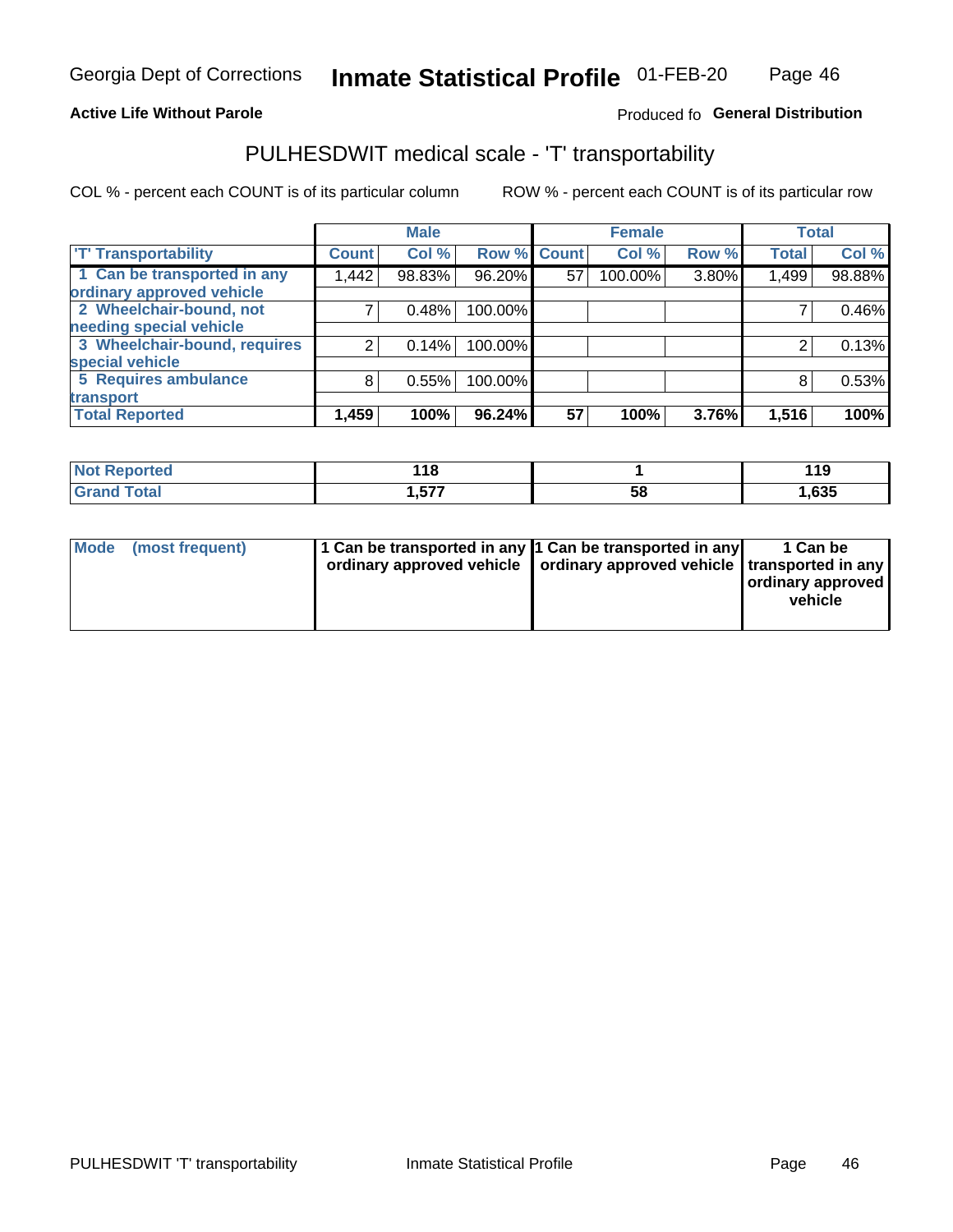#### Inmate Statistical Profile 01-FEB-20 Page 47

**Produced for General Distribution** 

### **Active Life Without Parole**

### Number of prior Georgia incarcerations

COL % - percent each COUNT is of its particular column

|                                       |              | <b>Male</b> |                    |    | <b>Female</b> |       |       | <b>Total</b> |
|---------------------------------------|--------------|-------------|--------------------|----|---------------|-------|-------|--------------|
| <b>Num of Prior GA Incarcerations</b> | <b>Count</b> | Col %       | <b>Row % Count</b> |    | Col %         | Row % | Total | Col %        |
|                                       | 798          | 50.60%      | 94.44%             | 47 | 81.03%        | 5.56% | 845   | 51.68%       |
|                                       | 313          | 19.85%      | 98.12%             | 6  | 10.34%        | 1.88% | 319   | 19.51%       |
|                                       | 196          | 12.43%      | 98.99%             | 2  | 3.45%         | 1.01% | 198   | 12.11%       |
| 3                                     | 129          | 8.18%       | 98.47%             | 2  | 3.45%         | 1.53% | 131   | 8.01%        |
|                                       | 67           | 4.25%       | 100.00%            |    |               |       | 67    | 4.10%        |
| 5                                     | 41           | 2.60%       | 100.00%            |    |               |       | 41    | 2.51%        |
| <b>More Than 5</b>                    | 33           | 2.09%       | 97.06%             |    | 1.72%         | 2.94% | 34    | 2.08%        |
| <b>Total Reported</b>                 | 1,577        | 100%        | 96.45%             | 58 | 100%          | 3.55% | 1,635 | 100%         |

| orted                     |      |            |      |
|---------------------------|------|------------|------|
| 'otal<br>$\mathbf{v}$ and | ---- | - 12<br>JL | ,635 |

| Mean (average)       | - 12<br>I. I J | .40 | 1.10 |
|----------------------|----------------|-----|------|
| Median (middle)      |                |     |      |
| Mode (most frequent) |                |     |      |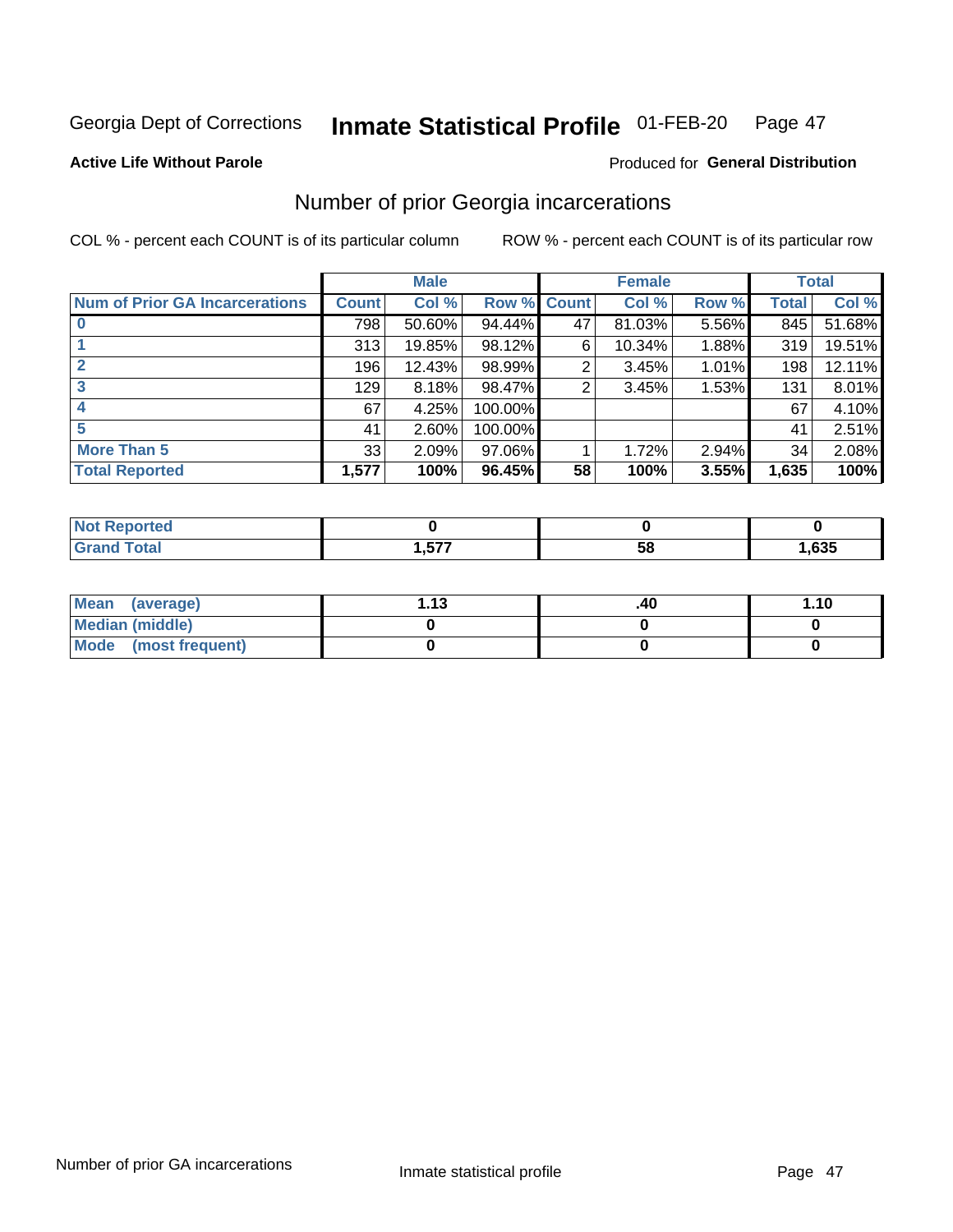#### **Inmate Statistical Profile 01-FEB-20** Page 48

**Active Life Without Parole** 

Produced for General Distribution

### Prison sentence in years

COL % - percent each COUNT is of its particular column

ROW % - percent each COUNT is of its particular row

|                                 |              | <b>Male</b> |                    |    | <b>Female</b> |          |             | Total    |
|---------------------------------|--------------|-------------|--------------------|----|---------------|----------|-------------|----------|
| <b>Prison Sentence In Years</b> | <b>Count</b> | Col %       | <b>Row % Count</b> |    | Col %         | Row %    | $\tau$ otal | Col %    |
| <b>Life Without Parole</b>      | .576         | 99.94%      | 96.45%             | 58 | 100.00%       | $3.55\%$ | 1,634       | 99.94%   |
| <b>Death</b>                    |              | 0.06%       | 100.00%            |    |               |          |             | $0.06\%$ |
| <b>Total Reported</b>           | 1,577        | 100%        | 96.45%             | 58 | 100%          | $3.55\%$ | 1,635       | 100%     |

| τeα |                      |    |      |
|-----|----------------------|----|------|
|     | <b>577</b><br>1.JI . | ວດ | ,635 |

#### **Determinate (numeric) sentences only**

| ' Mea<br><b>Service</b> A<br>ЯМА. |  |  |  |
|-----------------------------------|--|--|--|
|                                   |  |  |  |

All sentences (including determinate), with life, life without parole, and death sentences figured at 45 years

| Me:<br>апе<br>᠇<br> | $\sim$<br>$\sim$ |  |
|---------------------|------------------|--|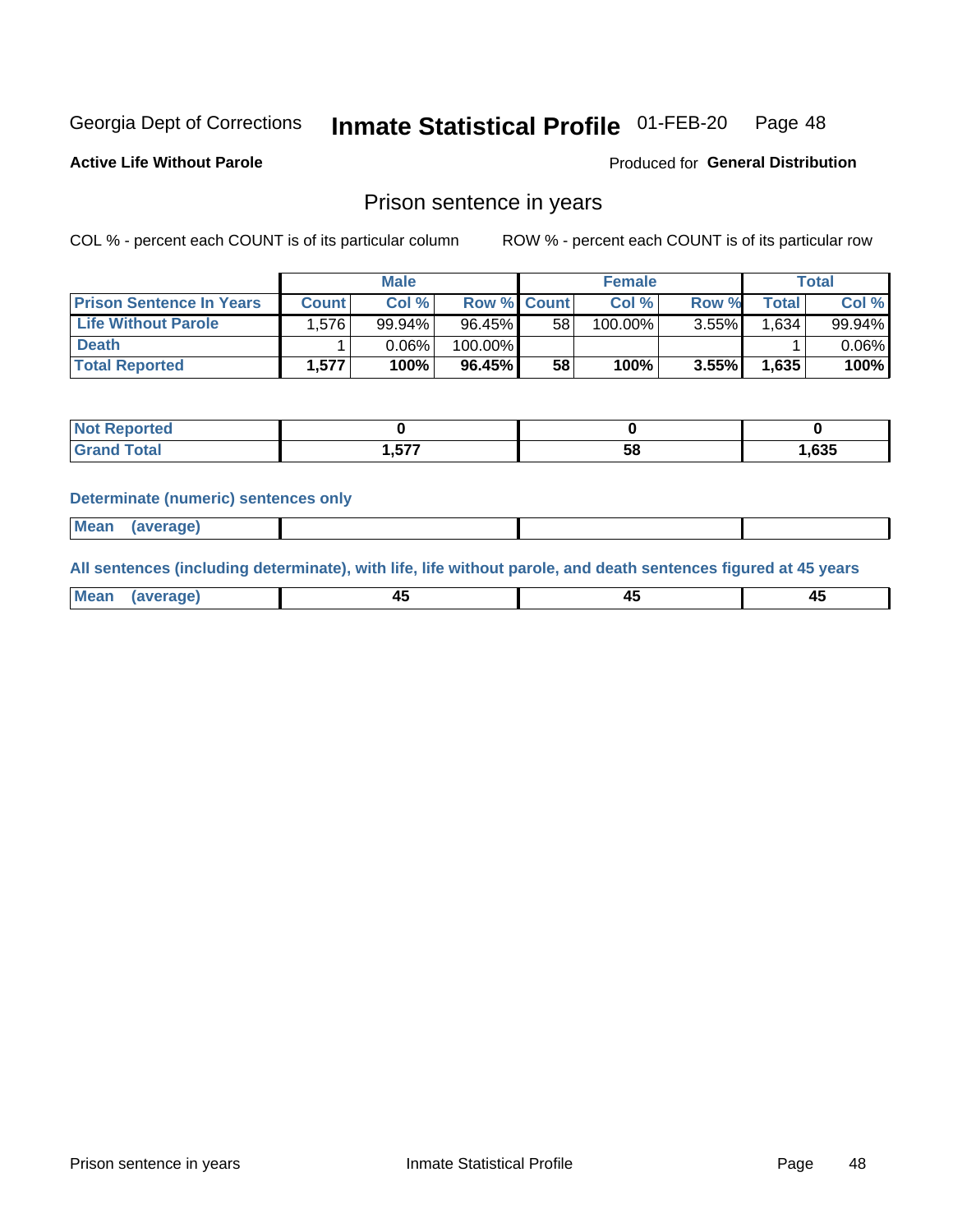#### Inmate Statistical Profile 01-FEB-20 Georgia Dept of Corrections Page 49

#### **Active Life Without Parole**

#### Produced for General Distribution

## Primary offense, broken out into felonies vs misdemeanors

COL % - percent each COUNT is of its particular column

|                                  |              | <b>Male</b> |                    |    | <b>Female</b> |       |              | Total   |
|----------------------------------|--------------|-------------|--------------------|----|---------------|-------|--------------|---------|
| <b>Felonies and Misdemeanors</b> | <b>Count</b> | Col%        | <b>Row % Count</b> |    | Col%          | Row % | <b>Total</b> | Col %   |
| <b>Felonies</b>                  | 1,571        | 100.00%     | 96.56%             | 56 | 100.00%       | 3.44% | 1,627        | 100.00% |
| <b>Total Reported</b>            | .571         | 100%        | 96.56%             | 56 | 100%          | 3.44% | 1,627        | 100%    |

| <b>Not Reported</b>          |                        |                  |      |
|------------------------------|------------------------|------------------|------|
| <b>Total</b><br>Grano<br>uuu | <b>E77</b><br>I .V / 1 | ドラク<br>. . J I J | ,635 |

| $Mc$<br>equent)<br>нез<br>$\sim$<br>. | onies<br>. | <b>onies</b><br>. |
|---------------------------------------|------------|-------------------|
|---------------------------------------|------------|-------------------|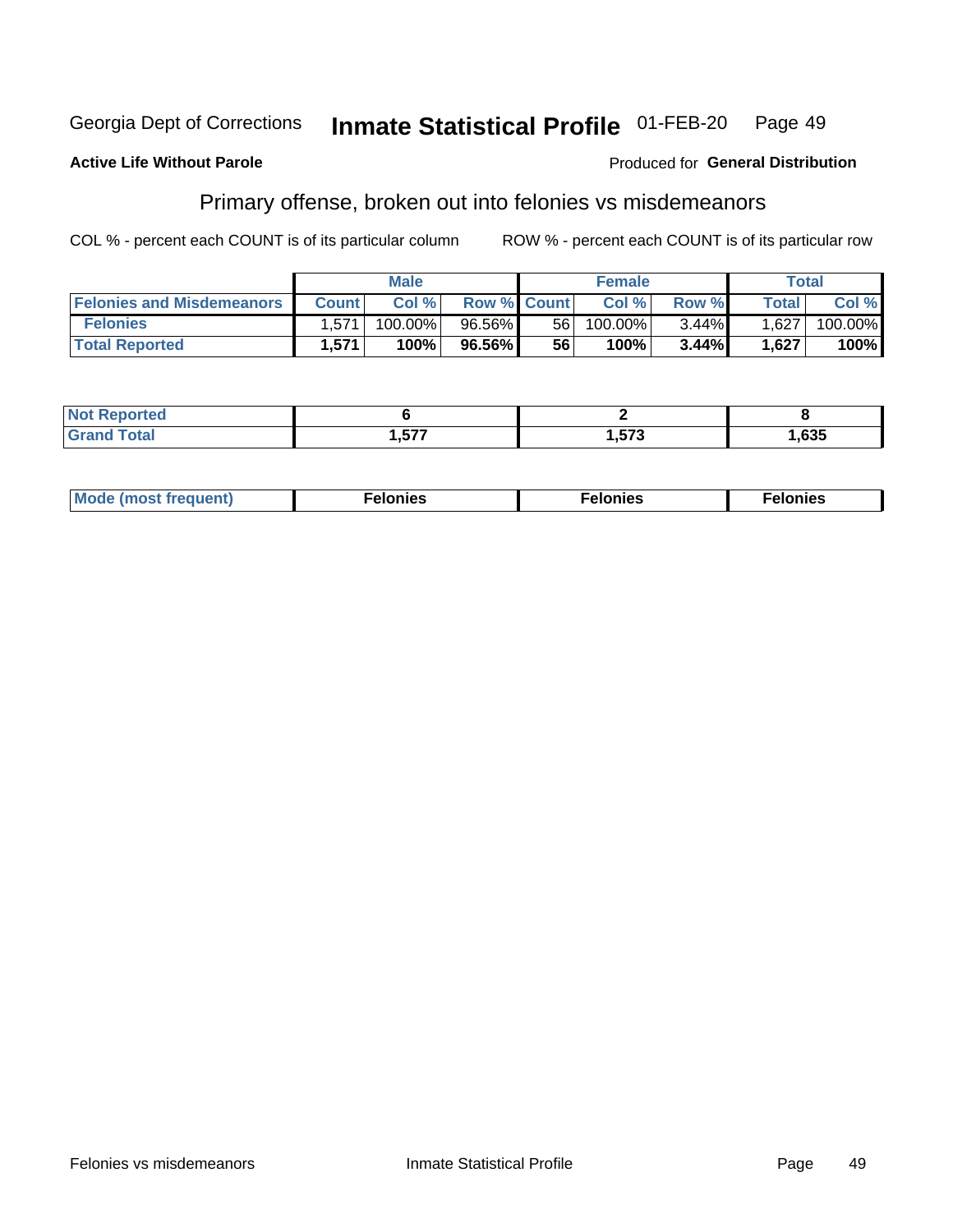#### Inmate Statistical Profile 01-FEB-20 Page 50

### **Active Life Without Parole**

#### Produced for General Distribution

## Primary offense, broken out into six broad crime categories

COL % - percent each COUNT is of its particular column

|                         |              | <b>Male</b> |                    |    | <b>Female</b> |          |              | Total  |
|-------------------------|--------------|-------------|--------------------|----|---------------|----------|--------------|--------|
| <b>Crime Categories</b> | <b>Count</b> | Col %       | <b>Row % Count</b> |    | Col %         | Row %    | <b>Total</b> | Col %  |
| <b>Violent</b>          | .362         | 86.42%      | 95.98%             | 57 | 98.28%        | $4.02\%$ | 1.419        | 86.84% |
| <b>Sex Crime</b>        | 206          | 13.07%      | $99.52\%$          |    | 1.72%         | .48%     | 207          | 12.67% |
| <b>Drug</b>             |              | .51%        | 100.00%            |    | .00%          |          |              | .49%   |
| <b>Total Reported</b>   | 1,576        | 100%        | 96.45%             | 58 | 100%          | 3.55%    | 1,634        | 100%   |

| ______ | ---<br>___ | 58 | .635 |
|--------|------------|----|------|

| <b>Mode</b><br>วนent)<br>mos | .<br>/iolent | olent | <br>วlent |
|------------------------------|--------------|-------|-----------|
|                              |              |       |           |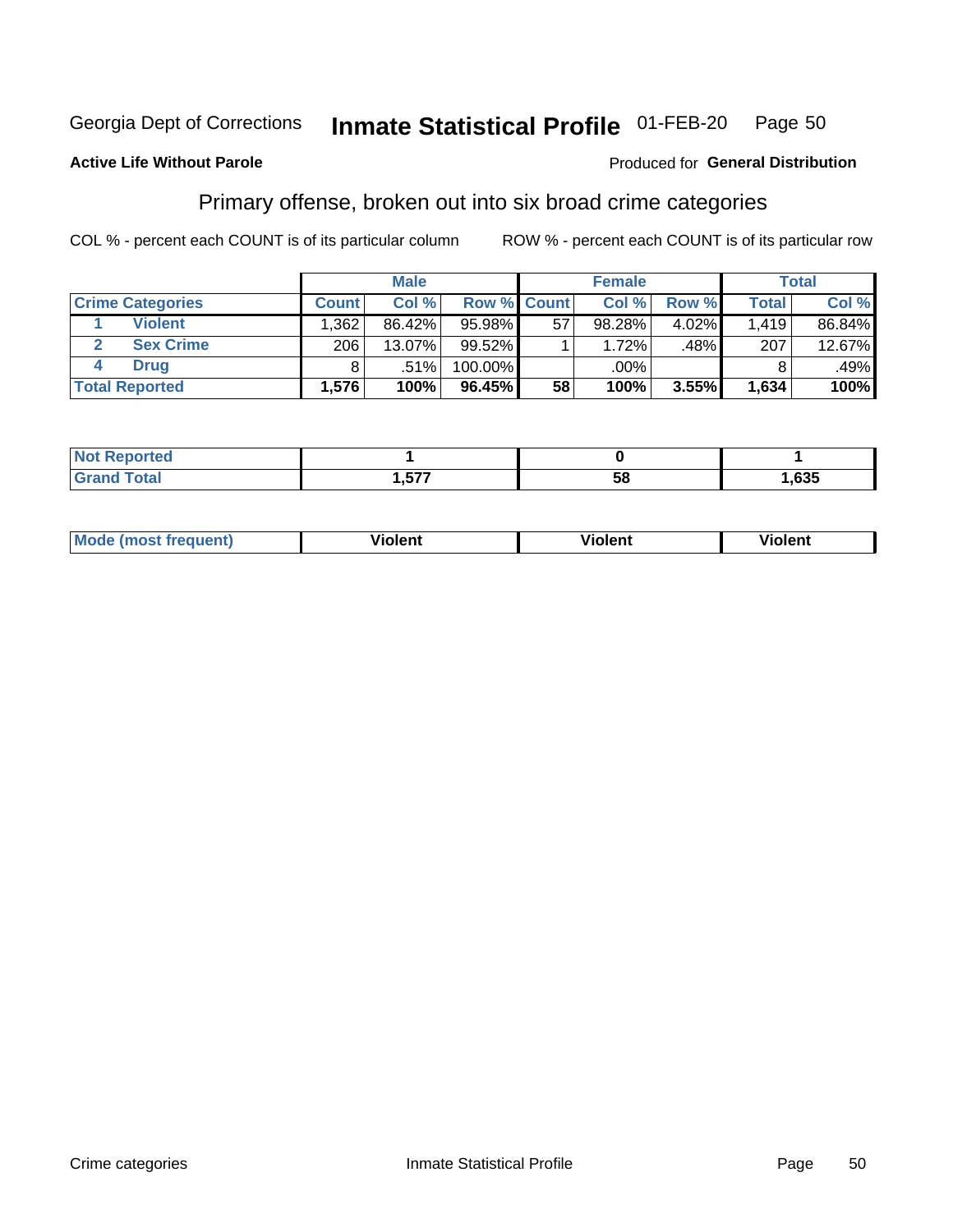#### Inmate Statistical Profile 01-FEB-20 Page 51

#### **Active Life Without Parole**

### **Produced for General Distribution**

## Primary offense, detailed offense code

COL % - percent each COUNT is of its particular column

|                                            |              | <b>Male</b> |         |                 | <b>Female</b> |        |                | <b>Total</b> |
|--------------------------------------------|--------------|-------------|---------|-----------------|---------------|--------|----------------|--------------|
| <b>Primary Offense</b>                     | <b>Count</b> | Col %       | Row %   | <b>Count</b>    | Col %         | Row %  | <b>Total</b>   | Col %        |
| <b>Agg Sex Battery Atmpt (2099)</b>        |              | .06%        | 100.00% |                 |               |        | 1              | .06%         |
| <b>Aggrav Assault (1302)</b>               | 1            | .06%        | 50.00%  | 1               | 1.72%         | 50.00% | $\overline{2}$ | .12%         |
| <b>Aggrav Battery (1305)</b>               |              | .06%        | 100.00% |                 |               |        | 1              | $.06\%$      |
| <b>Aggrav Child Molestation (2021)</b>     | 28           | 1.78%       | 100.00% |                 |               |        | 28             | 1.71%        |
| <b>Aggrav Sexual Battery (2009)</b>        | 7            | .44%        | 100.00% |                 |               |        | $\overline{7}$ | .43%         |
| <b>Aggrav Sodomy (2003)</b>                | 12           | .76%        | 100.00% |                 |               |        | 12             | .73%         |
| <b>Armed Robbery (1902)</b>                | 158          | 10.03%      | 99.37%  | 1.              | 1.72%         | .63%   | 159            | 9.73%        |
| <b>Child Molestation (2019)</b>            | 5            | .32%        | 100.00% |                 |               |        | 5              | .31%         |
| <b>False Imprisonment (1308)</b>           | 1            | .06%        | 100.00% |                 |               |        | 1              | .06%         |
| <b>Hijacking Motor Vehicle (1911)</b>      | 1            | .06%        | 100.00% |                 |               |        | 1              | .06%         |
| Kidnapping (1311)                          | 94           | 5.96%       | 100.00% |                 |               |        | 94             | 5.75%        |
| <b>Murder (1101)</b>                       | 1,103        | 69.99%      | 95.25%  | 55              | 94.83%        | 4.75%  | 1,158          | 70.87%       |
| <b>Poss Of Firearm Dur Crime</b><br>(2910) | 2            | .13%        | 100.00% |                 |               |        | $\overline{2}$ | .12%         |
| Poss W Int Dist Cocaine (4050)             |              | .06%        | 100.00% |                 |               |        |                | .06%         |
| Rape (2001)                                | 153          | 9.71%       | 99.35%  | $\mathbf 1$     | 1.72%         | .65%   | 154            | 9.42%        |
| S/D Cocaine (4021)                         | 1            | .06%        | 100.00% |                 |               |        |                | $.06\%$      |
| S/D Cont Sub Public (4017)                 |              | .06%        | 100.00% |                 |               |        | 1              | .06%         |
| S/D Cont Sub School (4018)                 | 1            | .06%        | 100.00% |                 |               |        | 1              | $.06\%$      |
| <b>Traf Cocaine 401+ Gm (4103)</b>         | 2            | .13%        | 100.00% |                 |               |        | $\overline{2}$ | .12%         |
| <b>Traf Methamph 28-199 Gm</b><br>(4140)   | 1            | .06%        | 100.00% |                 |               |        | 1              | $.06\%$      |
| Traf Narcotic 29+ Gm (4113)                | 1            | .06%        | 100.00% |                 |               |        | 1              | $.06\%$      |
| <b>Traffick Sexual Servitude (1331)</b>    |              | .06%        | 100.00% |                 |               |        |                | $.06\%$      |
| <b>Total Rported</b>                       | 1,576        | 100%        | 96.45%  | $\overline{58}$ | 100%          | 3.55%  | 1,634          | 100%         |

| Reported<br><b>NOT</b> |              |    |      |
|------------------------|--------------|----|------|
| ™ota⊾                  | ヒママ<br>ו וטו | 58 | ,635 |

| Mode (most frequent) | 1101 Murder | 1101 Murder | 1101 Murder |
|----------------------|-------------|-------------|-------------|
|----------------------|-------------|-------------|-------------|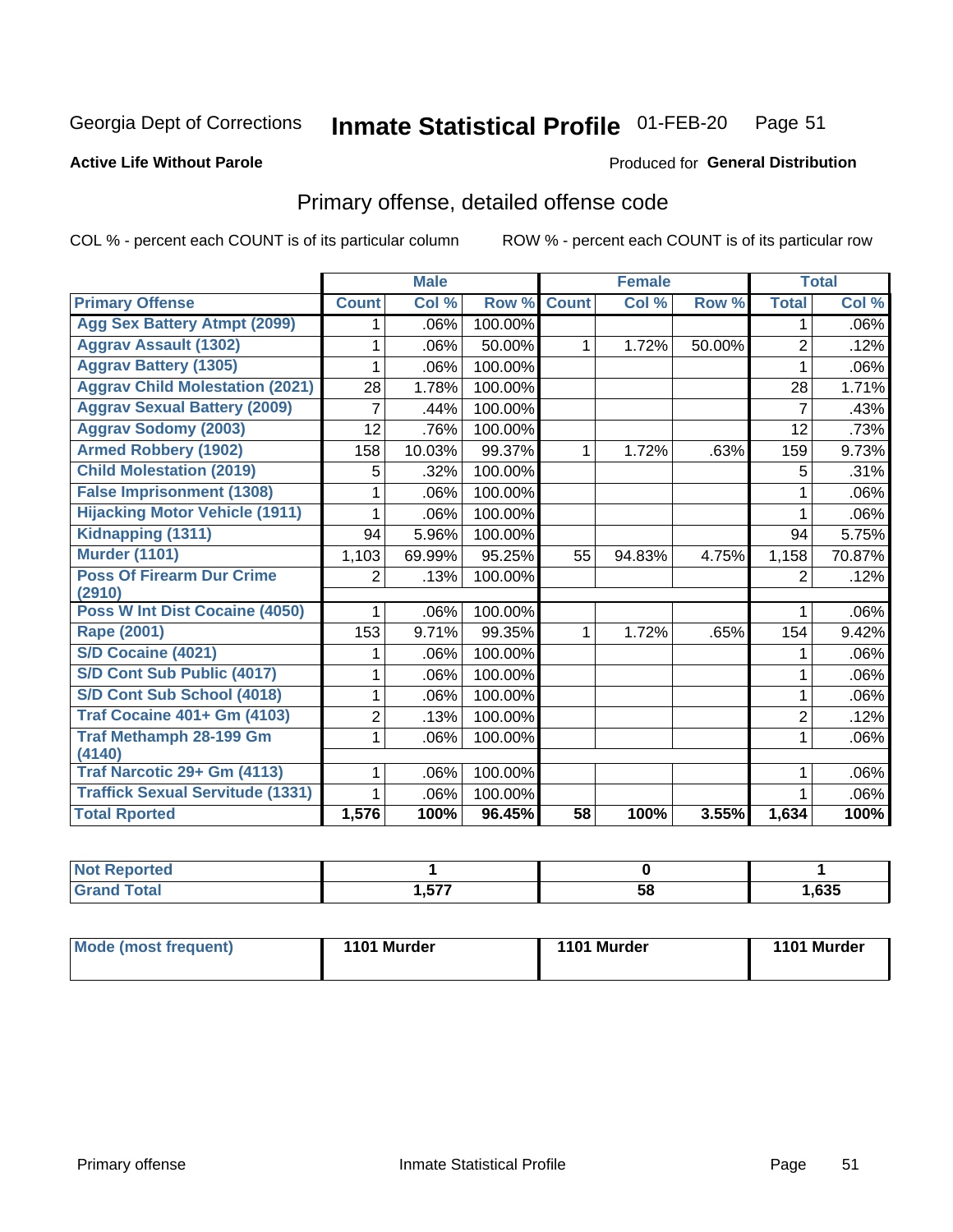#### Inmate Statistical Profile 01-FEB-20 Page 52

### **Active Life Without Parole**

#### Produced for General Distribution

## County of conviction of primary offense

COL % - percent each COUNT is of its particular column

|                                |                | <b>Male</b> |         |                | <b>Female</b> |        |                | <b>Total</b> |
|--------------------------------|----------------|-------------|---------|----------------|---------------|--------|----------------|--------------|
| <b>County of Conviction</b>    | <b>Count</b>   | Col %       | Row %   | <b>Count</b>   | Col %         | Row %  | <b>Total</b>   | Col %        |
| 000<br><b>Unknown</b>          | 6              | .38%        | 75.00%  | $\overline{2}$ | 3.45%         | 25.00% | 8              | .49%         |
| <b>Appling County</b><br>001   | 4              | .25%        | 100.00% |                |               |        | 4              | .24%         |
| <b>Atkinson County</b><br>002  | 4              | .25%        | 100.00% |                |               |        | 4              | .24%         |
| <b>Bacon County</b><br>003     | 5              | .32%        | 100.00% |                |               |        | 5              | .31%         |
| <b>Baker County</b><br>004     | 1              | .06%        | 100.00% |                |               |        | 1              | .06%         |
| <b>Baldwin County</b><br>005   | 6              | .38%        | 100.00% |                |               |        | 6              | .37%         |
| <b>Banks County</b><br>006     | 3              | .19%        | 100.00% |                |               |        | 3              | .18%         |
| <b>Barrow County</b><br>007    | 7              | .44%        | 100.00% |                |               |        | $\overline{7}$ | .43%         |
| <b>Bartow County</b><br>008    | 9              | .57%        | 90.00%  | 1              | 1.72%         | 10.00% | 10             | .61%         |
| <b>Ben Hill County</b><br>009  | $\overline{7}$ | .44%        | 100.00% |                |               |        | $\overline{7}$ | .43%         |
| <b>Berrien County</b><br>010   | $\overline{2}$ | .13%        | 100.00% |                |               |        | $\overline{2}$ | .12%         |
| <b>Bibb County</b><br>011      | 43             | 2.73%       | 95.56%  | $\overline{2}$ | 3.45%         | 4.44%  | 45             | 2.75%        |
| <b>Bleckley County</b><br>012  | 1              | .06%        | 100.00% |                |               |        | 1              | .06%         |
| <b>Brantley County</b><br>013  | $\overline{c}$ | .13%        | 100.00% |                |               |        | $\overline{2}$ | .12%         |
| <b>Brooks County</b><br>014    | $\overline{c}$ | .13%        | 100.00% |                |               |        | $\overline{2}$ | .12%         |
| <b>Bryan County</b><br>015     | 1              | .06%        | 100.00% |                |               |        | 1              | .06%         |
| <b>Bulloch County</b><br>016   | $\overline{7}$ | .44%        | 87.50%  | 1              | 1.72%         | 12.50% | 8              | .49%         |
| <b>Burke County</b><br>017     | 14             | .89%        | 100.00% |                |               |        | 14             | .86%         |
| <b>Butts County</b><br>018     | 5              | .32%        | 100.00% |                |               |        | 5              | .31%         |
| <b>Calhoun County</b><br>019   | 3              | .19%        | 100.00% |                |               |        | 3              | .18%         |
| <b>Camden County</b><br>020    | 6              | .38%        | 100.00% |                |               |        | 6              | .37%         |
| <b>Candler County</b><br>021   | 3              | .19%        | 100.00% |                |               |        | 3              | .18%         |
| <b>Carroll County</b><br>022   | 5              | .32%        | 100.00% |                |               |        | 5              | .31%         |
| <b>Catoosa County</b><br>023   | 4              | .25%        | 80.00%  | 1              | 1.72%         | 20.00% | 5              | .31%         |
| <b>Chatham County</b><br>025   | 65             | 4.12%       | 97.01%  | $\overline{2}$ | 3.45%         | 2.99%  | 67             | 4.10%        |
| <b>Chattooga County</b><br>027 | 1              | .06%        | 100.00% |                |               |        | 1              | .06%         |
| <b>Cherokee County</b><br>028  | 10             | .63%        | 100.00% |                |               |        | 10             | .61%         |
| <b>Clarke County</b><br>029    | 26             | 1.65%       | 96.30%  | 1              | 1.72%         | 3.70%  | 27             | 1.65%        |
| <b>Clay County</b><br>030      | $\overline{2}$ | .13%        | 100.00% |                |               |        | $\overline{2}$ | .12%         |
| <b>Clayton County</b><br>031   | 72             | 4.57%       | 93.51%  | 5              | 8.62%         | 6.49%  | 77             | 4.71%        |
| <b>Clinch County</b><br>032    | 1              | .06%        | 100.00% |                |               |        | 1              | .06%         |
| 033<br><b>Cobb County</b>      | 72             | 4.57%       | 97.30%  | $\overline{c}$ | 3.45%         | 2.70%  | 74             | 4.53%        |
| <b>Coffee County</b><br>034    | 10             | .63%        | 83.33%  | $\overline{2}$ | 3.45%         | 16.67% | 12             | .73%         |
| <b>Colquitt County</b><br>035  | 3              | .19%        | 100.00% |                |               |        | 3              | .18%         |
| <b>Columbia County</b><br>036  | 9              | .57%        | 81.82%  | $\overline{2}$ | 3.45%         | 18.18% | 11             | .67%         |
| <b>Cook County</b><br>037      | 5              | .32%        | 100.00% |                |               |        | 5              | .31%         |
| <b>Coweta County</b><br>038    | 9              | .57%        | 100.00% |                |               |        | 9              | .55%         |
| <b>Crisp County</b><br>040     | $\overline{7}$ | .44%        | 100.00% |                |               |        | $\overline{7}$ | .43%         |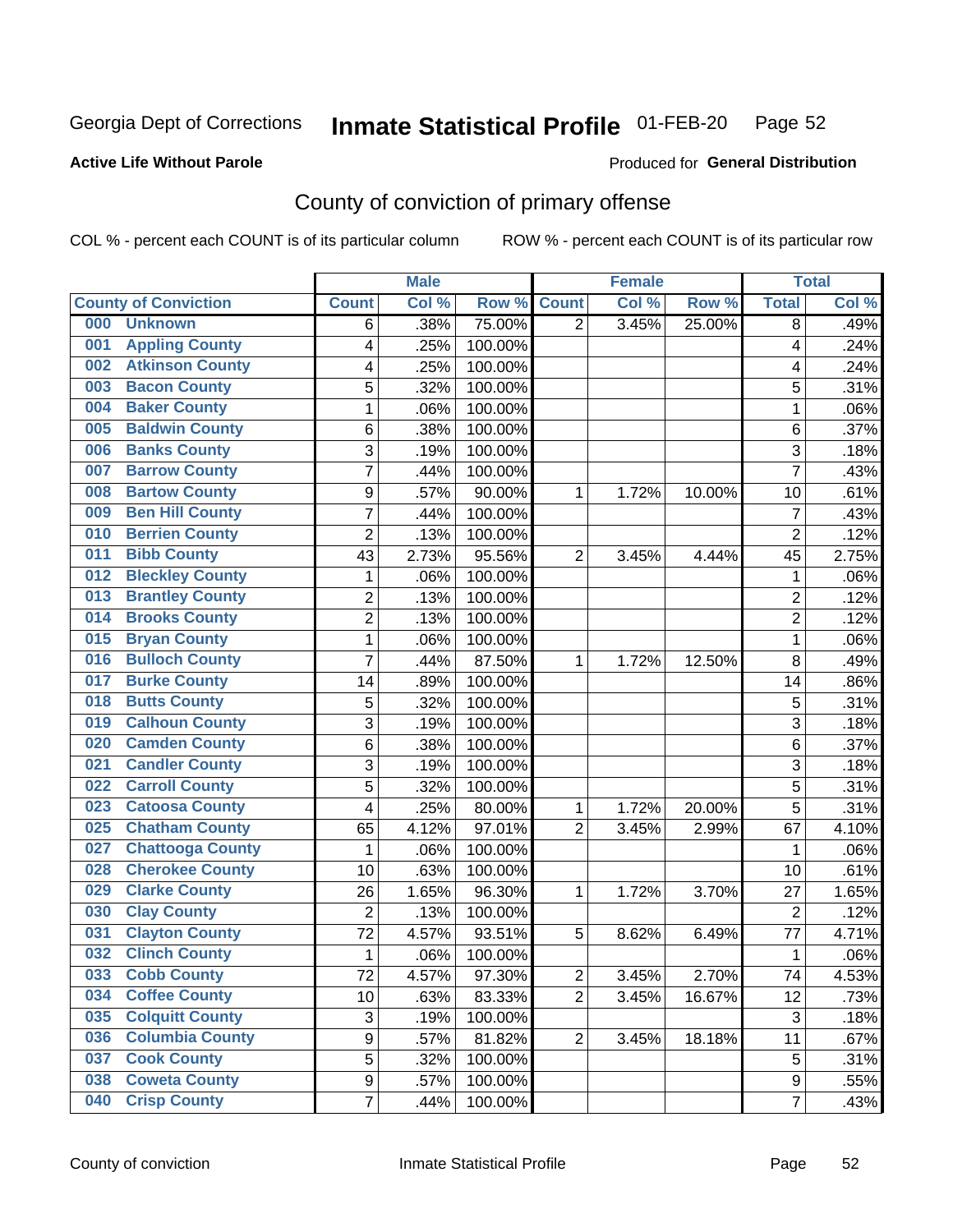#### Inmate Statistical Profile 01-FEB-20 Page 53

### **Active Life Without Parole**

#### Produced for General Distribution

## County of conviction of primary offense

COL % - percent each COUNT is of its particular column

|     |                             |                  | <b>Male</b> |         |                | <b>Female</b> |        |                | <b>Total</b> |
|-----|-----------------------------|------------------|-------------|---------|----------------|---------------|--------|----------------|--------------|
|     | <b>County of Conviction</b> | <b>Count</b>     | Col %       | Row %   | <b>Count</b>   | Col %         | Row %  | <b>Total</b>   | Col %        |
| 041 | <b>Dade County</b>          | 1                | .06%        | 100.00% |                |               |        | $\mathbf 1$    | .06%         |
| 042 | <b>Dawson County</b>        | $\overline{2}$   | .13%        | 100.00% |                |               |        | $\overline{2}$ | .12%         |
| 043 | <b>Decatur County</b>       | $\overline{6}$   | .38%        | 100.00% |                |               |        | 6              | .37%         |
| 044 | <b>Dekalb County</b>        | 146              | 9.26%       | 97.33%  | 4              | 6.90%         | 2.67%  | 150            | 9.17%        |
| 046 | <b>Dooly County</b>         | $\overline{2}$   | .13%        | 100.00% |                |               |        | $\overline{2}$ | .12%         |
| 047 | <b>Dougherty County</b>     | 30               | 1.90%       | 96.77%  | 1              | 1.72%         | 3.23%  | 31             | 1.90%        |
| 048 | <b>Douglas County</b>       | 38               | 2.41%       | 95.00%  | $\overline{2}$ | 3.45%         | 5.00%  | 40             | 2.45%        |
| 049 | <b>Early County</b>         | $\overline{c}$   | .13%        | 100.00% |                |               |        | $\overline{2}$ | .12%         |
| 051 | <b>Effingham County</b>     | $\overline{7}$   | .44%        | 100.00% |                |               |        | $\overline{7}$ | .43%         |
| 052 | <b>Elbert County</b>        | 3                | .19%        | 75.00%  | 1              | 1.72%         | 25.00% | 4              | .24%         |
| 053 | <b>Emanuel County</b>       | $\overline{12}$  | .76%        | 100.00% |                |               |        | 12             | .73%         |
| 056 | <b>Fayette County</b>       | $\boldsymbol{9}$ | .57%        | 100.00% |                |               |        | 9              | .55%         |
| 057 | <b>Floyd County</b>         | 34               | 2.16%       | 97.14%  | 1              | 1.72%         | 2.86%  | 35             | 2.14%        |
| 058 | <b>Forsyth County</b>       | 4                | .25%        | 80.00%  | $\mathbf{1}$   | 1.72%         | 20.00% | 5              | .31%         |
| 059 | <b>Franklin County</b>      | 6                | .38%        | 85.71%  | 1              | 1.72%         | 14.29% | $\overline{7}$ | .43%         |
| 060 | <b>Fulton County</b>        | 216              | 13.70%      | 98.63%  | 3              | 5.17%         | 1.37%  | 219            | 13.39%       |
| 061 | <b>Gilmer County</b>        | 2                | .13%        | 100.00% |                |               |        | $\overline{2}$ | .12%         |
| 063 | <b>Glynn County</b>         | 22               | 1.40%       | 100.00% |                |               |        | 22             | 1.35%        |
| 064 | <b>Gordon County</b>        | $\overline{7}$   | .44%        | 100.00% |                |               |        | $\overline{7}$ | .43%         |
| 065 | <b>Grady County</b>         | 3                | .19%        | 100.00% |                |               |        | 3              | .18%         |
| 066 | <b>Greene County</b>        | $\overline{2}$   | .13%        | 100.00% |                |               |        | $\overline{2}$ | .12%         |
| 067 | <b>Gwinnett County</b>      | 69               | 4.38%       | 94.52%  | 4              | 6.90%         | 5.48%  | 73             | 4.46%        |
| 068 | <b>Habersham County</b>     | 4                | .25%        | 100.00% |                |               |        | 4              | .24%         |
| 069 | <b>Hall County</b>          | 22               | 1.40%       | 84.62%  | 4              | 6.90%         | 15.38% | 26             | 1.59%        |
| 070 | <b>Hancock County</b>       | 4                | .25%        | 100.00% |                |               |        | 4              | .24%         |
| 071 | <b>Haralson County</b>      | 5                | .32%        | 100.00% |                |               |        | 5              | .31%         |
| 072 | <b>Harris County</b>        | $\overline{2}$   | .13%        | 100.00% |                |               |        | $\overline{2}$ | .12%         |
| 073 | <b>Hart County</b>          | 3                | .19%        | 100.00% |                |               |        | 3              | .18%         |
| 075 | <b>Henry County</b>         | 19               | 1.20%       | 95.00%  | 1              | 1.72%         | 5.00%  | 20             | 1.22%        |
| 076 | <b>Houston County</b>       | 26               | 1.65%       | 100.00% |                |               |        | 26             | 1.59%        |
| 077 | <b>Irwin County</b>         | $\overline{2}$   | .13%        | 100.00% |                |               |        | $\overline{2}$ | .12%         |
| 078 | <b>Jackson County</b>       | 11               | .70%        | 100.00% |                |               |        | 11             | .67%         |
| 079 | <b>Jasper County</b>        | 1                | .06%        | 100.00% |                |               |        | $\mathbf{1}$   | .06%         |
| 080 | <b>Jeff Davis County</b>    | 1                | .06%        | 100.00% |                |               |        | 1              | .06%         |
| 081 | <b>Jefferson County</b>     | 6                | .38%        | 100.00% |                |               |        | 6              | .37%         |
| 082 | <b>Jenkins County</b>       | 2                | .13%        | 100.00% |                |               |        | $\overline{2}$ | .12%         |
| 083 | <b>Johnson County</b>       | 1                | .06%        | 100.00% |                |               |        | $\mathbf 1$    | .06%         |
| 084 | <b>Jones County</b>         | 1                | .06%        | 50.00%  | 1              | 1.72%         | 50.00% | $\overline{2}$ | .12%         |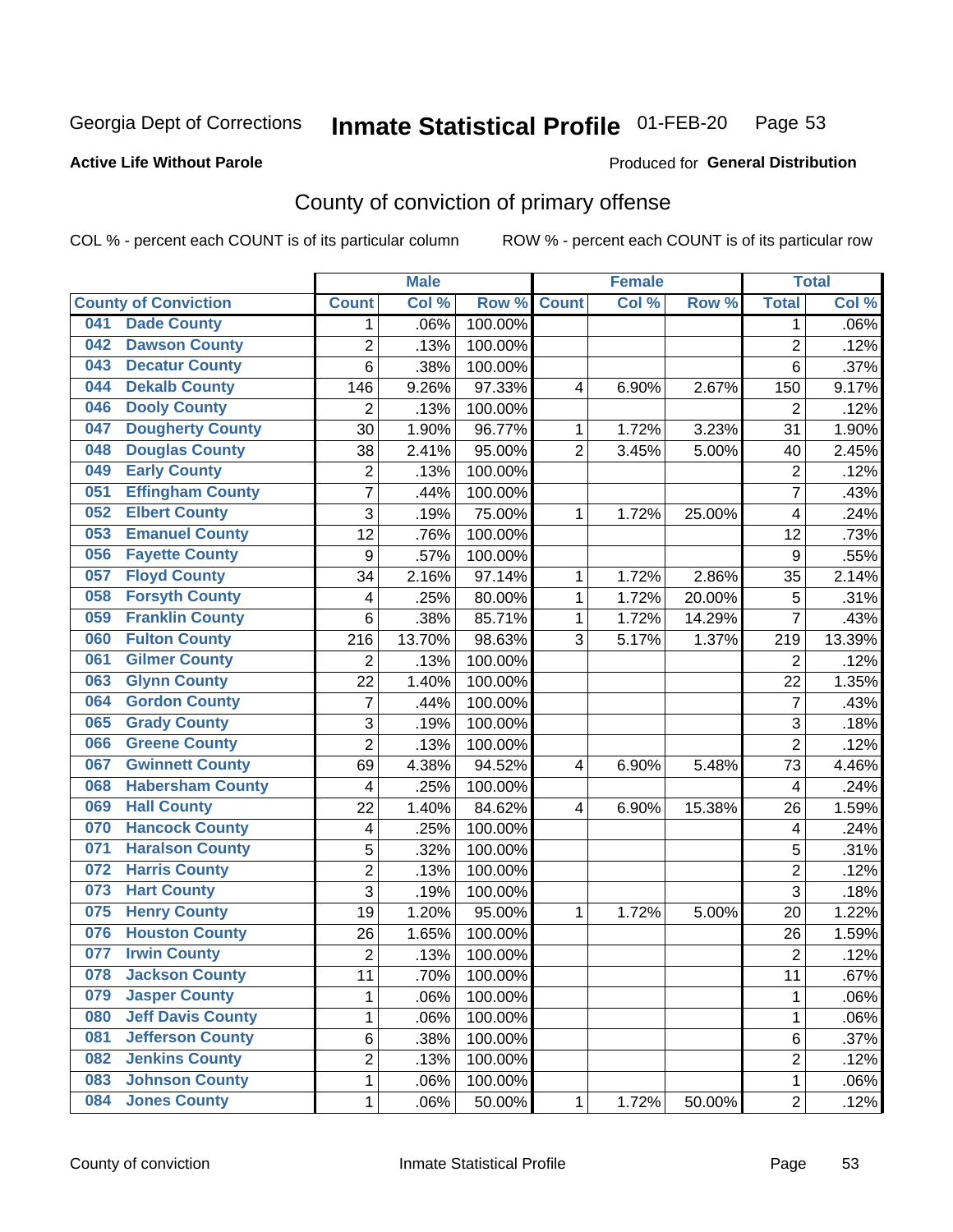#### Inmate Statistical Profile 01-FEB-20 Page 54

**Active Life Without Parole** 

Produced for General Distribution

## County of conviction of primary offense

COL % - percent each COUNT is of its particular column

|                  |                             |                 | <b>Male</b> |         |                | <b>Female</b> |          |                | <b>Total</b> |
|------------------|-----------------------------|-----------------|-------------|---------|----------------|---------------|----------|----------------|--------------|
|                  | <b>County of Conviction</b> | <b>Count</b>    | Col %       | Row %   | <b>Count</b>   | Col %         | Row %    | <b>Total</b>   | Col %        |
| 085              | <b>Lamar County</b>         | 1               | .06%        | 100.00% |                |               |          | 1              | $.06\%$      |
| 086              | <b>Lanier County</b>        | $\overline{2}$  | .13%        | 100.00% |                |               |          | $\overline{2}$ | .12%         |
| 087              | <b>Laurens County</b>       | 4               | .25%        | 100.00% |                |               |          | 4              | .24%         |
| 088              | <b>Lee County</b>           | 4               | .25%        | 100.00% |                |               |          | 4              | .24%         |
| 089              | <b>Liberty County</b>       | 7               | .44%        | 100.00% |                |               |          | 7              | .43%         |
| 091              | <b>Long County</b>          | 5               | .32%        | 100.00% |                |               |          | 5              | .31%         |
| 092              | <b>Lowndes County</b>       | 7               | .44%        | 100.00% |                |               |          | 7              | .43%         |
| 093              | <b>Lumpkin County</b>       | 1               | .06%        | 100.00% |                |               |          | 1              | .06%         |
| 095              | <b>Madison County</b>       | 3               | .19%        | 100.00% |                |               |          | 3              | .18%         |
| 096              | <b>Marion County</b>        | 1               | .06%        | 100.00% |                |               |          | 1              | .06%         |
| 097              | <b>Mcduffie County</b>      | 3               | .19%        | 100.00% |                |               |          | 3              | .18%         |
| 099              | <b>Meriwether County</b>    | $\overline{2}$  | .13%        | 100.00% |                |               |          | $\overline{c}$ | .12%         |
| 100              | <b>Miller County</b>        | 1               | .06%        | 100.00% |                |               |          | 1              | .06%         |
| 101              | <b>Mitchell County</b>      | 3               | .19%        | 100.00% |                |               |          | 3              | .18%         |
| 102              | <b>Monroe County</b>        | 7               | .44%        | 100.00% |                |               |          | $\overline{7}$ | .43%         |
| 104              | <b>Morgan County</b>        | 1               | .06%        | 100.00% |                |               |          | 1              | .06%         |
| 105              | <b>Murray County</b>        | 4               | .25%        | 100.00% |                |               |          | 4              | .24%         |
| 106              | <b>Muscogee County</b>      | 48              | 3.04%       | 97.96%  | 1              | 1.72%         | 2.04%    | 49             | 3.00%        |
| 107              | <b>Newton County</b>        | 15              | .95%        | 88.24%  | $\overline{2}$ | 3.45%         | 11.76%   | 17             | 1.04%        |
| 108              | <b>Oconee County</b>        | 1               | .06%        | 100.00% |                |               |          | 1              | .06%         |
| 109              | <b>Oglethorpe County</b>    | 1               | .06%        | 100.00% |                |               |          | 1              | .06%         |
| 110              | <b>Paulding County</b>      | 4               | .25%        | 100.00% |                |               |          | 4              | .24%         |
| 111              | <b>Peach County</b>         | 4               | .25%        | 100.00% |                |               |          | 4              | .24%         |
| 112              | <b>Pickens County</b>       | $\overline{2}$  | .13%        | 100.00% |                |               |          | $\overline{2}$ | .12%         |
| 113              | <b>Pierce County</b>        | 2               | .13%        | 100.00% |                |               |          | 2              | .12%         |
| $\overline{114}$ | <b>Pike County</b>          | 3               | .19%        | 60.00%  | $\overline{2}$ | 3.45%         | 40.00%   | 5              | .31%         |
| $\overline{115}$ | <b>Polk County</b>          | 5               | .32%        | 100.00% |                |               |          | 5              | .31%         |
| 116              | <b>Pulaski County</b>       | 1               | .06%        | 100.00% |                |               |          | $\mathbf{1}$   | .06%         |
| 117              | <b>Putnam County</b>        | 7               | .44%        | 100.00% |                |               |          | 7              | .43%         |
| 119              | <b>Rabun County</b>         | 1               | .06%        | 100.00% |                |               |          | 1              | .06%         |
| 120              | <b>Randolph County</b>      | 2               | .13%        | 100.00% |                |               |          | $\overline{2}$ | .12%         |
|                  | <b>121 Richmond County</b>  | $\overline{76}$ | 4.82%       | 96.20%  | 3              | 5.17%         | $3.80\%$ | 79             | 4.83%        |
| 122              | <b>Rockdale County</b>      | 10              | .63%        | 100.00% |                |               |          | 10             | .61%         |
| $125$            | <b>Seminole County</b>      | $\overline{2}$  | .13%        | 100.00% |                |               |          | $\overline{2}$ | .12%         |
| 126              | <b>Spalding County</b>      | 14              | .89%        | 100.00% |                |               |          | 14             | .86%         |
| 127              | <b>Stephens County</b>      | 3               | .19%        | 100.00% |                |               |          | 3              | .18%         |
| 128              | <b>Stewart County</b>       | 1               | .06%        | 100.00% |                |               |          | 1              | .06%         |
| 129              | <b>Sumter County</b>        | 4               | .25%        | 100.00% |                |               |          | 4              | .24%         |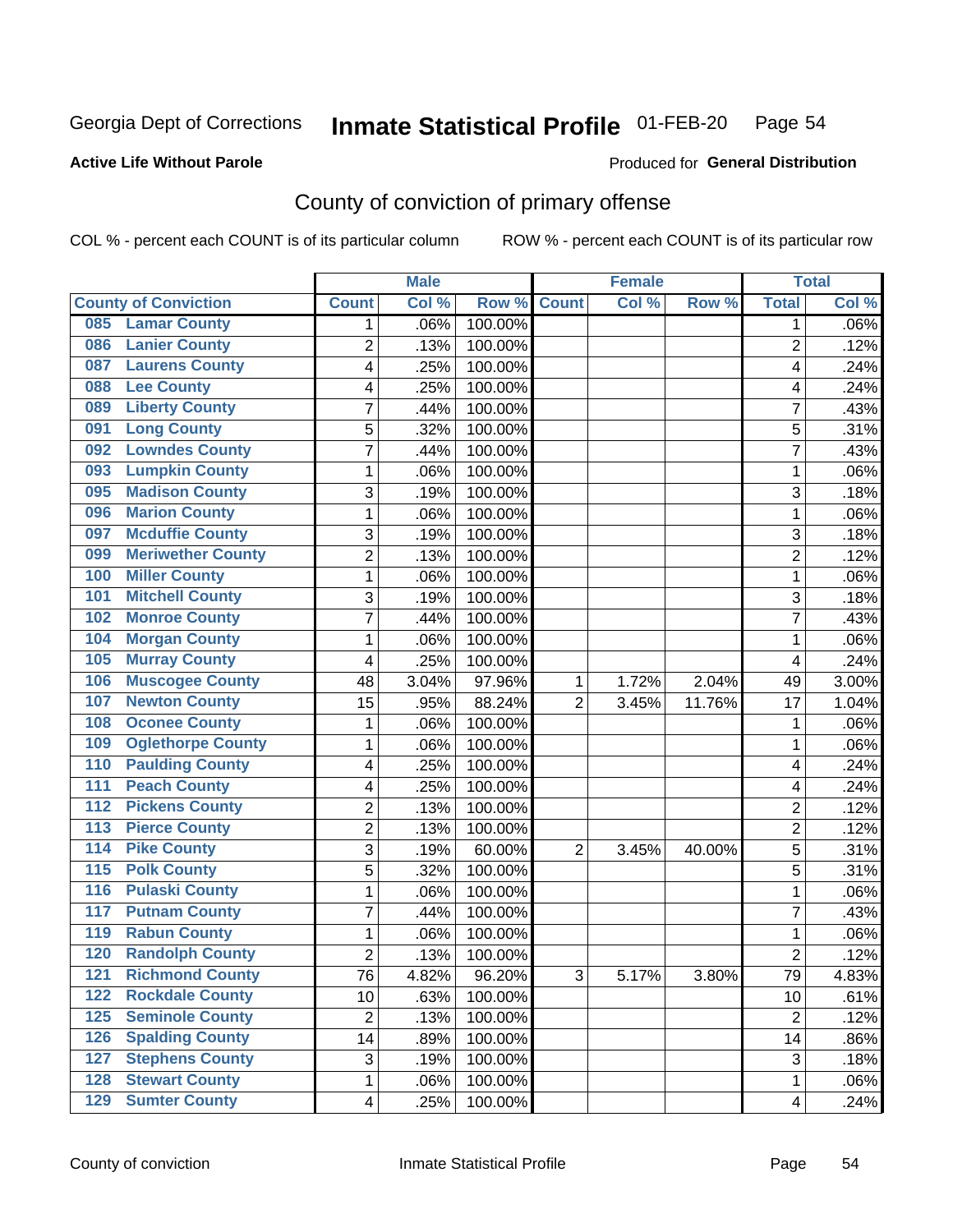#### Inmate Statistical Profile 01-FEB-20 Page 55

#### **Active Life Without Parole**

## **Produced for General Distribution**

## County of conviction of primary offense

COL % - percent each COUNT is of its particular column

|                                 |                | <b>Male</b> |         |                 | <b>Female</b> |        | <b>Total</b>   |       |
|---------------------------------|----------------|-------------|---------|-----------------|---------------|--------|----------------|-------|
| <b>County of Conviction</b>     | <b>Count</b>   | Col %       | Row %   | <b>Count</b>    | Col %         | Row %  | <b>Total</b>   | Col % |
| <b>Taliaferro County</b><br>131 |                | .06%        | 100.00% |                 |               |        | 1              | .06%  |
| <b>Tattnall County</b><br>132   | 3              | .19%        | 75.00%  | 1               | 1.72%         | 25.00% | 4              | .24%  |
| <b>Taylor County</b><br>133     |                | .06%        | 100.00% |                 |               |        |                | .06%  |
| <b>Terrell County</b><br>135    | 3              | .19%        | 100.00% |                 |               |        | 3              | .18%  |
| <b>Thomas County</b><br>136     | 6              | .38%        | 100.00% |                 |               |        | 6              | .37%  |
| <b>Tift County</b><br>137       | 10             | .63%        | 100.00% |                 |               |        | 10             | .61%  |
| <b>Toombs County</b><br>138     | 10             | .63%        | 100.00% |                 |               |        | 10             | .61%  |
| <b>Towns County</b><br>139      |                | .06%        | 100.00% |                 |               |        | 1              | .06%  |
| <b>Treutlen County</b><br>140   | 5              | .32%        | 100.00% |                 |               |        | 5              | .31%  |
| <b>Troup County</b><br>141      | 10             | .63%        | 90.91%  | 1               | 1.72%         | 9.09%  | 11             | .67%  |
| <b>Turner County</b><br>142     | 2              | .13%        | 100.00% |                 |               |        | $\overline{2}$ | .12%  |
| <b>Twiggs County</b><br>143     |                | .06%        | 100.00% |                 |               |        | 1              | .06%  |
| <b>Upson County</b><br>145      | 5              | .32%        | 100.00% |                 |               |        | 5              | .31%  |
| <b>Walker County</b><br>146     | 10             | .63%        | 90.91%  | 1               | 1.72%         | 9.09%  | 11             | .67%  |
| <b>Walton County</b><br>147     | 20             | 1.27%       | 100.00% |                 |               |        | 20             | 1.22% |
| <b>Ware County</b><br>148       | 16             | 1.01%       | 100.00% |                 |               |        | 16             | .98%  |
| <b>Warren County</b><br>149     | 3              | .19%        | 75.00%  | 1               | 1.72%         | 25.00% | 4              | .24%  |
| <b>Washington County</b><br>150 | 5              | .32%        | 100.00% |                 |               |        | 5              | .31%  |
| <b>Wayne County</b><br>151      | 12             | .76%        | 100.00% |                 |               |        | 12             | .73%  |
| <b>Whitfield County</b><br>155  | 13             | .82%        | 92.86%  | 1               | 1.72%         | 7.14%  | 14             | .86%  |
| <b>Wilkes County</b><br>157     | $\overline{c}$ | .13%        | 100.00% |                 |               |        | $\overline{2}$ | .12%  |
| <b>Worth County</b><br>159      | 1              | .06%        | 100.00% |                 |               |        |                | .06%  |
| <b>Total Rported</b>            | 1,577          | 100%        | 96.45%  | $\overline{58}$ | 100%          | 3.55%  | 1,635          | 100%  |

| <b>Not Reported</b> |               |    |      |
|---------------------|---------------|----|------|
| $T \cap f \cap f$   | ドフフ<br>I .J / | ວດ | ,635 |

| <b>Mode (most frequent)</b> | <b>Fulton County</b> | <b>IClayton County</b> | Fulton Countv |
|-----------------------------|----------------------|------------------------|---------------|
|-----------------------------|----------------------|------------------------|---------------|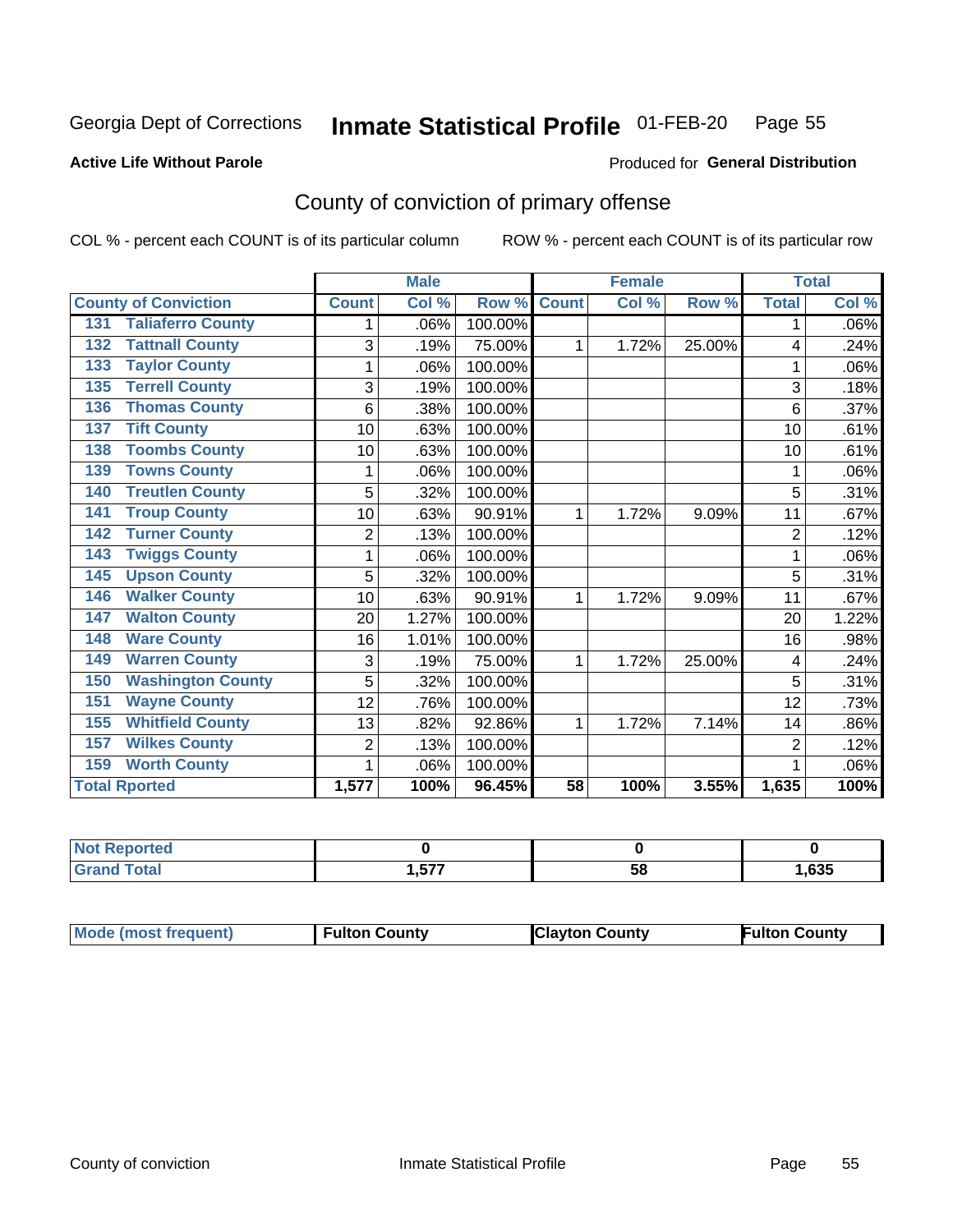### Georgia Dept of Corrections **Active Life Without Parole**

#### Inmate Statistical Profile 01-FEB-20 Page 56

Produced for General Distribution

## Circuit of conviction of primary offense

COL % - percent each COUNT is of its particular column ROW % - percent each COUNT is of its particular row

|                         |                                 |                | <b>Male</b> |         |                         | <b>Female</b> |        |                | <b>Total</b> |
|-------------------------|---------------------------------|----------------|-------------|---------|-------------------------|---------------|--------|----------------|--------------|
|                         | <b>Circuit of Conviction</b>    | <b>Count</b>   | Col %       | Row %   | <b>Count</b>            | Col %         | Row %  | <b>Total</b>   | Col %        |
| 1                       | <b>Alapaha Circuit</b>          | 14             | .89%        | 100.00% |                         |               |        | 14             | .86%         |
| $\overline{2}$          | <b>Alcovy Circuit</b>           | 35             | 2.23%       | 94.59%  | $\overline{2}$          | 3.57%         | 5.41%  | 37             | 2.27%        |
| $\overline{\mathbf{3}}$ | <b>Atlanta Circuit</b>          | 216            | 13.75%      | 98.63%  | 3                       | 5.36%         | 1.37%  | 219            | 13.46%       |
| 4                       | <b>Atlantic Circuit</b>         | 16             | 1.02%       | 94.12%  | $\mathbf{1}$            | 1.79%         | 5.88%  | 17             | 1.04%        |
| 5                       | <b>Augusta Circuit</b>          | 99             | 6.30%       | 95.19%  | 5                       | 8.93%         | 4.81%  | 104            | 6.39%        |
| $\overline{6}$          | <b>Blue Ridge Circuit</b>       | 10             | .64%        | 100.00% |                         |               |        | 10             | .61%         |
| 7                       | <b>Brunswick Circuit</b>        | 45             | 2.86%       | 100.00% |                         |               |        | 45             | 2.77%        |
| $\overline{\mathbf{8}}$ | <b>Chattahoochee Circuit</b>    | 52             | 3.31%       | 98.11%  | $\mathbf 1$             | 1.79%         | 1.89%  | 53             | 3.26%        |
| $\overline{9}$          | <b>Cherokee Circuit</b>         | 16             | 1.02%       | 94.12%  | $\mathbf{1}$            | 1.79%         | 5.88%  | 17             | 1.04%        |
| 10                      | <b>Clayton Circuit</b>          | 72             | 4.58%       | 93.51%  | 5                       | 8.93%         | 6.49%  | 77             | 4.73%        |
| $\overline{11}$         | <b>Cobb Circuit</b>             | 72             | 4.58%       | 97.30%  | $\overline{2}$          | 3.57%         | 2.70%  | 74             | 4.55%        |
| $\overline{12}$         | <b>Conasauga Circuit</b>        | 17             | 1.08%       | 94.44%  | 1                       | 1.79%         | 5.56%  | 18             | 1.11%        |
| 13                      | <b>Cordele Circuit</b>          | 16             | 1.02%       | 100.00% |                         |               |        | 16             | .98%         |
| $\overline{14}$         | <b>Coweta Circuit</b>           | 26             | 1.65%       | 96.30%  | $\mathbf{1}$            | 1.79%         | 3.70%  | 27             | 1.66%        |
| 15                      | <b>Dougherty Circuit</b>        | 30             | 1.91%       | 96.77%  | $\mathbf 1$             | 1.79%         | 3.23%  | 31             | 1.91%        |
| 16                      | <b>Dublin Circuit</b>           | 11             | .70%        | 100.00% |                         |               |        | 11             | .68%         |
| 17                      | <b>Eastern Circuit</b>          | 65             | 4.14%       | 97.01%  | $\overline{2}$          | 3.57%         | 2.99%  | 67             | 4.12%        |
| 18                      | <b>Flint Circuit</b>            | 19             | 1.21%       | 95.00%  | $\mathbf{1}$            | 1.79%         | 5.00%  | 20             | 1.23%        |
| 19                      | <b>Griffin Circuit</b>          | 31             | 1.97%       | 93.94%  | $\overline{2}$          | 3.57%         | 6.06%  | 33             | 2.03%        |
| 20                      | <b>Gwinnett Circuit</b>         | 69             | 4.39%       | 94.52%  | $\overline{4}$          | 7.14%         | 5.48%  | 73             | 4.49%        |
| $\overline{21}$         | <b>Houston Circuit</b>          | 26             | 1.65%       | 100.00% |                         |               |        | 26             | 1.60%        |
| $\overline{22}$         | <b>Lookout Mountain Circuit</b> | 16             | 1.02%       | 88.89%  | $\overline{2}$          | 3.57%         | 11.11% | 18             | 1.11%        |
| 23                      | <b>Macon Circuit</b>            | 47             | 2.99%       | 95.92%  | $\overline{2}$          | 3.57%         | 4.08%  | 49             | 3.01%        |
| $\overline{24}$         | <b>Middle Circuit</b>           | 36             | 2.29%       | 100.00% |                         |               |        | 36             | 2.21%        |
| 25                      | <b>Mountain Circuit</b>         | 8              | .51%        | 100.00% |                         |               |        | $\,8\,$        | .49%         |
| 26                      | <b>Northeastern Circuit</b>     | 24             | 1.53%       | 85.71%  | $\overline{\mathbf{4}}$ | 7.14%         | 14.29% | 28             | 1.72%        |
| $\overline{27}$         | <b>Northern Circuit</b>         | 16             | 1.02%       | 88.89%  | $\overline{2}$          | 3.57%         | 11.11% | 18             | 1.11%        |
| 28                      | <b>Ocmulgee Circuit</b>         | 22             | 1.40%       | 95.65%  | 1                       | 1.79%         | 4.35%  | 23             | 1.41%        |
| 29                      | <b>Oconee Circuit</b>           | $\overline{2}$ | .13%        | 100.00% |                         |               |        | $\overline{2}$ | .12%         |
| 30                      | <b>Ogeechee Circuit</b>         | 16             | 1.02%       | 94.12%  | 1                       | 1.79%         | 5.88%  | 17             | 1.04%        |
| $\overline{31}$         | <b>Pataula Circuit</b>          | 12             | .76%        | 100.00% |                         |               |        | 12             | .74%         |
| 32                      | <b>Piedmont Circuit</b>         | 21             | 1.34%       | 100.00% |                         |               |        | 21             | 1.29%        |
| 33                      | <b>Rome Circuit</b>             | 34             | 2.16%       | 97.14%  | $\mathbf{1}$            | 1.79%         | 2.86%  | 35             | 2.15%        |
| 34                      | <b>South Georgia Circuit</b>    | 16             | 1.02%       | 100.00% |                         |               |        | 16             | .98%         |
| 35                      | <b>Southern Circuit</b>         | 18             | 1.15%       | 100.00% |                         |               |        | 18             | 1.11%        |
| 36                      | <b>Southwestern Circuit</b>     | 9              | .57%        | 100.00% |                         |               |        | 9              | .55%         |
| 37                      | <b>Stone Mountain Circuit</b>   | 146            | 9.29%       | 97.33%  | $\overline{4}$          | 7.14%         | 2.67%  | 150            | 9.22%        |
| 38                      | <b>Tallapoosa Circuit</b>       | 10             | .64%        | 100.00% |                         |               |        | 10             | .61%         |
| 39                      | <b>Tifton Circuit</b>           | 15             | .95%        | 100.00% |                         |               |        | 15             | .92%         |
| 40                      | <b>Toombs Circuit</b>           | 9              | .57%        | 90.00%  | $\mathbf{1}$            | 1.79%         | 10.00% | 10             | .61%         |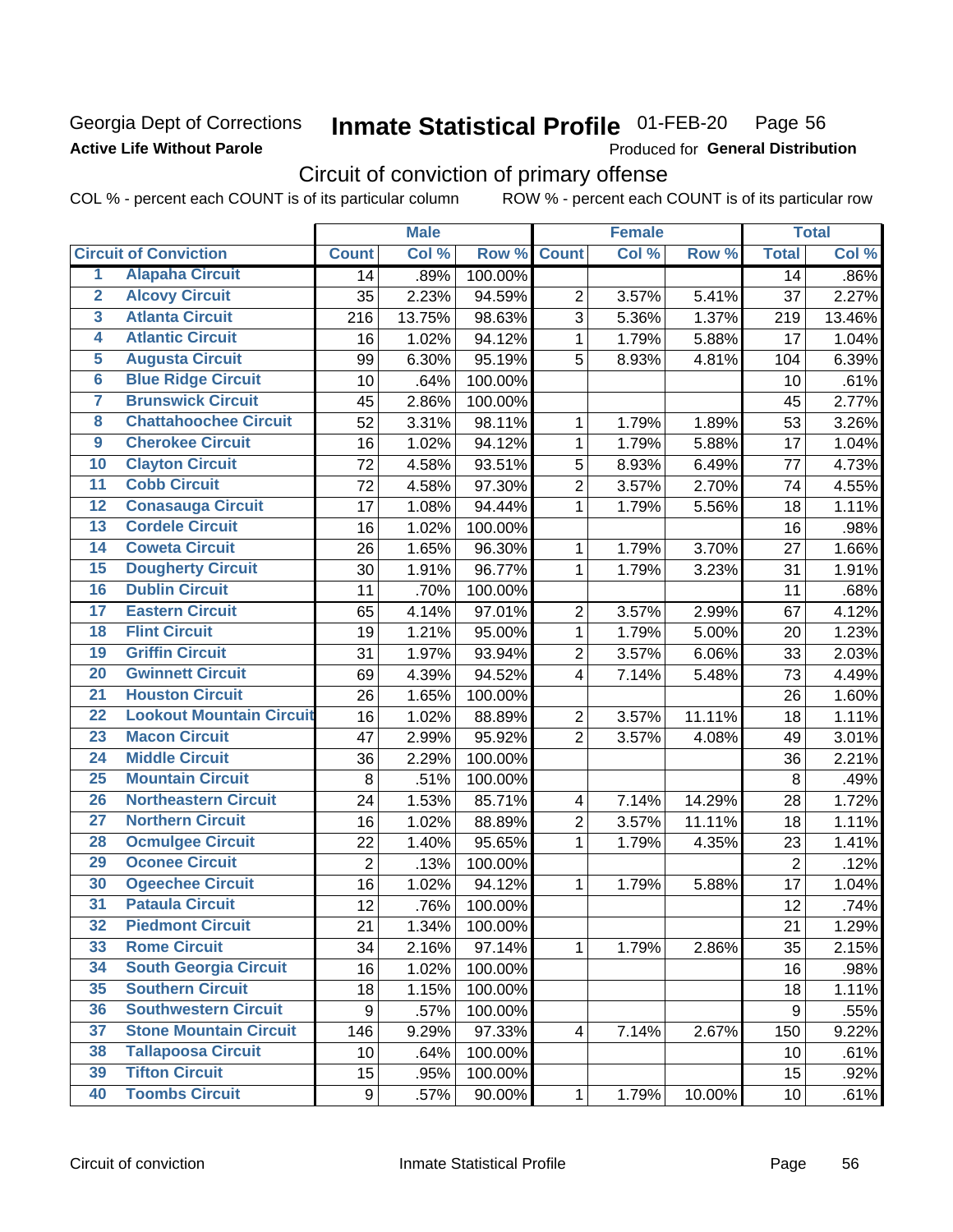### Georgia Dept of Corrections **Active Life Without Parole**

#### Inmate Statistical Profile 01-FEB-20 Page 57

Produced for General Distribution

## Circuit of conviction of primary offense

COL % - percent each COUNT is of its particular column ROW % - percent each COUNT is of its particular row

|    |                                  |              | <b>Male</b>    |         |              | <b>Female</b> |        |              | <b>Total</b>   |
|----|----------------------------------|--------------|----------------|---------|--------------|---------------|--------|--------------|----------------|
|    | <b>Circuit of Conviction</b>     | <b>Count</b> | Col %          | Row %   | <b>Count</b> | Col %         | Row %  | <b>Total</b> | Col %          |
| 41 | <b>Waycross Circuit</b>          | 35           | 2.23%          | 94.59%  | 2            | 3.57%         | 5.41%  | 37           | 2.27%          |
| 42 | <b>Western Circuit</b>           | 27           | 1.72%          | 96.43%  |              | 1.79%         | 3.57%  | 28           | 1.72%          |
| 43 | <b>Rockdale Circuit</b>          | 10           | .64%           | 100.00% |              |               |        | 10           | .61%           |
| 44 | <b>Douglas Circuit</b>           | 38           | 2.42%          | 95.00%  | 2            | 3.57%         | 5.00%  | 40           | 2.46%          |
| 45 | <b>Appalachian Circuit</b>       | 4            | .25%           | 100.00% |              |               |        | 4            | .25%           |
| 46 | <b>Enotah Circuit</b>            | 2            | .13%           | 100.00% |              |               |        | 2            | .12%           |
| 47 | <b>Bell-Forsyth J.C.</b>         | 4            | .25%           | 80.00%  |              | 1.79%         | 20.00% | 5            | .31%           |
| 48 | <b>Towaliga Judicial Circuit</b> | 13           | .83%           | 100.00% |              |               |        | 13           | .80%           |
| 49 | <b>Paulding Circuit</b>          | 4            | .25%           | 100.00% |              |               |        | 4            | .25%           |
|    | <b>Total Rported</b>             | 1,571        | 100%           | 96.56%  | 56           | 100%          | 3.44%  | 1,627        | 100%           |
|    | <b>Not Reported</b>              |              | 6              |         |              | $\mathbf{2}$  |        |              | 8              |
|    | <b>Grand Total</b>               |              | 1,577          |         |              | 58            |        | 1,635        |                |
|    | <b>Mode (most frequent)</b>      |              | <b>Atlanta</b> |         |              | Augusta       |        |              | <b>Atlanta</b> |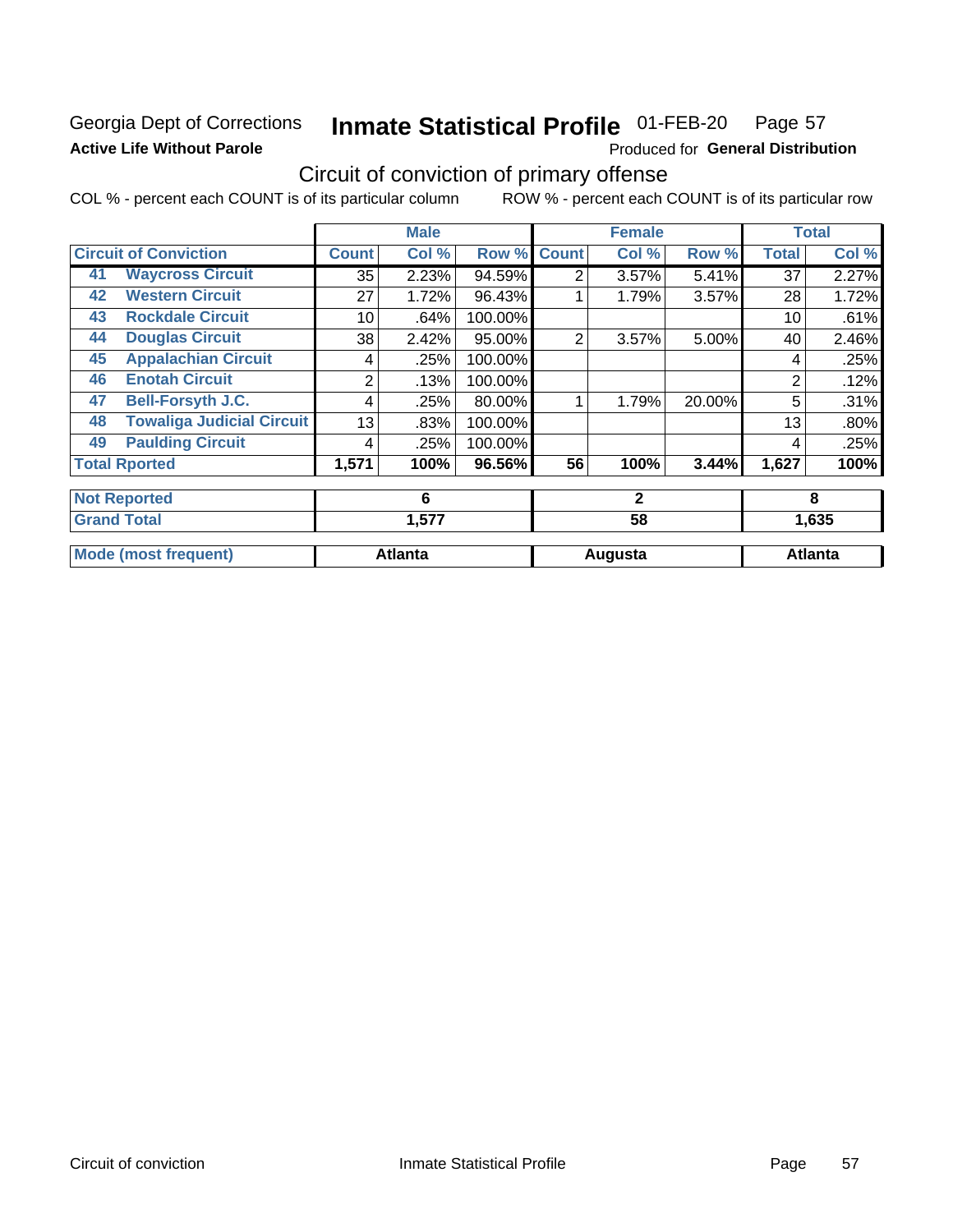### **Active Life Without Parole**

### Produced for General Distribution

## Years served (jail + prison) in this incarceration

COL % - percent each COUNT is of its particular column

|                       |              | <b>Male</b> |         |                         | <b>Female</b> |       |                 | <b>Total</b> |
|-----------------------|--------------|-------------|---------|-------------------------|---------------|-------|-----------------|--------------|
| <b>Years Served</b>   | <b>Count</b> | Col %       | Row %   | <b>Count</b>            | Col %         | Row % | <b>Total</b>    | Col %        |
| Less than one year    | 29           | 1.84%       | 100.00% |                         |               |       | $\overline{29}$ | 1.77%        |
| 1 to 1.99 years       | 69           | 4.38%       | 97.18%  | 2                       | 3.45%         | 2.82% | 71              | 4.35%        |
| 2 to 2.99 years       | 83           | 5.27%       | 95.40%  | 4                       | 6.90%         | 4.60% | 87              | 5.32%        |
| 3 to 3.99 years       | 121          | 7.68%       | 96.80%  | 4                       | 6.90%         | 3.20% | 125             | 7.65%        |
| 4 to 4.99 years       | 116          | 7.36%       | 95.08%  | 6                       | 10.34%        | 4.92% | 122             | 7.47%        |
| 5 to 5.99 years       | 126          | 7.99%       | 94.74%  | 7                       | 12.07%        | 5.26% | 133             | 8.14%        |
| 6 to 6.99 years       | 117          | 7.42%       | 94.35%  | 7                       | 12.07%        | 5.65% | 124             | 7.59%        |
| 7 to 7.99 years       | 98           | 6.22%       | 91.59%  | $\boldsymbol{9}$        | 15.52%        | 8.41% | 107             | 6.55%        |
| 8 to 8.99 years       | 97           | 6.15%       | 97.00%  | $\sqrt{3}$              | 5.17%         | 3.00% | 100             | 6.12%        |
| 9 to 9.99 years       | 75           | 4.76%       | 94.94%  | $\overline{\mathbf{4}}$ | 6.90%         | 5.06% | 79              | 4.83%        |
| 10 to 10.99 years     | 55           | 3.49%       | 98.21%  | $\mathbf{1}$            | 1.72%         | 1.79% | 56              | 3.43%        |
| 11 to 11.99 years     | 42           | 2.66%       | 97.67%  | 1                       | 1.72%         | 2.33% | 43              | 2.63%        |
| 12 to 12.99 years     | 48           | 3.05%       | 100.00% |                         |               |       | 48              | 2.94%        |
| 13 to 13.99 years     | 28           | 1.78%       | 93.33%  | 2                       | 3.45%         | 6.67% | 30              | 1.84%        |
| 14 to 14.99 years     | 26           | 1.65%       | 96.30%  | $\mathbf{1}$            | 1.72%         | 3.70% | 27              | 1.65%        |
| 15 to 15.99 years     | 44           | 2.79%       | 100.00% |                         |               |       | 44              | 2.69%        |
| 16 to 16.99 years     | 27           | 1.71%       | 93.10%  | $\overline{c}$          | 3.45%         | 6.90% | 29              | 1.77%        |
| 17 to 17.99 years     | 42           | 2.66%       | 93.33%  | $\overline{3}$          | 5.17%         | 6.67% | 45              | 2.75%        |
| 18 to 18.99 years     | 40           | 2.54%       | 100.00% |                         |               |       | 40              | 2.45%        |
| 19 to 19.99 years     | 40           | 2.54%       | 100.00% |                         |               |       | 40              | 2.45%        |
| 20 to 20.99 years     | 34           | 2.16%       | 100.00% |                         |               |       | 34              | 2.08%        |
| 21 to 21.99 years     | 36           | 2.28%       | 97.30%  | 1                       | 1.72%         | 2.70% | 37              | 2.26%        |
| 22 to 22.99 years     | 43           | 2.73%       | 97.73%  | $\mathbf{1}$            | 1.72%         | 2.27% | 44              | 2.69%        |
| 23 to 23.99 years     | 38           | 2.41%       | 100.00% |                         |               |       | 38              | 2.33%        |
| 24 to 24.99 years     | 28           | 1.78%       | 100.00% |                         |               |       | 28              | 1.71%        |
| 25 to 25.99 years     | 23           | 1.46%       | 100.00% |                         |               |       | 23              | 1.41%        |
| 26 to 26.99 years     | 17           | 1.08%       | 100.00% |                         |               |       | 17              | 1.04%        |
| 27 to 27.99 years     | 4            | 0.25%       | 100.00% |                         |               |       | 4               | 0.24%        |
| 28 to 28.99 years     | 5            | 0.32%       | 100.00% |                         |               |       | $\overline{5}$  | 0.31%        |
| 29 to 29.99 years     | $\mathbf 1$  | 0.06%       | 100.00% |                         |               |       | $\mathbf 1$     | 0.06%        |
| Thirty + years        | 24           | 1.52%       | 100.00% |                         |               |       | 24              | 1.47%        |
| <b>Total Reported</b> | 1,576        | 100%        | 96.45%  | $\overline{58}$         | 100%          | 3.55% | 1,634           | 100%         |

| <b>Not Reported</b>    |                 |                 |                 |  |  |
|------------------------|-----------------|-----------------|-----------------|--|--|
| <b>Grand Total</b>     | 1.577           | 58              | 1,635           |  |  |
|                        |                 |                 |                 |  |  |
| Mean<br>(average)      | 10.77           | 7.97            | 10.67           |  |  |
| <b>Median (middle)</b> | 8.285           | 6.92            | 8.165           |  |  |
| Mode (most frequent)   | 7 to 7.99 years | 6 to 6.99 years | 7 to 7.99 years |  |  |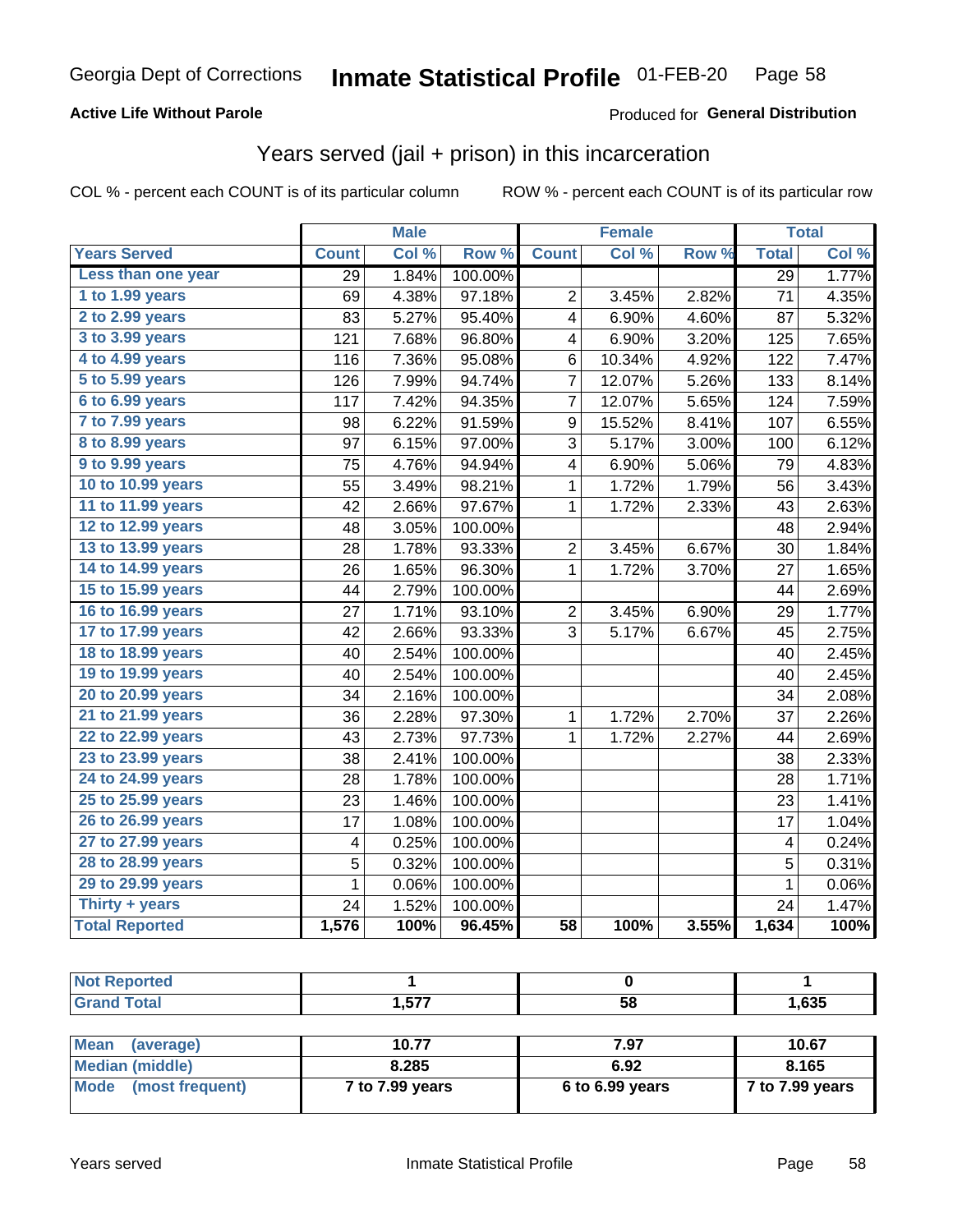#### Inmate Statistical Profile 01-FEB-20 Page 59

### **Active Life Without Parole**

Produced for General Distribution

### Results of most recent HIV tests

COL % - percent each COUNT is of its particular column

|                         | <b>Male</b>  |        |        | <b>Female</b> |        |       | Total |        |
|-------------------------|--------------|--------|--------|---------------|--------|-------|-------|--------|
| <b>HIV Test Results</b> | <b>Count</b> | Col %  | Row %I | <b>Count</b>  | Col %  | Row % | Total | Col %  |
| <b>Positive</b>         | 12           | 0.79%  | 92.31% |               | .89%   | 7.69% | 13    | 0.83%  |
| <b>Negative</b>         | .502         | 99.21% | 96.65% | 52            | 98.11% | 3.35% | .554  | 99.17% |
| <b>Total Reported</b>   | ⊹514.،       | 100%   | 96.62% | 53            | 100%   | 3.38% | 1,567 | 100%   |

| <b>Not</b><br><b>Reported</b> | ~∙<br>ບປ  |    | 68   |
|-------------------------------|-----------|----|------|
| $\lambda$<br>CT2              | ---<br>57 | 58 | ,635 |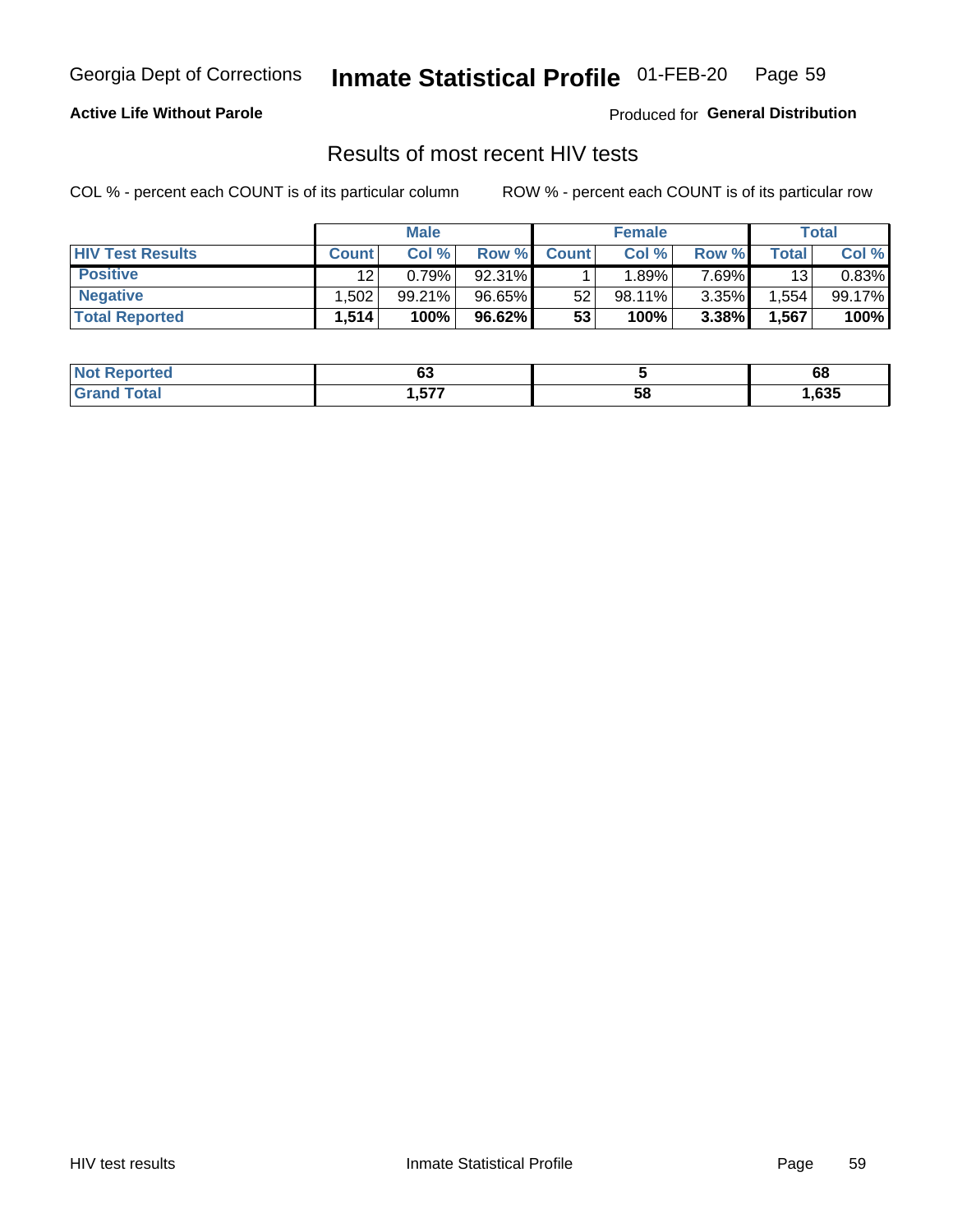## Georgia Dept of Corrections **Inmate Statistical Profile** 01-FEB-20 Page 60

### **Active Life Without Parole**

Produced for **General Distribution**

## Results of most recent tuberculosis test

COL % - percent each COUNT is of its particular column ROW % - percent each COUNT is of its particular row

|                                  | <b>Male</b>  |           |          | <b>Female</b> |           |          | Total |        |
|----------------------------------|--------------|-----------|----------|---------------|-----------|----------|-------|--------|
| <b>Tuberculosis Test Results</b> | <b>Count</b> | Col%      | Row %I   | <b>Count</b>  | Col %     | Row %    | Total | Col %  |
| <b>Positive on current test</b>  | 289          | $18.54\%$ | 99.31%   |               | 3.57%     | $0.69\%$ | 291   | 18.02% |
| <b>Negative</b>                  | $1.270 +$    | $81.46\%$ | 95.92%   | 54            | $96.43\%$ | 4.08%    | 1,324 | 81.98% |
| <b>Total Reported</b>            | .559         | 100%      | 96.53% l | 56            | 100%      | $3.47\%$ | 1,615 | 100%   |

| <b>Not Reported</b> |               |    | ״<br>ZV |
|---------------------|---------------|----|---------|
| <b>Total</b>        | ----<br>וכ. י | วซ | ,635    |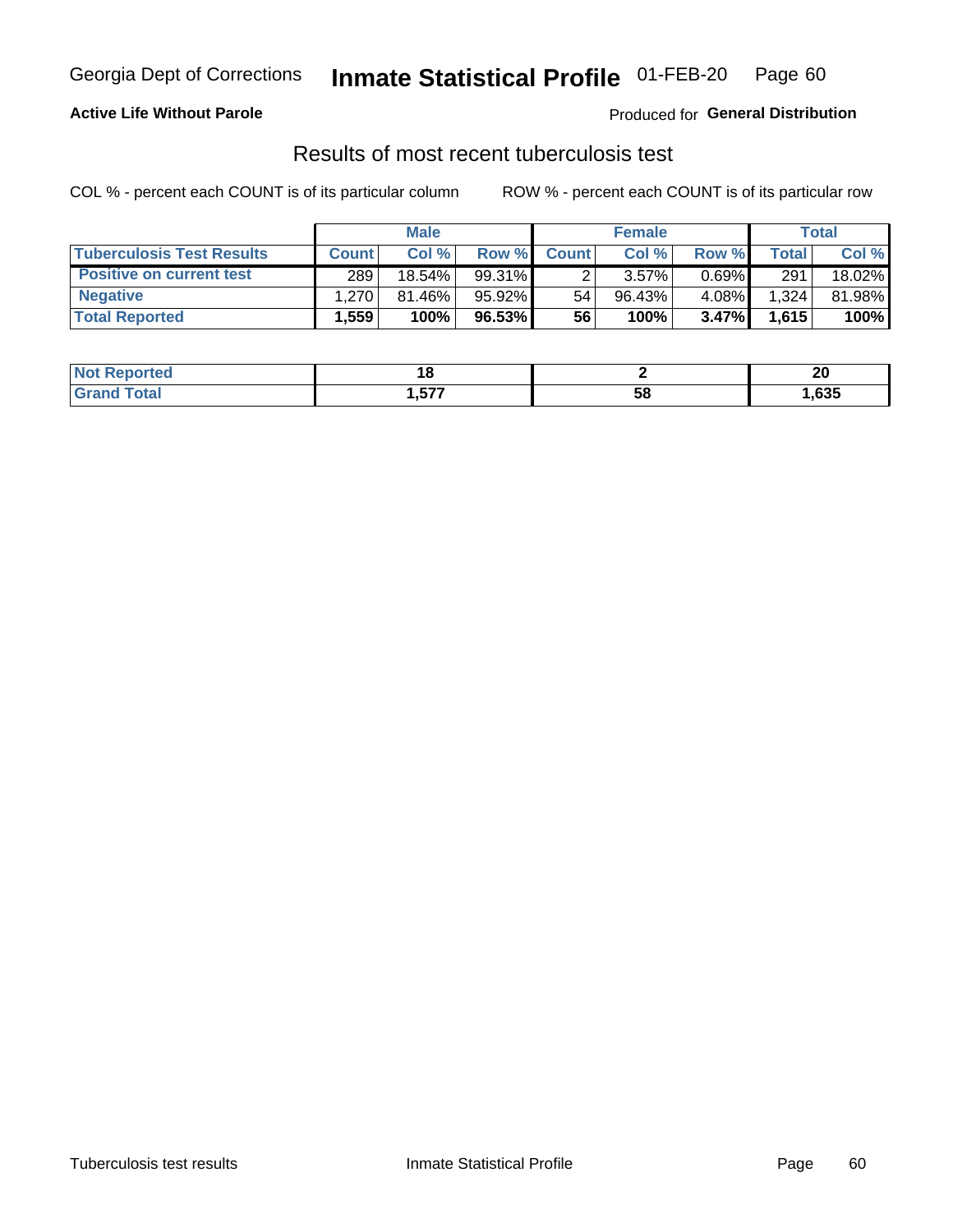## Georgia Dept of Corrections **Inmate Statistical Profile** 01-FEB-20 Page 61

### **Active Life Without Parole**

Produced for **General Distribution**

### Results of most recent syphilis test

COL % - percent each COUNT is of its particular column ROW % - percent each COUNT is of its particular row

|                                 | <b>Male</b>  |           |           | <b>Female</b> |           |          | Total |        |
|---------------------------------|--------------|-----------|-----------|---------------|-----------|----------|-------|--------|
| <b>Syphilis Test Results</b>    | <b>Count</b> | Col%      | Row %     | <b>Count</b>  | Col%      | Row %    | Total | Col %  |
| <b>Positive on current test</b> | 16           | 2.71%     | $94.12\%$ |               | 9.09%     | 5.88%    | 17    | 2.82%  |
| <b>Negative</b>                 | 575          | $97.29\%$ | 98.29%    | 10            | $90.91\%$ | $1.71\%$ | 585   | 97.18% |
| <b>Total Reported</b>           | 591          | 100%      | 98.17%I   | 11            | 100%      | 1.83%    | 602   | 100%   |

| <b>Not Reported</b>          | 986          | <br>TI. | 1,033 |
|------------------------------|--------------|---------|-------|
| <b>Total</b><br><b>Grand</b> | ---<br>1,51. | 58      | ,635  |